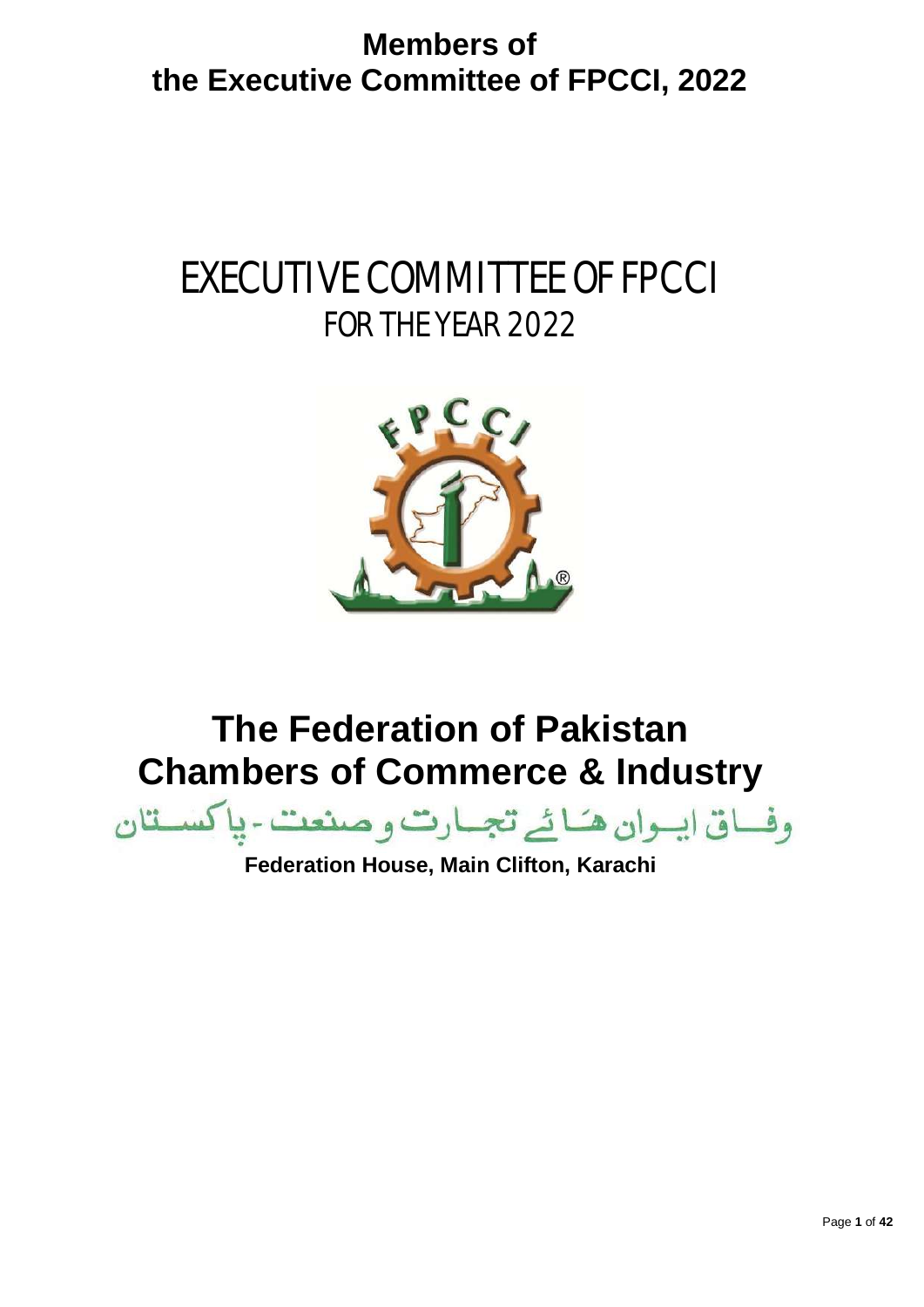### **President of FPCCI**

(From the Province of Punjab, representing Chambers of Commerce)

| THE LAHORE CHAMBER OF COMMERCE &<br><b>INDUSTRY</b><br>* * LICENSE # 13 * * | <b>MR. IRFAN IQBAL SHEIKH</b><br><b>PRESIDENT FPCCI</b><br><b>Managing Partner</b><br>Asad Afzaal & Company<br>4th Floor, 55/E, Liberty Market, Gulberg-III<br>LAHORE<br>T: 042-35764823<br>M: 03008499111<br>R: 03008499111<br>E: alfatahhq@gmail.com<br>Business Interest: Retail Trade | EC & GB<br>(Associate)<br>3520228363263<br>2144109-0 |
|-----------------------------------------------------------------------------|-------------------------------------------------------------------------------------------------------------------------------------------------------------------------------------------------------------------------------------------------------------------------------------------|------------------------------------------------------|
|-----------------------------------------------------------------------------|-------------------------------------------------------------------------------------------------------------------------------------------------------------------------------------------------------------------------------------------------------------------------------------------|------------------------------------------------------|

### **Senior Vice President of FPCCI**

(Representing Associations of Trade & Industry)

| 2. | ALL PAKISTAN TEXTILE PROCESSING MILLS<br><b>ASSOCIATION, FAISALABAD</b><br>* * LICENSE # 42 * * | <b>MR. MUHAMMAD SULEMAN CHAWLA</b><br><b>SENIOR VICE PRESIDENT FPCCI</b><br>Chief Executive,<br>Quality Dyeing & Finishing Pvt Ltd<br>Plot #42, Sector #24 Korangi Industrial Area<br>KARACHI<br>T: 021-35074551-52<br>M: 03008261234<br>E: sulemanchawla@hotmail.com, info@gdf.com.pk<br>W: www.gdf.com.pk | EC & GB<br>(Corporate)<br>4220128072497 |
|----|-------------------------------------------------------------------------------------------------|-------------------------------------------------------------------------------------------------------------------------------------------------------------------------------------------------------------------------------------------------------------------------------------------------------------|-----------------------------------------|
|    |                                                                                                 | <b>Business Interest: Textile Processing</b>                                                                                                                                                                                                                                                                | 1561420-4                               |

# **Vice Presidents of FPCCI**

(Representing Associations of Trade & Industry)

| 3. | <b>PAKISTAN CHEMICALS &amp; DYES MERCHANTS</b><br><b>ASSOCIATION, KARACHI</b><br>** LICENSE # 108 ** | <b>MR. SHABBIR HASSAN</b><br><b>VICE PRESIDENT FPCCI</b><br>Proprietor<br>Shabbir Industries<br>202, Uni Center, I.I. Chundrigar Road,<br>KARACHI<br>T: 021-32412343<br>M: 03332146911<br>E: shabbirhassan229@gmail.com<br>Business Interest: Importer & Exporter Distributor                              | EC & GB<br>(Associate)<br>4230139358913<br>0262094-4 |
|----|------------------------------------------------------------------------------------------------------|------------------------------------------------------------------------------------------------------------------------------------------------------------------------------------------------------------------------------------------------------------------------------------------------------------|------------------------------------------------------|
| 4. | <b>PAKISTAN CROP PROTECTION ASSOCIATION</b><br>, MULTAN<br>* * LICENSE # 116 * *                     | <b>MR. MUHAMMAD NADEEM QURESHI</b><br><b>VICE PRESIDENT FPCCI</b><br>Director,<br>Four Brothers Biologic<br>AG Centre 77-D-1, Main Boulovard, Gulberg,<br><b>LAHORE</b><br>T: 042-111-005-555<br>M: 03218426862<br>E: nadeemqureshi@4bgroup.com<br>W. www.4bgroup.com<br>Business Interest: Agro Chemicals | EC & GB<br>(Corporate)<br>3520175975547<br>2218609-3 |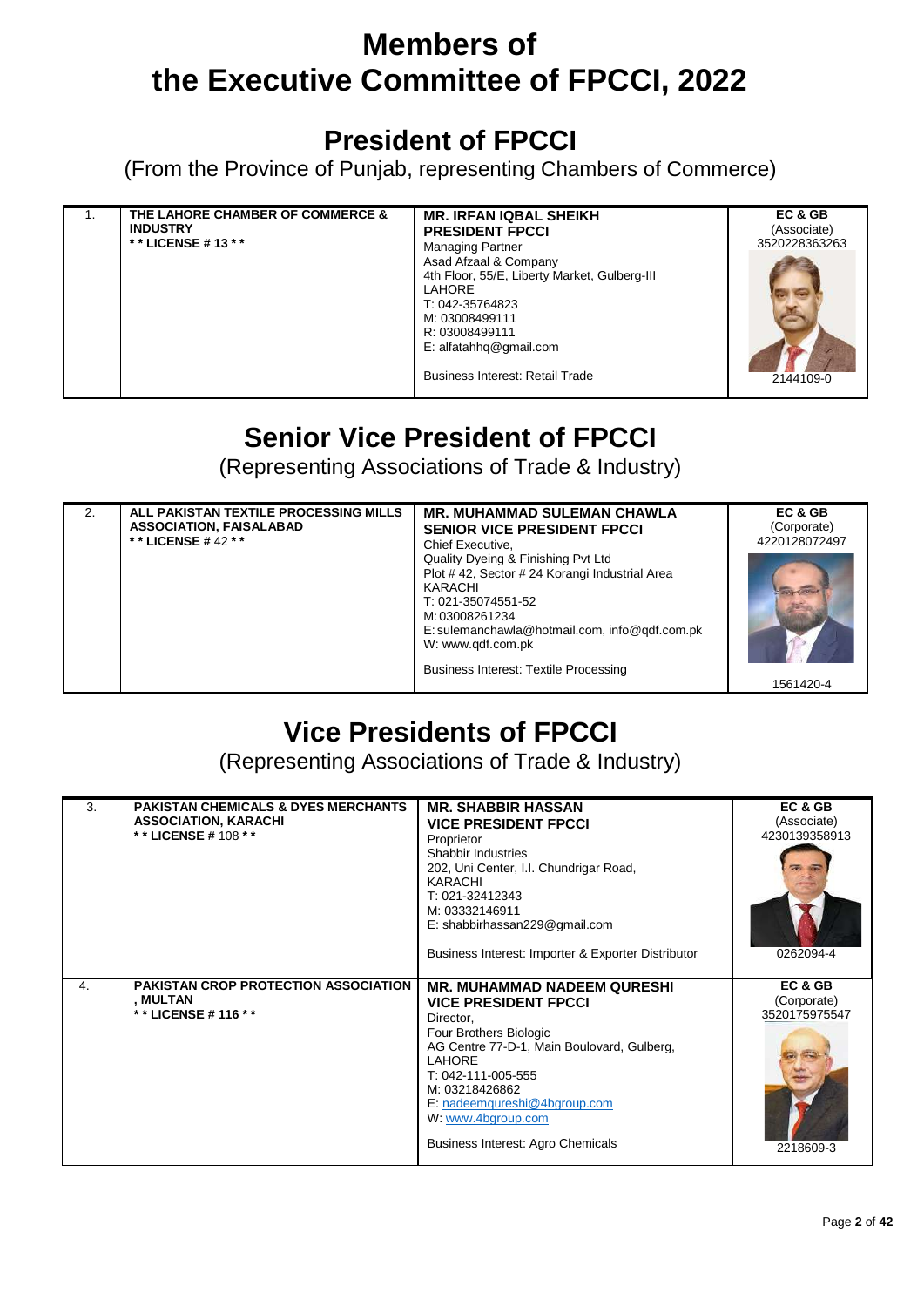| 5. | <b>PAKISTAN ASSOCIATION OF AUTOMOTIVE</b><br><b>PARTS &amp;</b><br><b>ASSOCIATION</b><br><b>MANUFACTURERS, LAHORE</b><br>* * LICENSE # 85 * * | <b>ENGR. M. A. JABBAR</b><br><b>VICE PRESIDENT FPCCI</b><br><b>Chief Executive</b><br>Qaim Automotive MFG. Pvt. Ltd,<br>203-206, Prince Center, Preedy Street Saddar,<br><b>KARACHI</b><br>T: 021-32729035, 32720419<br>M: 03008236782<br>R: 021-35851968<br>E: qaimfilters@gmail.com;<br>engrmajabbar@qaimfilters.com.pk;<br>engrmajabbar@gmail.com<br>W: www.qaimfilters.com<br>Business Interest: Automotive Parts Manufacturing | EC & GB<br>(Corporate)<br>4230153628691<br>0711761-2 |
|----|-----------------------------------------------------------------------------------------------------------------------------------------------|-------------------------------------------------------------------------------------------------------------------------------------------------------------------------------------------------------------------------------------------------------------------------------------------------------------------------------------------------------------------------------------------------------------------------------------|------------------------------------------------------|
| 6. | ALL PAKISTAN RESTAURANT ASSOCIATION,<br><b>KARACHI</b><br>**LICENSE#214 **                                                                    | <b>MR. SHAUKAT ALI OMERSON</b><br><b>VICE PRESIDENT FPCCI</b><br><b>Chief Executive Officer</b><br>M/s. LalQila<br>10/A, MACHS, Shahrah-e-Faisal<br>KARACHI<br>T: 021-111-525-745<br>F: 021-34395860<br>M: 03332200990<br>E: helper9211@gmail.com<br>W: www.lalqila.com<br>Business Interest: Food                                                                                                                                  | EC & GB<br>(Corporate)<br>4220105196139<br>0270131-6 |

### **Vice President of FPCCI**

(From the Province of Punjab, representing Chambers of Commerce)

| $\mathcal{L}$ | <b>CHAKWAL CHAMBER OF COMMERCE &amp;</b><br><b>INDUSTRY</b><br>* * LICENSE # 159 * * | <b>QAZI MUHAMMAD AKBAR</b><br><b>VICE PRESIDENT FPCCI</b><br>Proprietor<br>M/s. Chakwal Feed (Private) Limited.<br><b>CHAKWAL</b><br>T: 0543-541279<br>M: 03005479686 | EC & GB<br>(Corporate)<br>6110124247745 |
|---------------|--------------------------------------------------------------------------------------|-----------------------------------------------------------------------------------------------------------------------------------------------------------------------|-----------------------------------------|
|               |                                                                                      | Business Interest: Feeds, Feed Mill                                                                                                                                   | 0656613-8                               |

### **Vice President of FPCCI**

(From the Province of Sindh, representing Chambers of Commerce)

| 8. | <b>SHIKARPUR CHAMBER OF COMMERCE &amp;</b><br><b>INDUSTRY</b><br>* * LICENSE # 155 * * | <b>MOHSIN MAQBOOL SHAIKH</b><br><b>VICE PRESIDENT FPCCI</b><br>Proprieter<br><b>Mohsin Filling Station</b><br>The Shikarpur Chamber of Commerce & Industry,<br>Near Masjid-e-Agsa Municipal Premises Jumani Hall<br><b>SHIKARPAUR</b><br>M: 03008213270<br>R: 03002198056<br>E: presidentshikarpur.cci75@gmail.c om | EC & GB<br>(Corporate)<br>4230154676759 |
|----|----------------------------------------------------------------------------------------|---------------------------------------------------------------------------------------------------------------------------------------------------------------------------------------------------------------------------------------------------------------------------------------------------------------------|-----------------------------------------|
|    |                                                                                        | Business Interest: Filling Stations and Restaurants                                                                                                                                                                                                                                                                 | 4197387-9                               |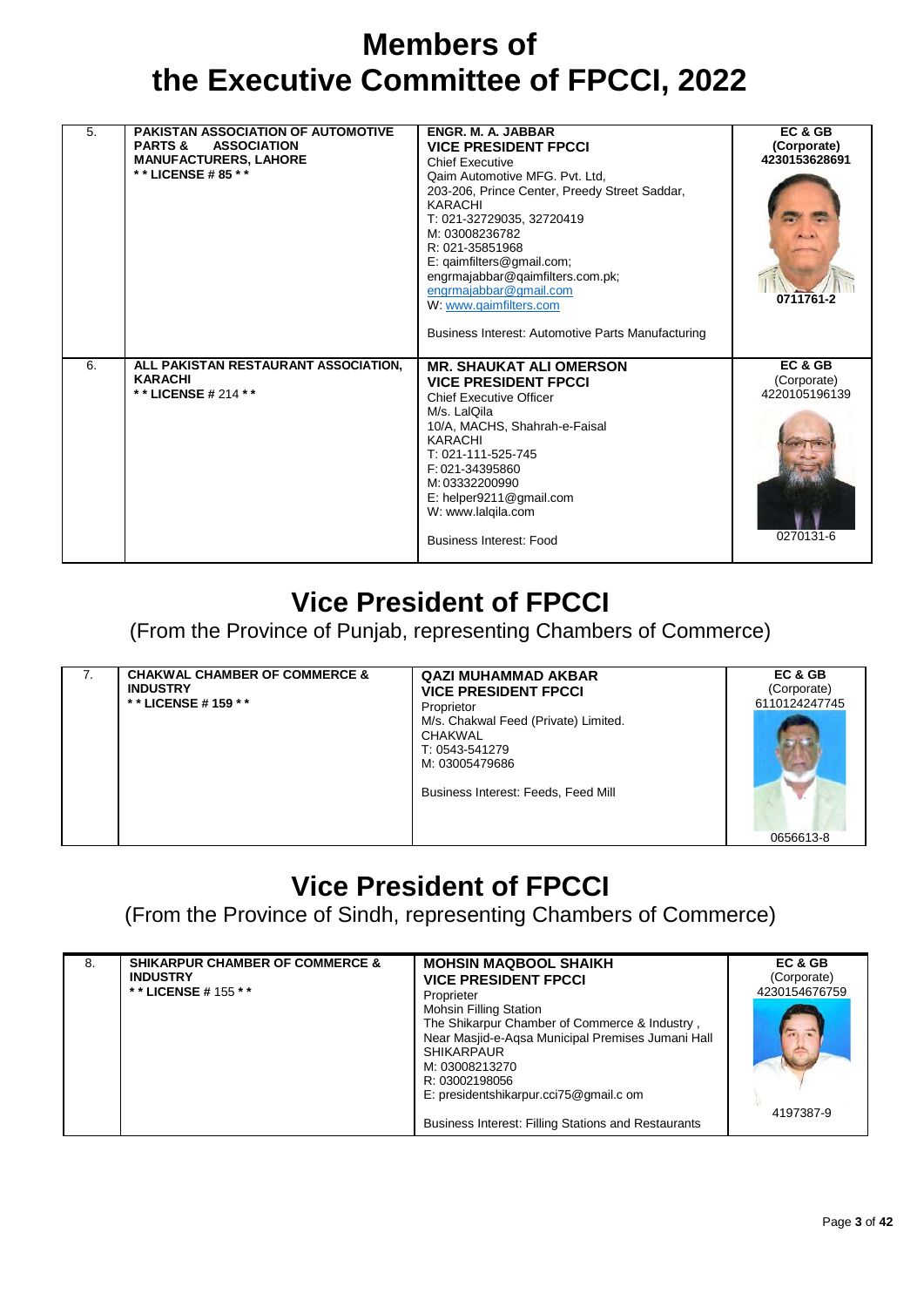### **Vice President of FPCCI**

(From the Province of Khyber Pakhtunkhwa, representing Chambers of Commerce)

| 9. | <b>MARDAN CHAMBER OF COMMERCE &amp;</b> | <b>MR. UMAR MASOOD UR REHMAN</b>                                                                                                                                                                                              | EC & GB       |
|----|-----------------------------------------|-------------------------------------------------------------------------------------------------------------------------------------------------------------------------------------------------------------------------------|---------------|
|    | <b>INDUSTRY</b>                         | <b>VICE PRESIDENT FPCCI</b>                                                                                                                                                                                                   | (Corporate)   |
|    | * * LICENSE # 37 * *                    | Director                                                                                                                                                                                                                      | 1610199079283 |
|    |                                         | M/s. Saleem Tannerie Pvt. Ltd.<br>Head Office Zamindara Chamber Par Hoti<br>MARDAN<br>T: 0937-862176-861025<br>M: 03120000025<br>E: umar88@icloud.com<br>W: www.masoodsons.com<br>Business Interest: Tobacco and its products | 0999636-2     |

### **Vice President of FPCCI**

(From the Federal Area – ICT, representing Chambers of Commerce)

| 10. | <b>HUNZA CHAMBER OF COMMERCE &amp;</b><br><b>INDUSTRY</b><br>* * LICENSE # 242 * * | <b>AMIN ULLAH BAIG</b><br><b>VICE PRESIDENT FPCCI</b><br>Proprietor<br>Baig Hunza Minerals (SMC-Private) Limited<br>Passu Gojal<br><b>HUNZA</b><br>M: 03335112324 | EC & GB<br>(Corporate)<br>6110146833939 |
|-----|------------------------------------------------------------------------------------|-------------------------------------------------------------------------------------------------------------------------------------------------------------------|-----------------------------------------|
|     |                                                                                    | Business Interest: Import and Export                                                                                                                              | 8895807-0                               |

# **Vice President of FPCCI**

(From the Province of Balochistan, representing Chambers of Commerce)

|  | 11. | <b>CHAMAN CHAMBER OF COMMERCE &amp;</b><br><b>INDUSTRY</b><br>* * LICENSE # 30 * * | <b>JAMAL UD DIN</b><br><b>VICE PRESIDENT FPCCI</b><br>Chairman<br>Khojak Trading Company Pvt. Ltd.<br><b>Trunch Road</b><br><b>CHAMAN</b><br>M: 03008387877<br>E: ktco trade@hotmail.com<br>Business Interest: Import, Export | EC & GB<br>(Corporate)<br>5420138599875<br>1539858-7 |
|--|-----|------------------------------------------------------------------------------------|-------------------------------------------------------------------------------------------------------------------------------------------------------------------------------------------------------------------------------|------------------------------------------------------|
|--|-----|------------------------------------------------------------------------------------|-------------------------------------------------------------------------------------------------------------------------------------------------------------------------------------------------------------------------------|------------------------------------------------------|

# **Vice President of FPCCI**

(Representing Chambers of Small Traders & Small Industry)

| 12.<br><b>&amp; SMALL INDUSTRY</b><br>* * LICENSE # 203 * * | <b>HYDERABAD CHAMBER OF SMALL TRADERS</b> | HAJI MUHAMMAD YAQOOB<br><b>VICE PRESIDENT FPCCI</b><br>Proprietor<br>Haji Muhammad Ayoob & Brothers<br>Shop No.182, Shahi Bazar,<br>HYDERABAD<br>T: 022-3640444<br>M: 03002015280<br>E: naseemet@gmail.com | EC & GB<br>(Associate)<br>4130495689391 |
|-------------------------------------------------------------|-------------------------------------------|------------------------------------------------------------------------------------------------------------------------------------------------------------------------------------------------------------|-----------------------------------------|
|                                                             |                                           | W: www.hcstsi.com                                                                                                                                                                                          |                                         |
|                                                             |                                           | Business Interest: Stationers & Paper Board                                                                                                                                                                | 0668084-4                               |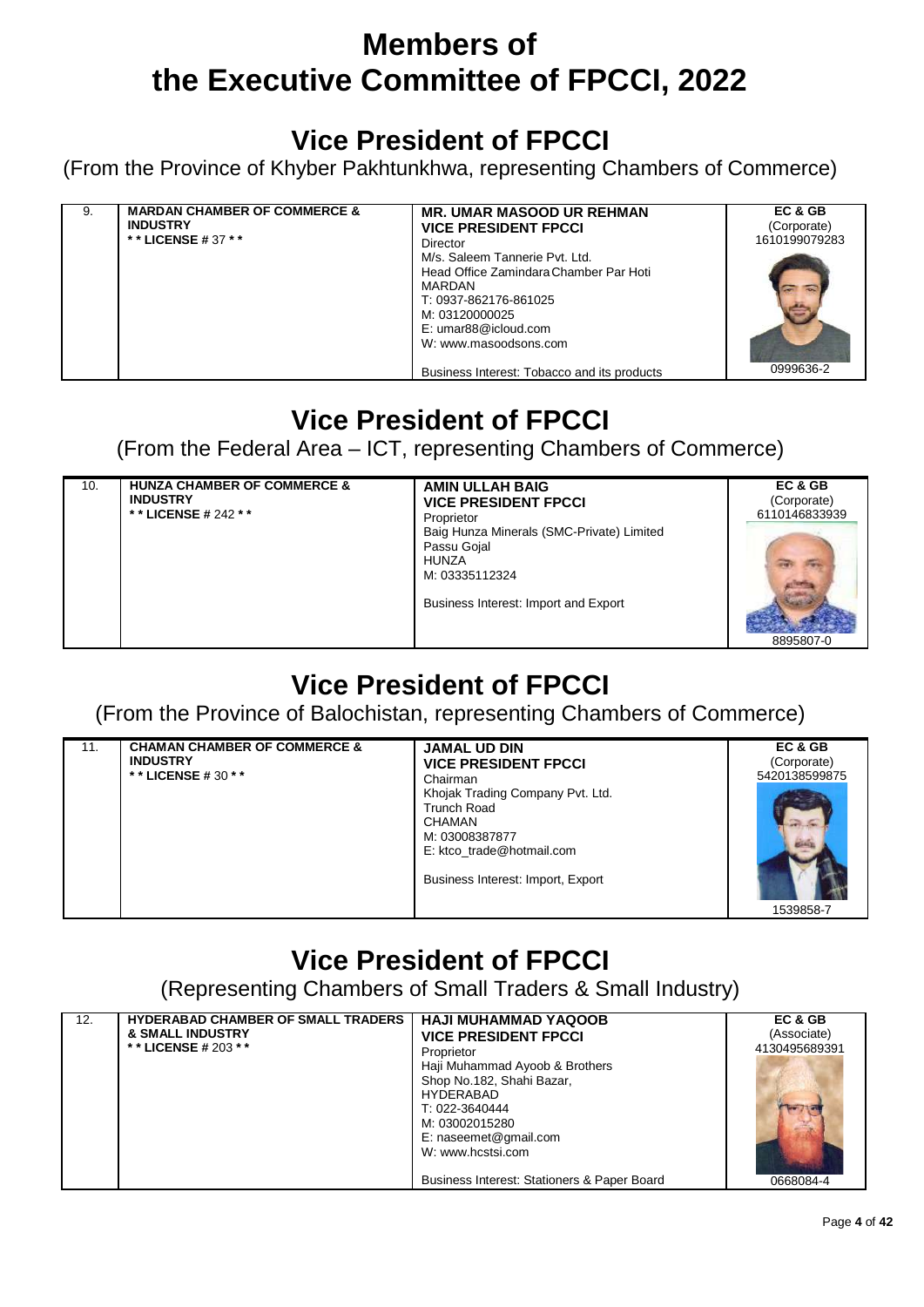### **Vice President of FPCCI**

(Representing Women Chamber of Commerce & Industry)

| 13. | <b>WOMEN CHAMBER OF COMMERCE &amp;</b><br><b>INDUSTRY LAHORE DIVISION</b><br>**LICENSE #121 ** | <b>MS. RIFFAT MALIK</b><br><b>VICE PRESIDENT FPCCI</b><br>Director<br>Khayyam Publishers<br>345/A Phase V, DHA<br><b>LAHORE</b><br>T: 04237169345<br>M: 03004196481<br>R: 04237169345<br>E: education associations@yahoo.com | EC & GB<br>(Corporate)<br>3520113458572 |
|-----|------------------------------------------------------------------------------------------------|------------------------------------------------------------------------------------------------------------------------------------------------------------------------------------------------------------------------------|-----------------------------------------|
|     |                                                                                                |                                                                                                                                                                                                                              |                                         |
|     |                                                                                                | <b>Business Interest: Services</b>                                                                                                                                                                                           | 13870963                                |

#### **EX-OFFICIO / IMMEDIATE PAST PRESIDENT FPCCI**

| 14. | <b>PAKISTAN CHEMICALS &amp; DYES MERCHANTS</b><br><b>ASSOCIATION, KARACHI</b><br>** LICENCE # 108 ** | <b>MIAN NASSER HYATT MAGGO</b><br><b>EX-OFFICIO</b><br><b>IMMEDIATE PAST PRESIDENT FPCCI</b><br>Director<br>Al-Riaz Agencies (Pvt.) Ltd.<br>408-410, Chapal Plaza, Hasrat Mohani Road<br>Karachi<br>T. 021-32446310<br>M. 0321-8223232<br>R: 021-35840961<br>E: nasser@alriaz.com<br>Web: www.alriaz.com<br>Business Interest: Petrochemicals & Chemicals | (Corporate)<br>42301-0804695-7<br>0814893 |
|-----|------------------------------------------------------------------------------------------------------|-----------------------------------------------------------------------------------------------------------------------------------------------------------------------------------------------------------------------------------------------------------------------------------------------------------------------------------------------------------|-------------------------------------------|
|     |                                                                                                      |                                                                                                                                                                                                                                                                                                                                                           |                                           |

#### **SECRETARY GENERAL – FPCCI**

| 15. | THE FEDERATION OF PAKISTAN<br><b>CHAMBERS OF COMMERCE &amp;</b><br><b>INDUSTRY</b><br>** LICENCE $#01$ ** | <b>BRIG IFTIKHAR OPEL, SI (M), RETD</b><br><b>SECRETARY GENERAL</b><br>The Federation of Pakistan<br>Chambers of Commerce & Industry<br>Main Clifton, Abdullah Shah Ghazi Road<br>Karachi<br>T. 021-35873691-94<br>F. 021-35874332<br>C. 0321-8201428<br>E. sg@fpcci.org.pk | 34202-0693272-5 |
|-----|-----------------------------------------------------------------------------------------------------------|-----------------------------------------------------------------------------------------------------------------------------------------------------------------------------------------------------------------------------------------------------------------------------|-----------------|
|-----|-----------------------------------------------------------------------------------------------------------|-----------------------------------------------------------------------------------------------------------------------------------------------------------------------------------------------------------------------------------------------------------------------------|-----------------|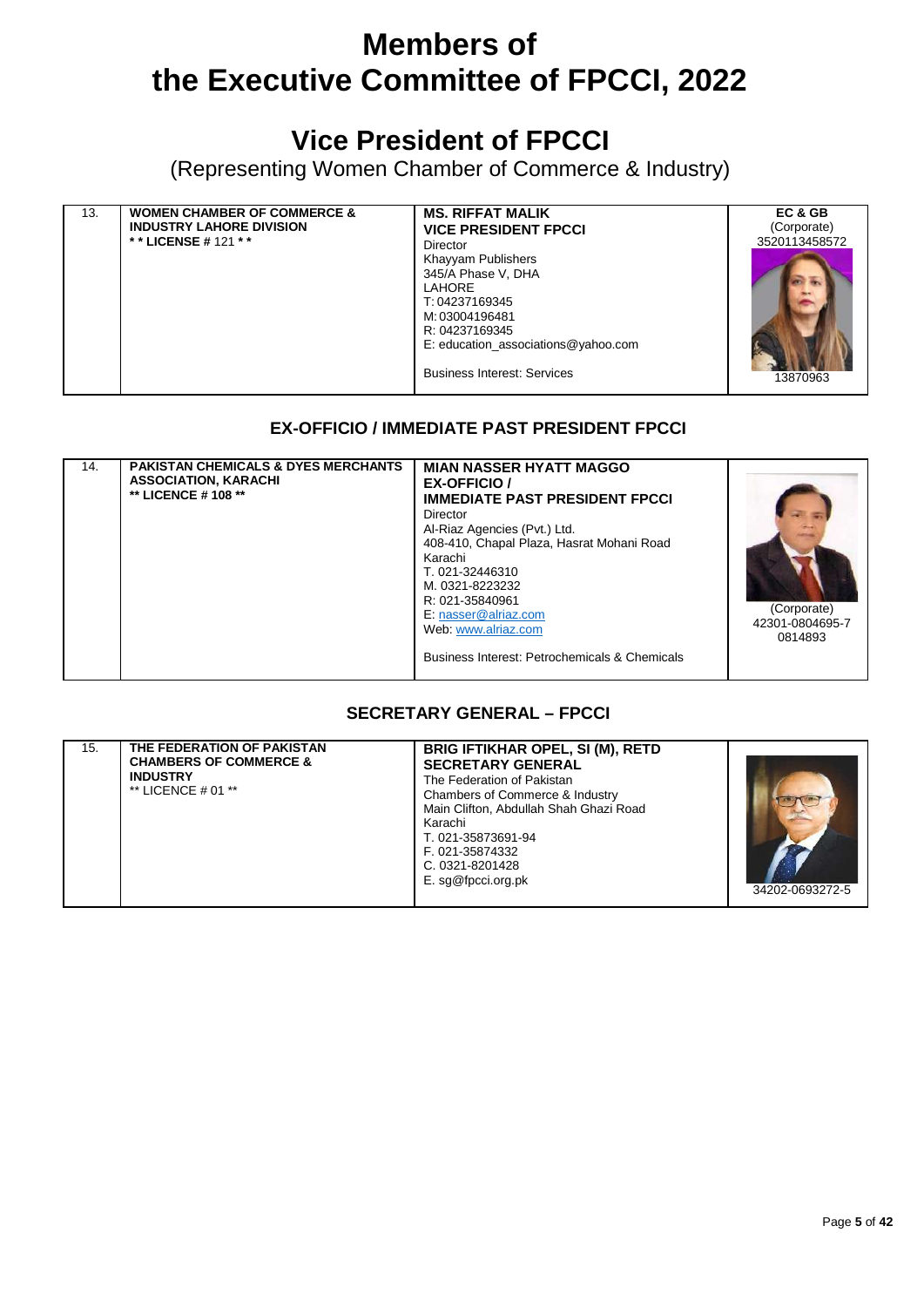### **Members of the Executive Committee FPCCI**

### **CHAMBERS OF COMMERCE & INDUSTRY**

#### **\*\* PROVINCE OF PUNJAB \*\***

| 16. | <b>JHANG CHAMBER OF COMMERCE &amp;</b><br><b>INDUSTRY</b><br>** LICENSE # 95 **    | <b>SHAIKH NAWAZ AKRAM</b><br>Proprietor<br>M/s. New Chenab Filling Station<br>Civil Lines, Opposite DPO House, Jhang Saddar<br><b>JHANG</b><br>T: 047-7621717<br>F: 047-7612371<br>M: 03218782011<br>E: info@jhangchamber.com                                          | EC & GB<br>(Associate)<br>3320241473461<br>1560387-3 |
|-----|------------------------------------------------------------------------------------|------------------------------------------------------------------------------------------------------------------------------------------------------------------------------------------------------------------------------------------------------------------------|------------------------------------------------------|
| 17. | <b>SARGODHA CHAMBER OF COMMERCE &amp;</b><br><b>INDUSTRY</b><br>** LICENSE #74 **  | <b>AAMER ATA BAJWA</b><br><b>Chief Executive</b><br>Taymur Spinining Mills Ltd,<br>28-KM Sargodha Lahore Road, Bhagtanwala<br>SARGODHA<br>M: 03008604747<br>E: aamerbajwa46@gmail.com<br><b>Business Interest: Textile</b>                                             | EC & GB<br>(Corporate)<br>3840391283311<br>0225993-1 |
| 18. | THE SHEIKHUPORA CHAMBER OF<br><b>COMMERCE &amp; INDUSTRY</b><br>** LICENSE # 58 ** | <b>MUHAMMAD AHMED TAWAB</b><br><b>Chief Executive</b><br>M/s Qadria Board Mills (Pvt) Ltd<br>31 KM Lahore Road SHEIKHUPORA<br>T: 056-3406545<br>F: 056-3406545<br>M: 03003006363<br>E: qadriaboardmill@hotmail.com<br><b>Business Interest: Manufacturer</b>           | EC&GB<br>(Corporate)<br>4230175350301<br>0786574-7   |
| 19. | THE FAISALABAD CHAMBER OF COMMERCE<br>& INDUSTRY<br>** LICENSE # 10 * *            | <b>AMJAD SAEED</b><br><b>Chief Executive Officer</b><br>H. M. Ishaq (Pvt.) Ltd.<br>1088- Jail Road,<br><b>FAISALABAD</b><br>T: 041-2632301-5<br>M: 03008660013<br>R: 041-2643391<br>E: amjad@idealsm.com<br>W: www.idealsm.com<br><b>Business Interest: Embroidery</b> | EC & GB<br>(Corporate)<br>3310072440203<br>0659112-4 |
| 20. | <b>JHELUM CHAMBER OF COMMERCE &amp;</b><br><b>INDUSTRY</b><br>** LICENSE # 16 **   | <b>SHAKEEL AHMED CHAUDHRY</b><br>Proprietor<br><b>Shakeel Enterprises</b><br>Al Nazar House No. Bll-3R-10/52<br>Mohallah Dhoke Jumma<br><b>JHELUM</b><br>M: 03009516465<br>R: 0544-278108<br>E: alnazar1@yahoo.com<br><b>Business Interest: Services</b>               | EC & GB<br>(Associate)<br>3730121859563<br>3227345-2 |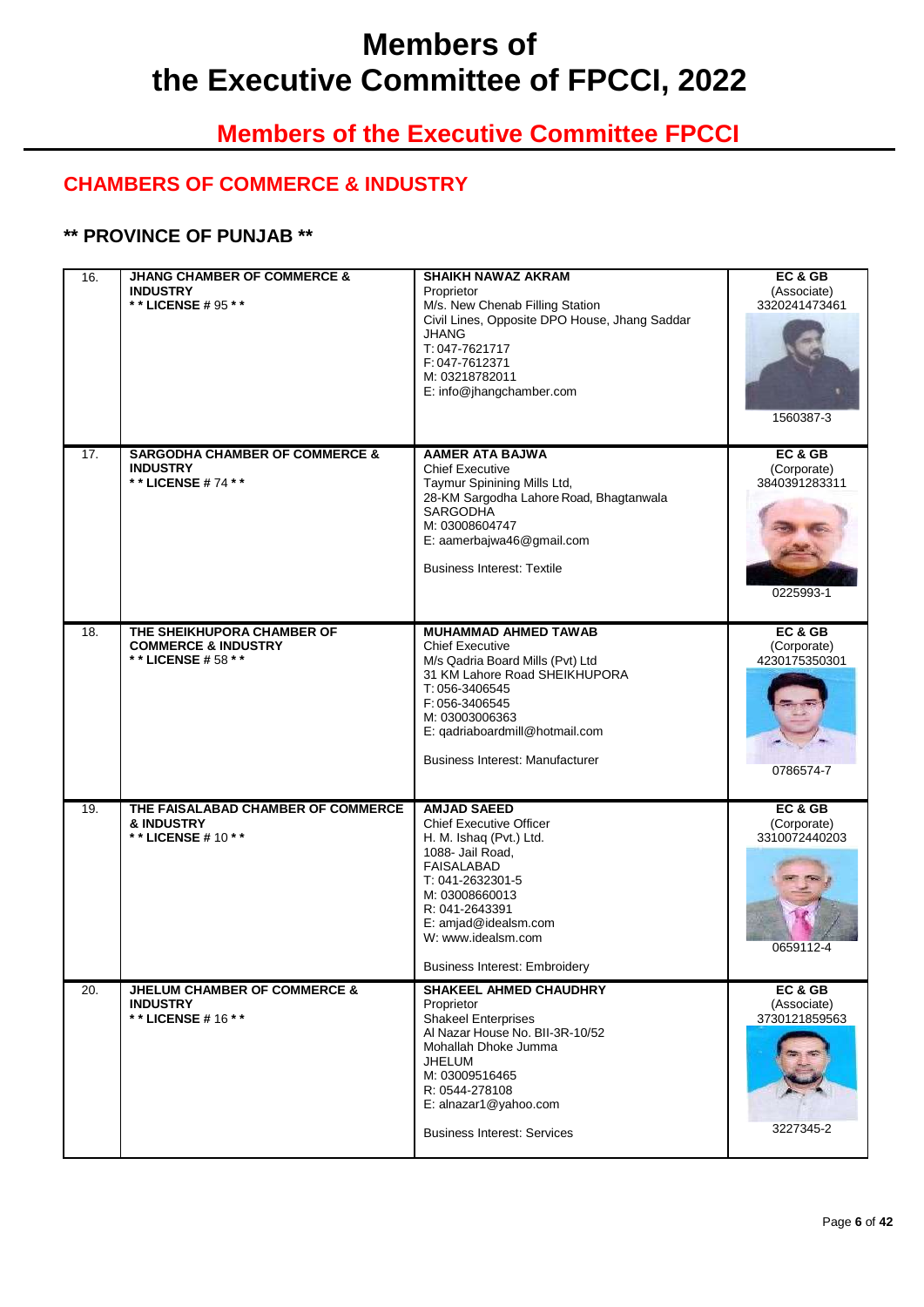| 21. | <b>OKARA CHAMBER OF COMMERCE &amp;</b><br><b>INDUSTRY</b><br>** LICENSE # 33 * *    | <b>NAVEED AHMED</b><br><b>Chief Executive Officer</b><br>Fatima Vegetable Oil Mills Pvt. Ltd,<br>12-K.M Fasialabad Road,<br><b>OKARA</b><br>T: 0244-2661047<br>M: 03217888888<br>E: fatimaoil@gmail.com<br><b>Business Interest: Manufactured</b>                                                                                     | EC & GB<br>(Corporate)<br>3530219817877<br>3952992-4  |
|-----|-------------------------------------------------------------------------------------|---------------------------------------------------------------------------------------------------------------------------------------------------------------------------------------------------------------------------------------------------------------------------------------------------------------------------------------|-------------------------------------------------------|
| 22. | THE VEHARI CHAMBER OF COMMERCE &<br><b>INDUSTRY</b><br>** LICENSE # 168 **          | <b>ZAHID IQBAL</b><br>Proprietor<br>Choudhry CNG Station<br>Old Bus Stand, Multan Road,<br><b>VEHARI</b><br>M: 03007725715<br>E: zahid74@yahoo.com                                                                                                                                                                                    | EC & GB<br>(Associate)<br>3660304870667<br>1743374-6  |
| 23. | THE RAWALPINDI CHAMBER OF COMMERCE<br>& INDUSTRY<br>** LICENSE # 67 **              | <b>SOHAIL ALTAF</b><br>Proprietor<br><b>Central Motors</b><br>57-A/8 A/9, Bank Road,<br><b>RAWALPINDI</b><br>T: 051-4492512-3, 5581567, 5564678<br>F: 051-5511715<br>M: 03335481401<br>E: scm.rwp@gmail.com<br><b>Business Interest: Suzuki Motors</b>                                                                                | EC & GB<br>(Corporate)<br>3740511298057<br>0056679-9  |
| 24. | <b>DERA GHAZI KHAN CHAMBER OF COMMERCE</b><br>& INDUSTRY<br>** LICENSE # 29 **      | KHAWAJA MUHAMMAD YOUNUS<br>Director<br>Mahmood Textile Mills Limited<br>Multan Road,<br><b>MUZAFFAR GARH</b><br>T: 061-111-111-181, 4511158-59<br>M: 03008630011<br>R: 061-4511159<br>E: mtm@mahmoodgroup.com;<br>younus@mahmoodgroup.com W:<br>www.mahmoodgroup.com<br><b>Business Interest: Textile Manufacturing</b>               | EC & GB<br>(Corporate)<br>0402520201246<br>U 133340-Z |
| 25. | <b>KHANEWAL CHAMBER OF COMMERCE &amp;</b><br><b>INDUSTRY</b><br>** LICENSE # 219 ** | <b>ASIF MAJEED</b><br>CEO<br>M/s. AG Pharma<br>Head Office: Plot #9, Industrial Estate Phase II,<br><b>MULTAN</b><br>T: 061-4571100, 6539745<br>F: 061-6539747<br>M: 03008638282<br>E: president@evyolgroup.com<br>W: www.evyolgroup.com<br><b>Business Interest:</b><br>Agro Based Industries (Fertilizer, Chemicals, Seed),<br>etc. | EC & GB<br>(Corporate)<br>3630238655951<br>3927275-3  |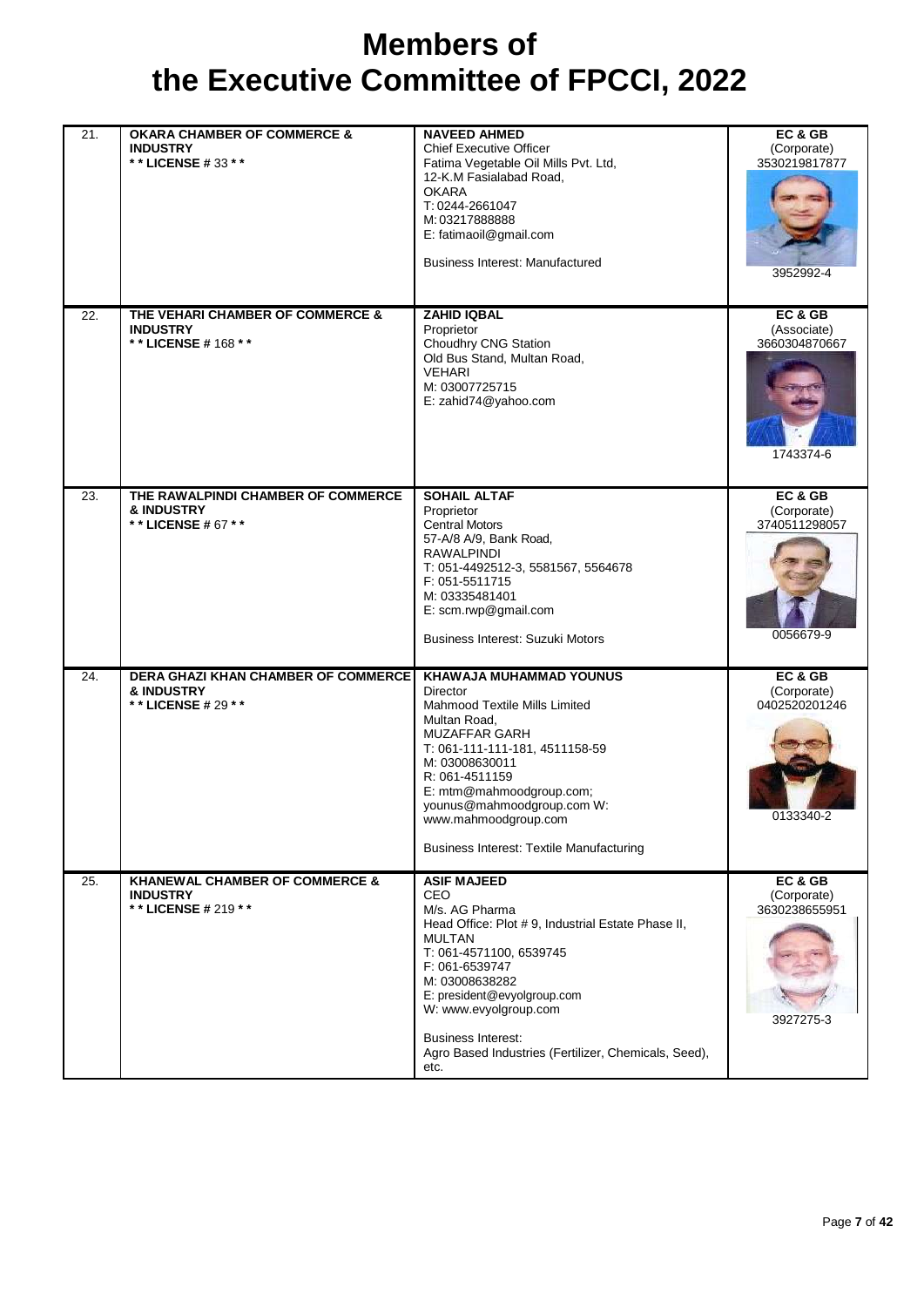| 26. | <b>BAHAWALPUR CHAMBER OF COMMERCE &amp;</b>                 | <b>JAVAID IQBAL CHAUDHRY</b>                                       | EC & GB                      |
|-----|-------------------------------------------------------------|--------------------------------------------------------------------|------------------------------|
|     | <b>INDUSTRY</b><br>** LICENSE # 110 **                      | Proprietor<br>Javaid Chaudhry & Company                            | (Associate)<br>3120259135429 |
|     |                                                             | House No. 6-B, Street No. 8,                                       |                              |
|     |                                                             | Near HBL Chowk, Model Town-A,<br><b>BAHAWALPUR</b>                 |                              |
|     |                                                             | T: 062-2883540                                                     |                              |
|     |                                                             | M: 03008780492                                                     |                              |
|     |                                                             | E: javaidandco@yahoo.com                                           |                              |
|     |                                                             | <b>Business Interest:</b><br>Corporate Managment & Tax Consultants | 0977569-2                    |
| 27. | THE SIALKOT CHAMBER OF COMMERCE &                           | DR. NOUMAN IDRIS BUTT                                              | EC & GB                      |
|     | <b>INDUSTRY</b>                                             | <b>Managing Director</b>                                           | (Corporate)                  |
|     | ** LICENSE # 12 * *                                         | Capital Sports Corp. (Pvt) Ltd.                                    | 3460322018279                |
|     |                                                             | Kashmir Road, Pacca Garha,<br><b>SIALKOT</b>                       |                              |
|     |                                                             | T: 052-4265831                                                     |                              |
|     |                                                             | M: 03008616575<br>R: 052-4563335                                   |                              |
|     |                                                             | E: export@capital-sports.net; capitalsport@gmail.com               |                              |
|     |                                                             | W: www.capitalsports-group.com                                     | 1537571-4                    |
|     |                                                             | <b>Business Interest: Sports Goods</b>                             |                              |
| 28. | RAHIM YAR KHAN CHAMBER OF COMMERCE                          | <b>KHALIL AHMED</b>                                                | EC & GB                      |
|     | <b>&amp; INDUSTRY</b>                                       | <b>Managing Partner</b>                                            | (Corporate)                  |
|     | ** LICENSE # 125 **                                         | Sinker Seed Corporation                                            | 3130462799633                |
|     |                                                             | Grain Market,<br>SADIQABAD                                         |                              |
|     |                                                             | T: 068-5706917                                                     |                              |
|     |                                                             | F: 068-5704640<br>M: 03008670917                                   |                              |
|     |                                                             | E: rykchamber@gmail.com                                            |                              |
|     |                                                             | W: www.rykchamber.com                                              | 2105897-7                    |
|     |                                                             | <b>Business Interest: Seed</b>                                     |                              |
| 29. | <b>SAHIWAL CHAMBER OF COMMERCE &amp;</b><br><b>INDUSTRY</b> | <b>MUHAMMAD AMJAD</b><br>Partner                                   | EC & GB<br>(Corporate)       |
|     | ** LICENSE #8**                                             | Al Munir Petroleum and CNG Filling Station                         | 3650264504989                |
|     |                                                             | Opp, Jinnah Hall,<br>SAHIWAL                                       |                              |
|     |                                                             | M: 03008690692                                                     |                              |
|     |                                                             | E: scciswl@hotmail.com                                             |                              |
|     |                                                             | <b>Business Interest: Petroleum</b>                                |                              |
|     |                                                             |                                                                    | 28321057                     |
|     |                                                             |                                                                    |                              |
| 30. | THE GURANWALA CHAMBER OF COMMERCE                           | <b>SAEED AHMED TAJ</b>                                             | EC & GB                      |
|     | & INDUSTRY<br>** LICENSE # 36 **                            | Proprirtor<br>Taj Impex                                            | (Corporate)<br>3410103764489 |
|     |                                                             | Gondlanwala Road                                                   |                              |
|     |                                                             | <b>GUJRANWALA</b><br>T: 055-3255777                                |                              |
|     |                                                             | M: 03217408000                                                     |                              |
|     |                                                             | E: tajimpex@hotmail.com; saeedtaj@gmail.com                        |                              |
|     |                                                             | <b>Business Interest: Maize Processing</b>                         |                              |
|     |                                                             |                                                                    | 1524993-0                    |
| 31. | <b>ATTOCK CHAMBER OF COMMERCE &amp;</b>                     | <b>SHAHID ZAMAN</b>                                                | EC&GB                        |
|     | <b>INDUSTRY</b><br>** LICENSE # 99 **                       | CEO<br>Gold House                                                  | (Associate)<br>3710117311063 |
|     |                                                             | Siddiqui Road, Sarafa Bazar                                        |                              |
|     |                                                             | <b>ATTOCK</b><br>T: 057-2613094                                    |                              |
|     |                                                             | M: 03008522300                                                     |                              |
|     |                                                             | E: goldhousejewelers@gmail.com                                     |                              |
|     |                                                             | W: www.goldhousejewellers.com                                      |                              |
|     |                                                             | Business Interest: Jewellery and Gems                              | 2294676-4                    |
|     |                                                             |                                                                    |                              |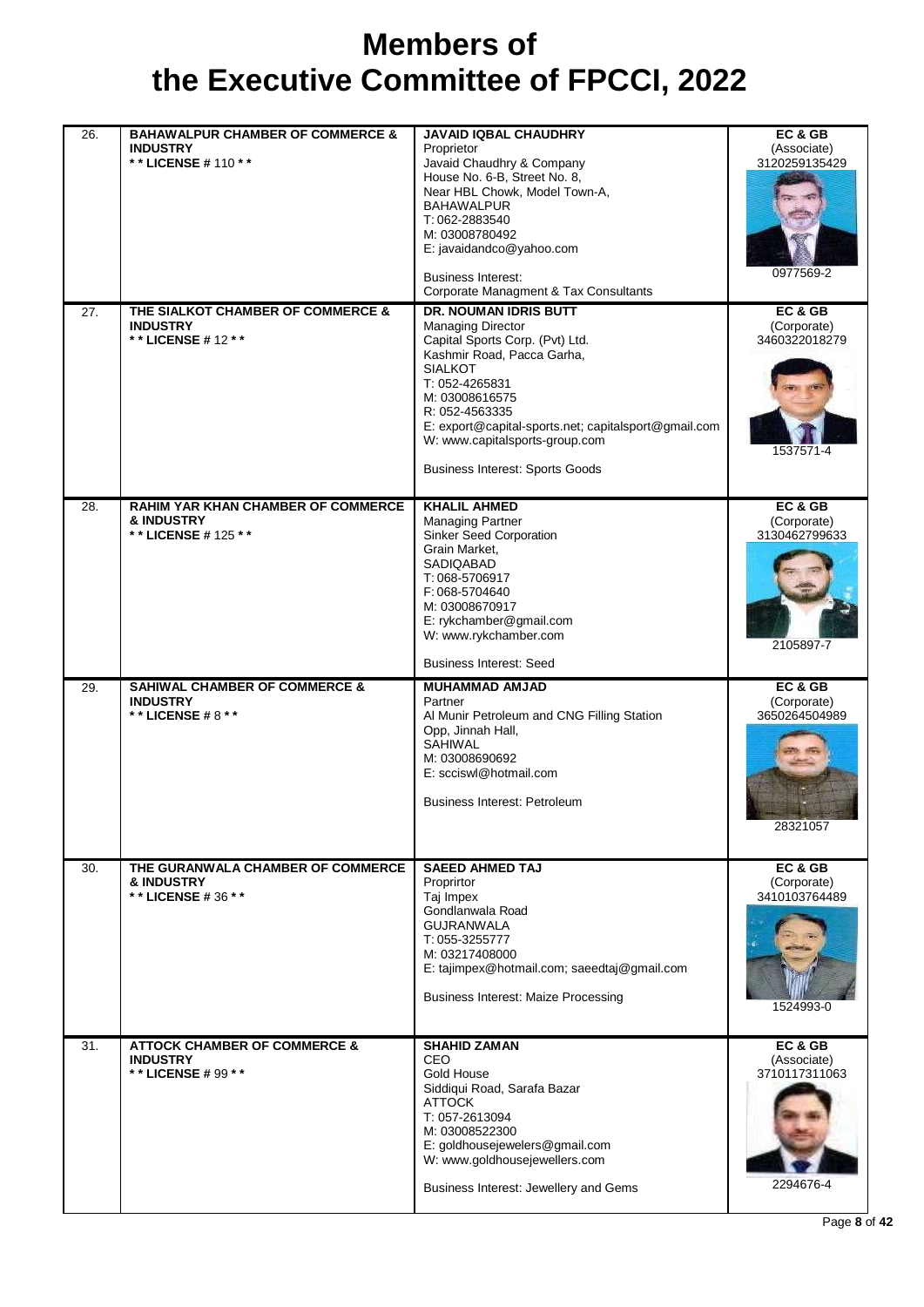| 32. | THE GUJRAT CHAMBER OF COMMERCE &<br><b>INDUSTRY</b><br>* * LICENSE # 94 * * | <b>MIRZA MUHAMMAD MUSHTAQ</b><br>Director<br>Decent Furnishers (Pvt.) Ltd.<br>G.T. Road,<br><b>GUJRAT</b><br>T: 053-3558302-3<br>M: 03006255322<br>E: mirzamushtaq3@gmail.com<br>W: www.decentfurnishers.com<br>Business Interest: Furniture Manufacturer                                                                            | EC & GB<br>(Corporate)<br>3420145880821<br>0996052-0 |
|-----|-----------------------------------------------------------------------------|--------------------------------------------------------------------------------------------------------------------------------------------------------------------------------------------------------------------------------------------------------------------------------------------------------------------------------------|------------------------------------------------------|
| 33. | THE MULTAN CHAMBER OF COMMERCE &<br><b>INDUSTRY</b><br>* * LICENSE # 45 * * | <b>ASRAR AHMAD MALIK</b><br><b>Chief Executive</b><br>Toyota Multan Motors (Pvt.) Limited<br>Shalimar Colony, Bosan Road,<br><b>MULTAN</b><br>T: 061-111-111-343<br>M: 03008634363<br>E: asrar@toyotamultan.com<br>W: www.toyotamultan.com<br><b>Business Interest:</b><br>Authorized 3S Toyota Dealership of Indus Motor Co<br>Ltd. | EC & GB<br>(Corporate)<br>3630256921579<br>2541010-5 |

### **\*\* PROVINCE OF BALOCHISTAN \*\***

| 34. | <b>GWADAR CHAMBER OF COMMERCE &amp;</b><br><b>INDUSTRY</b><br>** LICENSE # 186 **  | <b>GHULAM MUHAMMAD</b><br><b>Chief Executive Officer</b><br>Makran Real Estate Agency<br><b>Airport Road</b><br><b>GWADAR</b><br>M: 03332018882<br>E: gmgwadari@gmail.com<br><b>Business Interest: Construction</b>                               | EC & GB<br>(Corporate)<br>5210133534995<br>7179963-6 |
|-----|------------------------------------------------------------------------------------|---------------------------------------------------------------------------------------------------------------------------------------------------------------------------------------------------------------------------------------------------|------------------------------------------------------|
| 35. | <b>CHAMBER OF COMMERCE &amp; INDUSTRY</b><br><b>QUETTA</b><br>** LICENSE # 31 **   | <b>JUMA KHAN</b><br>Proprietor<br>I.J. Global Traders & Importers Pvt. Ltd<br><b>QUETTA</b><br>T: 081-2821943<br>F: 081-2821948<br>M: 03008382673<br>E: qcci920@gmail.com<br>W: www.qccib.com.pk<br>Business Interest: Importer / Exporter        | EC & GB<br>(Corporate)<br>5440003543285<br>8915744-2 |
| 36. | <b>LORALAI CHAMBER OF COMMERCE &amp;</b><br><b>INDUSTRY</b><br>** LICENSE # 185 ** | <b>SYED SALEEM RAZA</b><br>Director<br>M/s. Faisal Hans & Company Pvt. Ltd.<br><b>LORALAI</b><br>T: 082-4410980<br>F: 082-4410980<br>M: 03352207277<br>E: loralaichamber@gmail.com<br>W: www.loralaiccci.com<br><b>Business Interest: Traders</b> | EC & GB<br>(Corporate)<br>5440022986487<br>1698493-5 |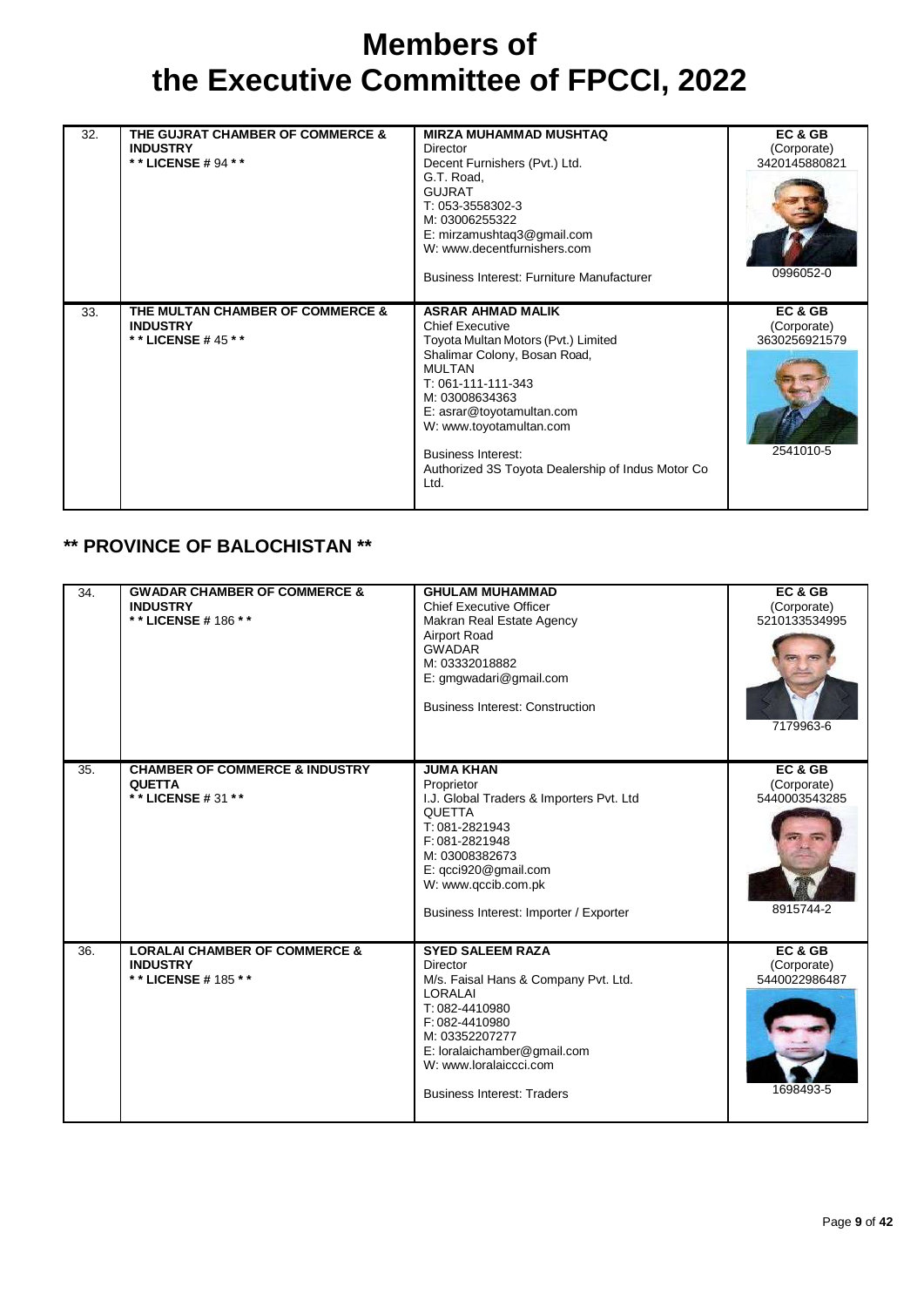| 37. | <b>LASBELA CHAMBER OF COMMERCE &amp;</b><br><b>INDUSTRY</b><br>* * LICENSE # 24 * * | <b>ISMAIL SUTTAR</b><br>CEO / Partner<br>Hub Pak Slat Refinery<br>C. 206-207, HITE, Hub, Karachi Office: 10 Banglore<br>Town, Shahrah-e-Faisal,<br>KARACHI<br>T: 0853-303451-2, 34310034-6<br>F: 0853-303259, 34310037<br>M: 03008208378<br>R: 021-34940100<br>E: ismail@hubpak.com<br>W: www.hubpak.com<br><b>Business Interest: Salt Refining</b> | EC & GB<br>(Corporate)<br>4220193919341<br>0686984-0 |
|-----|-------------------------------------------------------------------------------------|-----------------------------------------------------------------------------------------------------------------------------------------------------------------------------------------------------------------------------------------------------------------------------------------------------------------------------------------------------|------------------------------------------------------|
|-----|-------------------------------------------------------------------------------------|-----------------------------------------------------------------------------------------------------------------------------------------------------------------------------------------------------------------------------------------------------------------------------------------------------------------------------------------------------|------------------------------------------------------|

### **\*\* FEDERAL AREA (ICT) \*\***

| 38. | <b>ISLAMABAD CHAMBER OF COMMERCE &amp;</b><br><b>INDUSTRY</b><br>** LICENSE # 09 * * | <b>MALIK SOHAIL HUSSAIN</b><br>Proprietor<br>Sogo 2000<br>House No. 5, Power Avenu, Sector-B, DHA-II,<br><b>ISLAMABAD</b><br>T: 051-4720007<br>M: 03335155300<br>R: 051-5161576 E:<br>E: malick.sohail.hussain@gmail.com;<br>malick.sohail@yahoo.com<br><b>Business Interest:</b><br>Food & Beverages Events Management, Public<br>Relation, Image building, Trade Bodies Consultant &<br>Facilitator | EC & GB<br>(Associate)<br>6110193857523<br>0344275-6     |
|-----|--------------------------------------------------------------------------------------|-------------------------------------------------------------------------------------------------------------------------------------------------------------------------------------------------------------------------------------------------------------------------------------------------------------------------------------------------------------------------------------------------------|----------------------------------------------------------|
| 39. | <b>MIRPUR CHAMBER OF COMMERCE &amp;</b><br><b>INDUSTRY</b><br>** LICENSE # 187 **    | <b>RAJA EMRAN MUNIR</b><br>Proprietor<br><b>Print Point</b><br>First Floor, Haider Market, Press Street, Chowk,<br>Shaheedan,<br>MIRPUR (AJK)<br>T: 05827-436788<br>M: 03005698438<br>R: 03122786786<br>E: printpointajk@gmail.com<br>Business Interest: Printing & Graphics                                                                                                                          | EC & GB<br>(Associate)<br>8130243796877<br>8130243796877 |
| 40. | <b>NAGAR CHAMBER OF COMMERCE &amp;</b><br><b>INDUSTRY</b><br>** LICENSE # 240 **     | <b>MUHAMMAD ALI QUAID</b><br><b>Director</b><br>Ali Trading Company<br>Quaid House, Near HBL Afiatabad, Sost, Gojal<br><b>NAGAR</b><br>T: 05813-440284<br>F: 05813-440285<br>M: 03100011150<br>R: 03100011150<br>E: aliquaidatc@yahoo.com<br>Business Interest: Whole Sale & Rentail Trade                                                                                                            | EC & GB<br>(Corporate)<br>7150320833883<br>2592341-2     |
| 41. | <b>GILGIT CHAMBER OF COMMERCE &amp;</b><br><b>INDUSTRY</b><br>** LICENSE # 151 **    | <b>IMRAN ALI</b><br>Proprietor<br>Raki Six Star Trade International<br>Office No.64 Durrani Block NLI Market,<br><b>GILGIT</b><br>T: 05811-920673<br>F: 05811-455740<br>M: 03129726605<br>E: imranalibarkat@gmail.com<br>W: www.gbcci.com.pk                                                                                                                                                          | EC & GB<br>(Associate)<br>7150186666755<br>3115077-2     |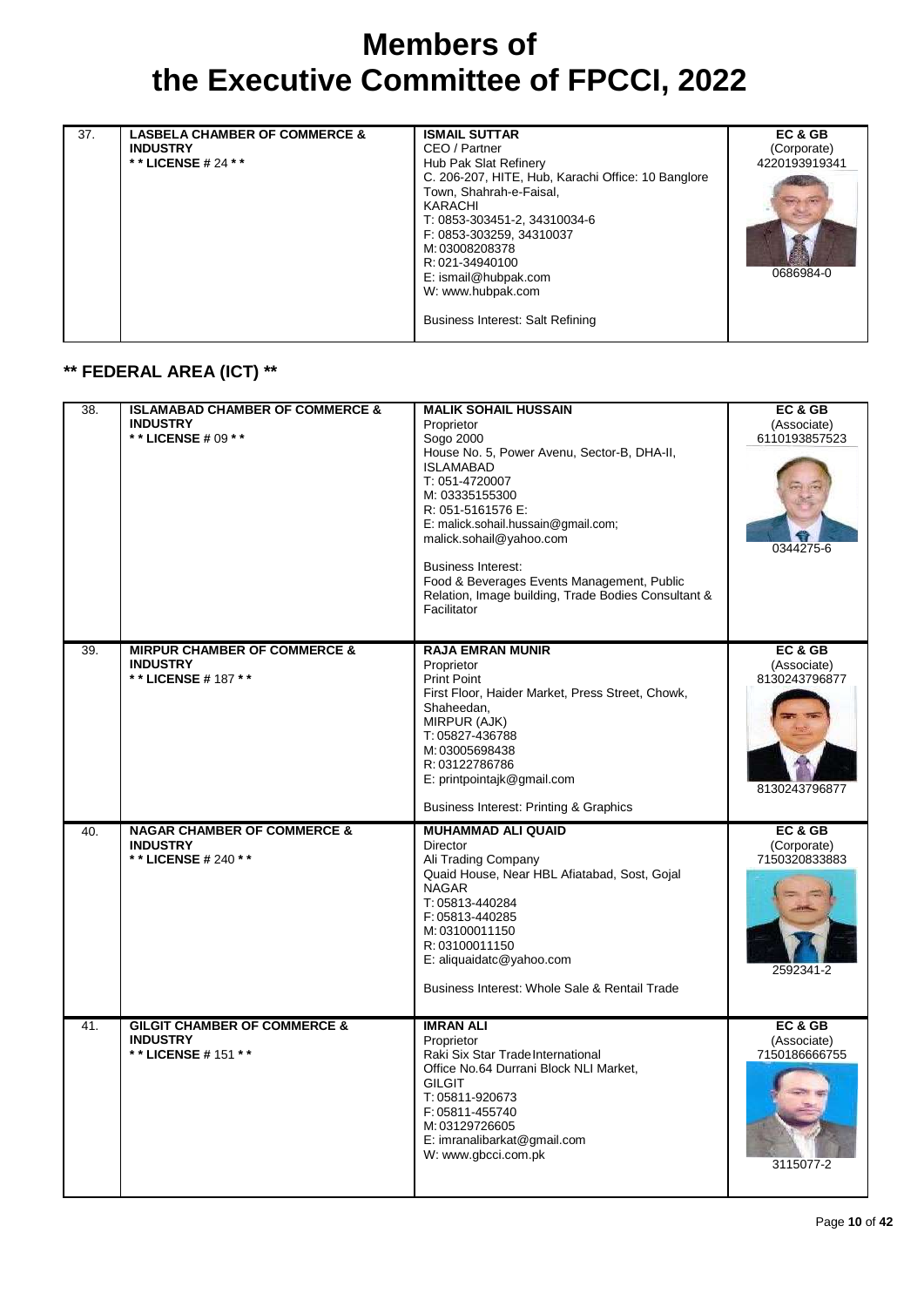#### **\*\* PROVINCE OF KHYBER PAKHTUNKHWA \*\***

| 42. | <b>DERA ISMAIL KHAN CHAMBER OF</b><br><b>COMMERCE &amp; INDUSTRY</b><br>**LICENSE#119 ** | <b>MUHAMMAD ZAFAR JALIL KHAN</b><br>Propriter<br>Paniala Enterprises<br>Paniala, mastikhel, Tehsil Pahra Pur, D.I.K<br><b>DERA ISMAIL KHAN</b><br>T: 0966-770397<br>F: 0966-770397<br>M: 03009095266<br>R: 0966-770200<br>E: paniala.enterprises@yahoo.com<br>Business Interest: Mining and Trading | EC & GB<br>(Corporate)<br>1210371076125<br>2235485-9 |
|-----|------------------------------------------------------------------------------------------|-----------------------------------------------------------------------------------------------------------------------------------------------------------------------------------------------------------------------------------------------------------------------------------------------------|------------------------------------------------------|
| 43. | <b>CHARSADDA CHAMBER OF COMMERCE &amp;</b><br><b>INDUSTRY</b><br>** LICENSE # 254 **     | <b>SADDAM HUSSAIN</b><br><b>Director</b><br>Freinds Collection Company<br>Ghani Khan Road Khuladher CHowk Mardan Road<br>Charsada<br><b>CHAR SADDA</b><br>M: 03336307977<br>E: saddamfcc@gmail.com<br>W: www.chamyar.pk<br><b>Business Interest: Manufacturer</b>                                   | EC & GB<br>(Corporate)<br>1710198957331<br>7881661-1 |
| 44. | <b>SWABI CHAMBER OF COMMERCE &amp;</b><br><b>INDUSTRY</b><br>** LICENSE # 256 **         | <b>LIAQAT AHMAD KHAN</b><br>Managing Partner/ Director<br>M/s Sparlay Filling Station<br>Swabi Kunda Morr, Tehsil and District: Swabi<br><b>SWABI</b><br>T: 0938-221212<br>M: 03219693003<br>R: 0938-221212<br>E: gulsamarkhan897@gmail.com<br>Business Interest: To Promote Trading Activities     | EC & GB<br>(Associate)<br>1620210335203<br>2883346-5 |
| 45. | <b>ABBOTABAD CHAMBER OF COMMERCE &amp;</b><br><b>INDUSTRY</b><br>* * LICENSE # 235 * *   | <b>SYED SHAFQAT HUSSAIN SHAH</b><br>Proprietor<br>Kazmi Marble & Granite Industry<br>S.I.E. Mandian,<br>ABBOTTABAD<br>M: 03335206838<br>R: 0316-3033070<br>E: kqzmigranite786@gmail.com<br><b>Business Interest: Granite Processing</b>                                                             | EC & GB<br>(Corporate)<br>1310150580093<br>2916072-3 |
| 46. | <b>KOHAT CHAMBER OF COMMERCE &amp;</b><br><b>INDUSTRY</b><br>** LICENSE # 173 **         | RASHEED AHMED PARACHA<br><b>Director</b><br>Sharja Trading Company<br>Mohallah Niazi Miankhel Road<br><b>KOHAT</b><br>M: 03218150011<br>E: hrasheedparacha@gmail.com<br><b>Business Interest:</b><br>Import, Export Foods, Shoes, Computers                                                         | EC & GB<br>(Corporate)<br>1430119403227<br>7552964-2 |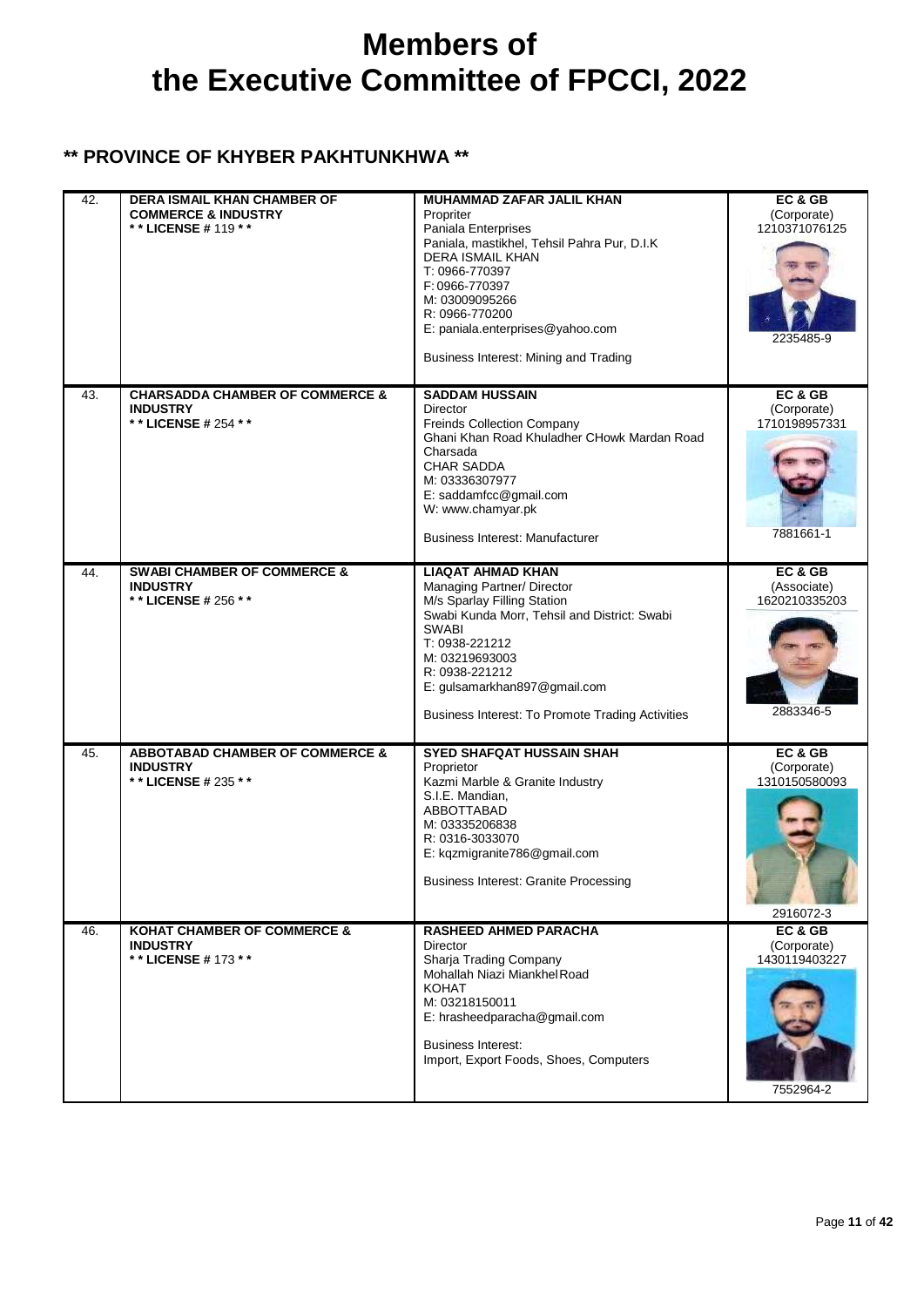| 47. | <b>BAJAUR CHAMBER OF COMMERCE &amp;</b><br><b>INDUSTRY</b>                         | <b>HAZRAT BILAL SHAH</b><br>Proprietor                                                                                                                                                                                                                                                                                           | EC & GB<br>(Corporate)                              |
|-----|------------------------------------------------------------------------------------|----------------------------------------------------------------------------------------------------------------------------------------------------------------------------------------------------------------------------------------------------------------------------------------------------------------------------------|-----------------------------------------------------|
|     | ** LICENSE # 207 **                                                                | <b>Shah Traders</b><br>Aman Market Khar Bazar District Bajaur, Khar Bajaur<br><b>BAJAUR</b><br>M: 03008966861<br>E: shahtraders209@gmail.com                                                                                                                                                                                     | 4250105430283                                       |
|     |                                                                                    | <b>Business Interest: Dealer</b>                                                                                                                                                                                                                                                                                                 | 4973668-3                                           |
| 48. | <b>SARHAD CHAMBER OF COMMERCE &amp;</b><br><b>INDUSTRY</b><br>** LICENSE # 57 **   | <b>NIAZ AHMAD NAZ</b><br><b>Chief Executive</b><br>S.S Polypropylene Pvt Ltd<br>Plot No. 120- Industrial Estate<br>Jumrud Road<br><b>PESHAWAR</b><br>T: 091-5824856-8<br>M: 03219001585                                                                                                                                          | EC & GB<br>(Corporate)<br>1730117042359             |
|     |                                                                                    | R: 091-5843923<br>E: malik.niaz@hotmail.com<br>Business Interest: Plastic & PVC                                                                                                                                                                                                                                                  | 2249981-4                                           |
| 49. | <b>SWAT CHAMBER OF COMMERCE &amp; INDUSTRY</b><br>** LICENSE # 152 **              | <b>YOUSAF ALI</b><br>Managing Partner<br>Pearl White Packages<br>Near Attock Petrol Pump G.T Road Tariq Abad<br>Gogdear Swat Mingora<br>SWAT<br>T: 0946-700999<br>M: 03005740102<br>E: hilalcorporation@gmail.com<br><b>Business Interest: Plastic Industry</b>                                                                  | EC& GB<br>(Corporate)<br>1560202434281<br>Exempted  |
| 50. | <b>MOHMAND AGENY CHAMBER OF COMMERCE</b><br>& INDUSTRY<br>** LICENSE # 200 **      | <b>KHAWAJA ABDUL QUDOOS</b><br>Director<br>Madeena Foundry<br>Village Karary Beside River Side<br>Machini Mohmand Agnecy.<br>MOHMAND AGENCY<br>T: 091-9225440<br>M: 03135454863<br>R: 03008599179<br>E: madeena.foundry@gmail.com<br><b>Business Interest: Steel</b>                                                             | EC& GB<br>(Corporate)<br>6110166192717<br>8927897-5 |
| 51. | <b>HARIPUR CHAMBER OF COMMERCE &amp;</b><br><b>INDUSTRY</b><br>** LICENSE # 118 ** | <b>SHEIKH ABDUL RAZZAQ</b><br><b>Chief Executive Officer</b><br>Latif Ghee Industries (Pvt) Limited<br>Plot #76, Phase-IV, Hattar Industrial Estate<br><b>HARIPUR</b><br>T: 051-444-7084, 0514448684<br>M: 03218506084<br>E: info@latifgroup.com.pk<br>W: www.latifgroup.com.pk<br>Business Interest: Oil and Ghee Manufacturing | EC & GB<br>(Corporate)<br>3740506305647<br>07109539 |
| 52. | <b>CHITRAL CHAMBER OF COMMERCE &amp;</b><br><b>INDUSTRY</b><br>** LICENSE # 188 ** | <b>MR. SARTAJ AHMAD KHAN</b><br>COORDINATOR, FPCCI REGIONAL OFFICE PSH<br>CEO<br>Chitral Trading Company (Pvt) Ltd<br>Mountain Inn Dc Office Road<br><b>Chitral Lower</b><br><b>CHITRAL</b><br>T: 0943-414748<br>M: 03405776266<br>R: 091-5836219<br>E: nazim.chitral@gmail.com<br><b>Business Interest: Trading</b>             | EC & GB<br>(Corporate)<br>1730135953633             |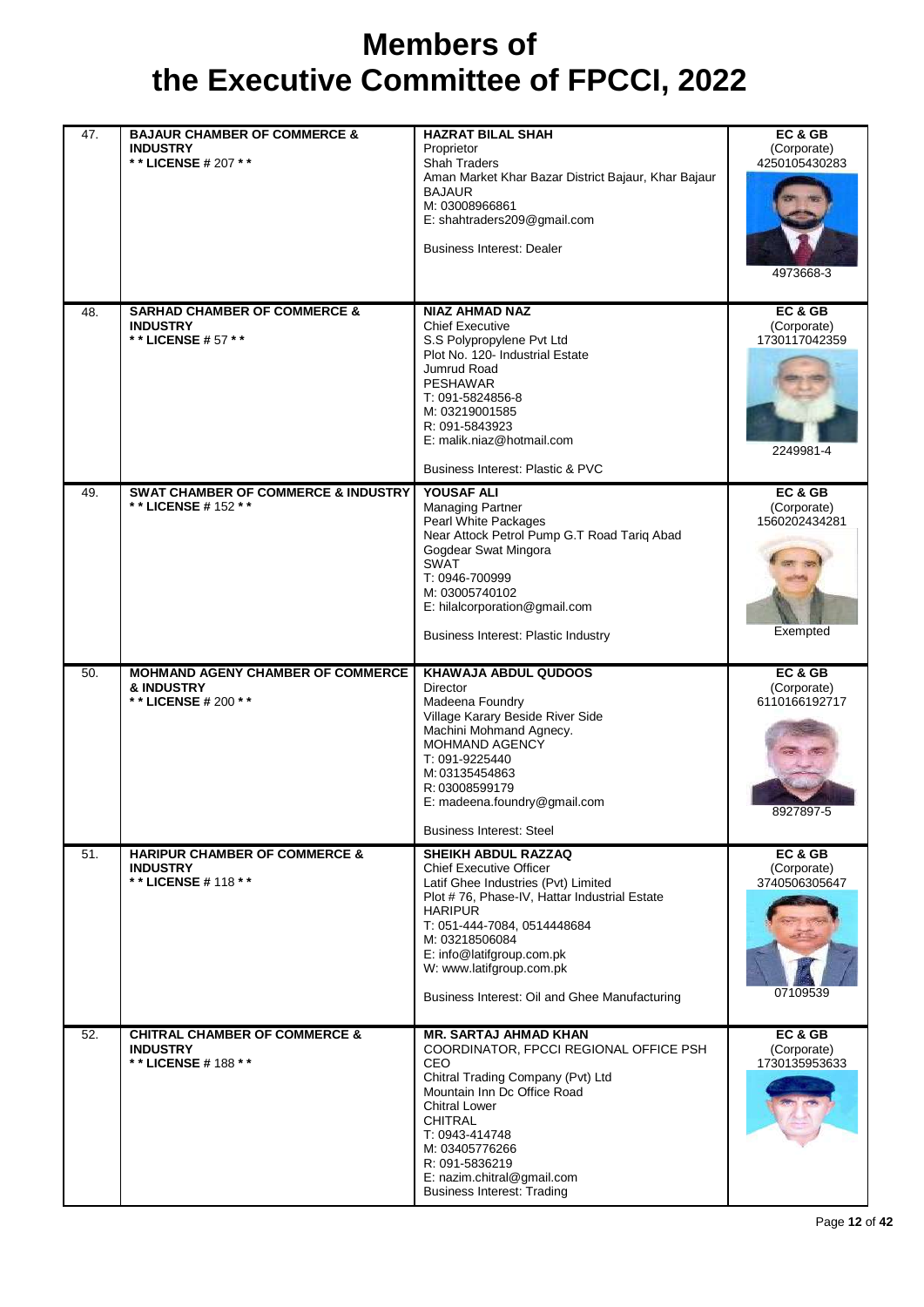| 53. | <b>LOWER DIR CHAMBER OF COMMERCE &amp;</b><br><b>INDUSTRY</b><br>* * LICENSE # 226 * * | <b>WAJID SHUAIB</b><br>Owner<br>Jan Shoe Company<br>Adil Plaza, Rest House Road Timergara,<br>LOWER DIR<br>M: 03068000099<br>E: janmegamall1@gmail.com                                                                                                                                                                                                                                            | EC & GB<br>(Corporate)<br>1530215928575<br>7378757-8 |
|-----|----------------------------------------------------------------------------------------|---------------------------------------------------------------------------------------------------------------------------------------------------------------------------------------------------------------------------------------------------------------------------------------------------------------------------------------------------------------------------------------------------|------------------------------------------------------|
| 54. | <b>KHYBER CHAMBER OF COMMERCE &amp;</b><br><b>INDUSTRY</b><br>* * LICENSE # 264 * *    | <b>SYED HASSAN ALI SHAH</b><br>Managing Director<br>M/s. Pakistan Flour & General Mills (Pvt.) Ltd.<br>Pak Business Centre G.T. Road,<br><b>PESHAWAR</b><br>T: 091-2550899<br>F: 091-2550899<br>M: 03008590024<br>E: aghajee12@gmail.com<br>W: www.khybercci.com.pk<br><b>Business Interest:</b><br>Food Grain Dealer, Flour Distributor & & General Order<br>Supplier, Owner Pak Business Centre | EC & GB<br>(Associate)<br>1730127907481<br>2198239-2 |

#### **\*\* PROVINCE OF SINDH \*\***

| 55. | <b>MIRPURKHAS CHAMBER OF COMMERCE &amp;</b><br><b>INDUSTRY</b><br>** LICENSE # 135 ** | <b>JABIR AHMED</b><br>Partner<br>M/s. Majeed Pump Company<br><b>Umerkot Road</b><br><b>MIR PUR KHAS</b><br>T: 0233-874982-3<br>M: 03000368889<br>E: mpcmpk@yahoo.com                                                                                                                                                       | EC & GB<br>(Corporate)<br>4410381943471<br>1297898-1 |
|-----|---------------------------------------------------------------------------------------|----------------------------------------------------------------------------------------------------------------------------------------------------------------------------------------------------------------------------------------------------------------------------------------------------------------------------|------------------------------------------------------|
| 56. | <b>JAMSHORO CHAMBER OF COMMERCE &amp;</b><br><b>INDUSTRY</b><br>** LICENSE # 231 **   | <b>KHALIL AHMAD BALOCH</b><br><b>Director Administration</b><br>Sapphire Textile Mills Ltd<br>No. 1, A/17, SITE Kotri District,<br><b>JAMSHORO</b><br>T: 022-3870694<br>F: 022-3870001<br>M: 03332602520 E:<br>khalil.balouch@sapphiretextiles.co m.pk<br>W: www.sapphiretextiles.com.pk<br><b>Business Interest: Yarn</b> | EC & GB<br>(Corporate)<br>4130438929721<br>0698478-9 |
| 57. | <b>SUKKUR CHAMBER OF COMMERCE &amp;</b><br><b>INDUSTRY</b><br>** LICENSE # 38 * *     | <b>MAHESH KUMAR</b><br><b>Managing Partner</b><br>M/s. S.S.D Cotton Ginners & Oil Mills<br>National Highway Daharki,<br><b>SUKKUR</b><br>T: 0723-641208, 641272<br>M: 03008310924<br>E: maheshtelreja@gmail.com<br><b>Business Interest:</b><br>Cotton Ginning, Flour Mills, Petroleum /Construction                       | EC & GB<br>(Corporate)<br>4510156552329<br>1151472-8 |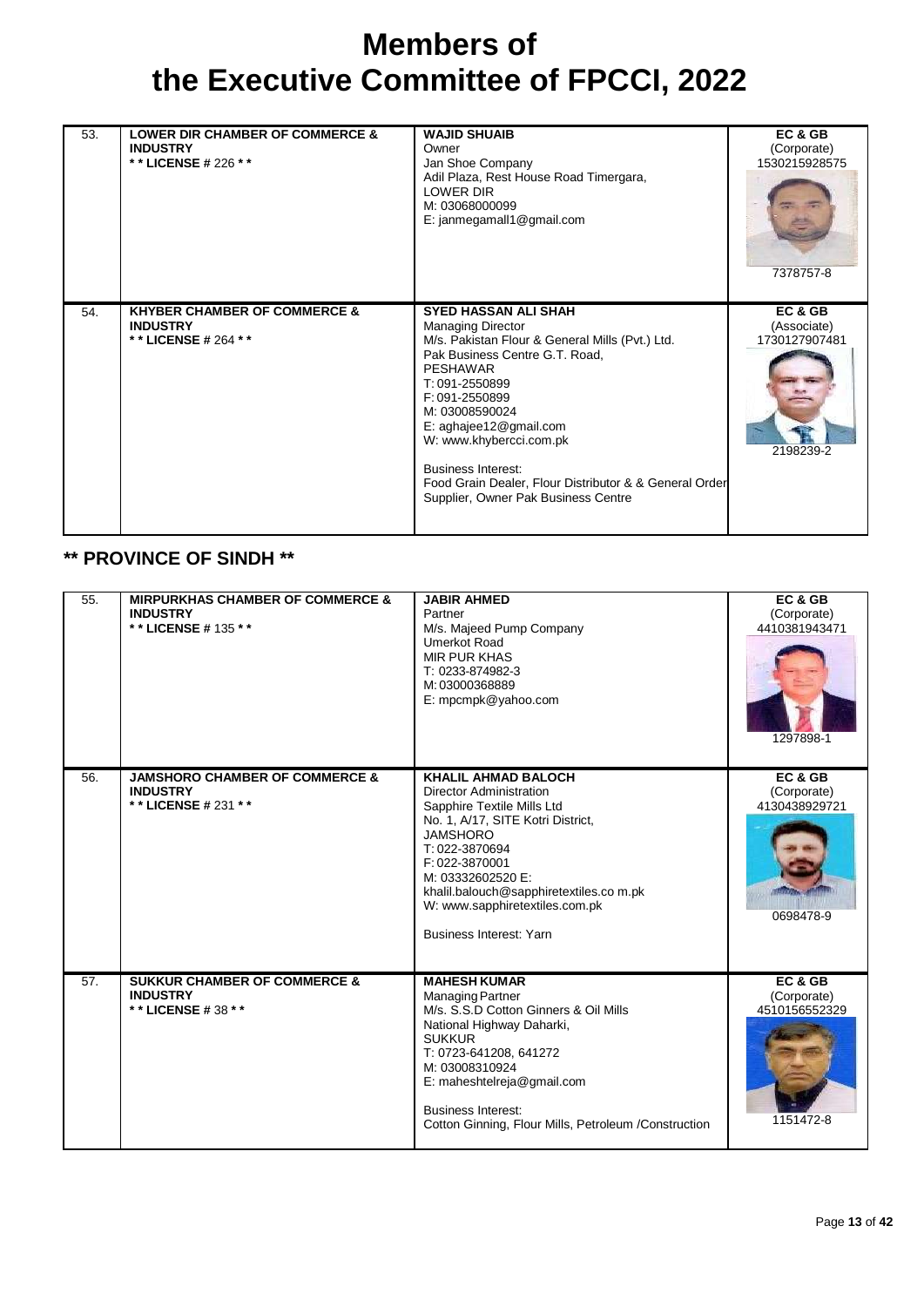| 58. | <b>KARACHI CHAMBER OF COMMERCE &amp;</b><br><b>INDUSTRY</b><br>** LICENSE # 06 * *     | <b>M. SHARIQ VOHRA</b><br>Director<br>Shazil Pakistan Pvt. Ltd.<br>Office #306, 3rd Floor,<br>The Plaza, Plot # G-7 Block 9,<br>KDA Scheme# 5, Clifton,<br><b>KARACHI</b><br>T: 021-35688176<br>M: 03452682898<br>R: 021-35853914<br>E: m.shariqvohra@gmail.com<br>W: www.shazilpakistan.com<br><b>Business Interest: Recycling Petrochemicals</b>                     | EC & GB<br>(Corporate)<br>4230118897141<br>1408227-6 |
|-----|----------------------------------------------------------------------------------------|------------------------------------------------------------------------------------------------------------------------------------------------------------------------------------------------------------------------------------------------------------------------------------------------------------------------------------------------------------------------|------------------------------------------------------|
| 59. | SHAHEED BANZIRABAD CHAMBER OF<br><b>COMMERCE &amp; INDUSTRY</b><br>** LICENSE # 217 ** | <b>ABDUL QAYOOM ARAIN</b><br>Proprietor<br>M/s. Millat Form Machinery<br>Sanghar Road, Nawabshah,<br>SHAHEED BANZIRABAD<br>T: 0244-360107<br>M: 03003210841<br>E: millatfarm@yahoo.com<br>W: www.sbcci.org.pk<br><b>Business Interest: Agriculture</b>                                                                                                                 | EC & GB<br>(Corporate)<br>4540209512195<br>05008212  |
| 60. | <b>LARKANA CHAMBER OF COMMERCE &amp;</b><br><b>INDUSTRY</b><br>* * LICENSE # 17 * *    | <b>HAFIZ MUHAMMAD SULEMAN SHAIKH</b><br>Proprietor<br>M/s. United Traders<br>Old Anaj Mandi<br>LARKANA<br>T: 074-4041958<br>M: 03003400797<br>E: chamberlarkana@gmail.com<br><b>Business Interest: Fertilizer</b>                                                                                                                                                      | EC & GB<br>(Corporate)<br>4320313590561<br>0932995-1 |
| 61. | <b>DADU CHAMBER OF COMMERCE &amp; INDUSTRY</b><br>* * LICENSE # 62 * *                 | <b>GHULAM MUSTUFA SOLANGI</b><br><b>Director</b><br><b>Favourite Services</b><br>2nd Floor Al Qadir Trade Center New Chowk,<br><b>DADU</b><br>M: 03003279889<br>E: mustafasolangid@gmail.com<br>W: www.favouriteservics.com<br>Business Interest: Import & Export                                                                                                      | EC & GB<br>(Corporate)<br>4120163282277<br>7173944-8 |
| 62. | <b>KHAIRPUR CHAMBER OF COMMERCE &amp;</b><br><b>INDUSTARY</b><br>** LICENSE # 165 **   | <b>MS. SHABNAM ZAFAR</b><br><b>Chief Executive</b><br>Elegance International<br>Office No. 28, Phase-II,<br>Khajor Market, Khairpur Mirs<br><b>KHAIRPUR</b><br>T: 0243-552486<br>E: shabnamzafar786@gmail.com<br>W: www.kcoci.com.pk<br>Correspondence Address:<br>5-C, Shahid Colony, Whahdat Road<br>Lahore<br>M: 0300-6685988<br>Business Interest: Export of Dates | EC & GB<br>(Corporate)<br>3520285366446<br>2866574-7 |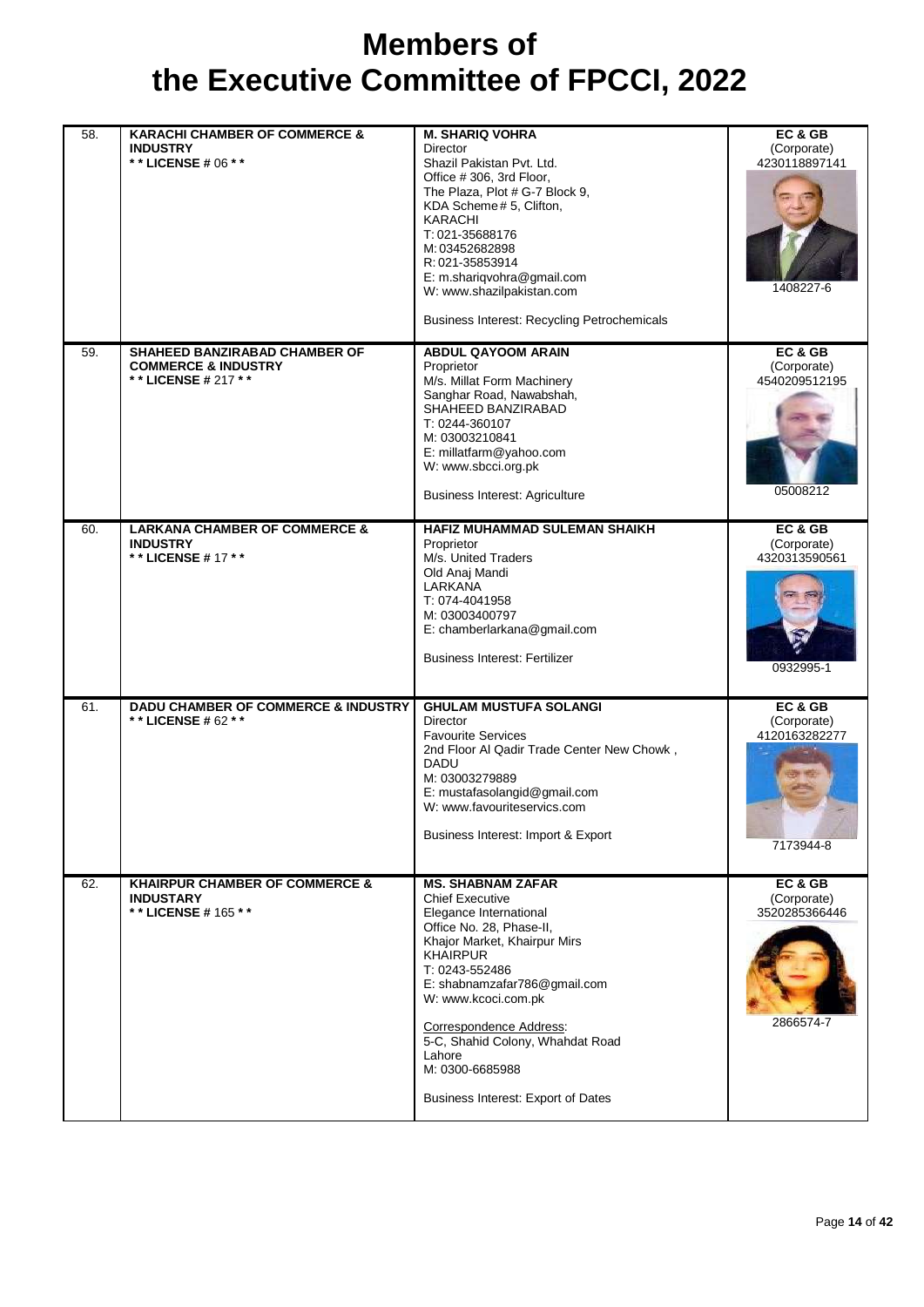### **WOMEN CHAMBERS OF COMMERCE & INDUSTRY**

### **\*\* PROVINCE OF BALOCHISTAN \*\***

| 63. | <b>WOMEN CHAMBER OF COMMERCE &amp;</b><br><b>INDUSTRY QUETTA DISTRICT</b><br>* * LICENSE # 145 * * | <b>SADIA</b><br>Proprietor<br><b>Baloch Consulatancy Services</b><br><b>QUETTA</b><br>T: 081-282820917<br>M: 03328230356<br>E: info@wcciqta.org<br>W: www.wccigta.org<br>Business Interest: Clothing | EC & GB<br>(Corporate)<br>5440121591146<br>8980617-3 |
|-----|----------------------------------------------------------------------------------------------------|------------------------------------------------------------------------------------------------------------------------------------------------------------------------------------------------------|------------------------------------------------------|
|-----|----------------------------------------------------------------------------------------------------|------------------------------------------------------------------------------------------------------------------------------------------------------------------------------------------------------|------------------------------------------------------|

### **\*\* FEDERAL AREA (ICT) \*\***

| 64. | <b>ISLAMABAD WOMEN CHAMBER OF</b><br><b>COMMERCE &amp; INDUSTRY</b><br>**LICENSE #128 ** | <b>SAMINA FAZIL</b><br>CEO<br>Misha's Collection<br>House No. 77, Street No. 21,<br>F.E.C.H.S., Korang Town,<br><b>ISLAMABAD</b><br>T: 051-2852958<br>M: 03235343199<br>R: 051-8283250<br>E: saminafazil25@gmail.com<br>W: www.saminafazil.com | EC & GB<br>(Associate)<br>3740574655266<br>1061692-6 |
|-----|------------------------------------------------------------------------------------------|------------------------------------------------------------------------------------------------------------------------------------------------------------------------------------------------------------------------------------------------|------------------------------------------------------|
|     |                                                                                          | Business Interest: Textile & Fashion Designing                                                                                                                                                                                                 |                                                      |

#### **\*\* PROVINCE OF KHYBER PAKHTUNKHWA \*\***

| 65. | <b>WOMEN CHAMBER OF COMMERCE &amp;</b><br><b>INDUSTRY PESHAWAR DIVISION</b><br>* * LICENSE # 143 * * | <b>RUKHSANA NADIR</b><br>Proprietor<br>Rukhi, s Creation<br>Hammad Garden, Near Jinnah Medical College,<br>Warsak Road.<br><b>PESHAWAR</b><br>M: 03339143231<br>E: rukhsana.nadir18@gmail.com<br><b>Business Interest: Boutique</b> | EC & GB<br>(Associate)<br>1730113540590<br>3532540-2 |
|-----|------------------------------------------------------------------------------------------------------|-------------------------------------------------------------------------------------------------------------------------------------------------------------------------------------------------------------------------------------|------------------------------------------------------|
| 66. | <b>WOMEN CHAMBER OF COMMERCE &amp;</b><br><b>INDUSTRY CHARSADDA</b><br>* * LICENSE # 255 * *         | <b>MAHJABEEN</b><br>Proprietor<br><b>Mahjo Enterprises</b><br>Charsada Umarzai,<br><b>CHAR SADDA</b><br>M: 03008000777<br>E: mahjoenterprises@gmail.com<br>Business Interest: Fashion Designing                                     | EC & GB<br>(Corporate)<br>1710101003708<br>7431353-8 |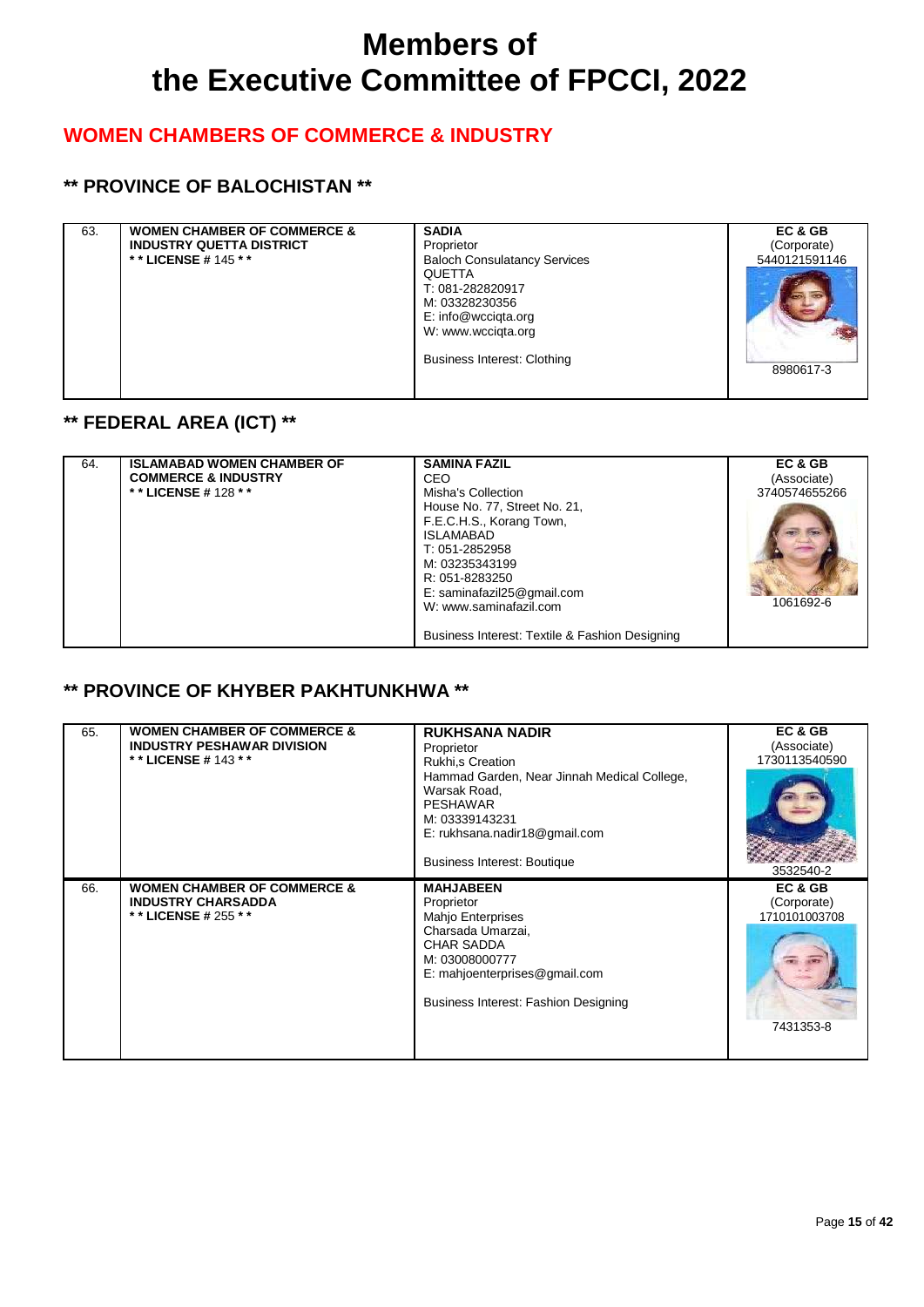| 67. | <b>WOMEN CHAMBER OF COMMERCE &amp;</b><br><b>INDUSTRY MARDAN</b><br>* * LICENSE # 141 * *           | <b>MANAHIL SHAH</b><br>Director<br>Manahil Beauty Parlour<br>Near Madina Bakery Gaju Khan Road,<br><b>MARDAN</b><br>M: 03335113722                                                                                                                   | EC & GB<br>(Associate)<br>1610104446968<br>6626120-5 |
|-----|-----------------------------------------------------------------------------------------------------|------------------------------------------------------------------------------------------------------------------------------------------------------------------------------------------------------------------------------------------------------|------------------------------------------------------|
| 68. | <b>WOMEN CHAMBER OF COMMERCE &amp;</b><br><b>INDUSTRY, HAZARA DIVISION</b><br>* * LICENSE # 195 * * | <b>FIRDOUSIA FAZAL</b><br><b>Founder President</b><br>Modern Home Economics<br>CB 531/77 Street 1, Madina Colony<br>ABBOTTABAD<br>T: 0992-500747<br>M: 03135866369<br>$E:$ wccihd@gmail.com<br><b>Business Interest: Personal Service Activities</b> | EC & GB<br>(Corporate)<br>1310131170182<br>4000228-4 |

#### **\*\* PROVINCE OF PUNJAB \*\***

| 69. | <b>WOMEN CHAMBER OF COMMERCE &amp;</b><br><b>INDUSTRY MULTAN DIVISION</b><br>* * LICENSE # 47 * *    | <b>SAMINA TAHIR</b><br>Sole Proprietor<br>The Imporex Pakistan<br>H, No 1, 1st Floor,<br>Muslim Colony Near New javaid Pharmacy,<br>Nawab Pur Road<br><b>MULTAN</b><br>T: 061-6212628<br>M: 03365596213<br>R: 061-6212628<br>E: hstpg78@gmail.com<br>W: www.theimporex.com<br>Business Interest: Import / Export | EC & GB<br>(Corporate)<br>3710559474904<br>5397993-0 |
|-----|------------------------------------------------------------------------------------------------------|------------------------------------------------------------------------------------------------------------------------------------------------------------------------------------------------------------------------------------------------------------------------------------------------------------------|------------------------------------------------------|
| 70. | <b>WOMEN CHAMBER OF COMMERCE &amp;</b><br><b>INDUSTRY BAHAWALPUR DIVISION</b><br>** LICENSE # 176 ** | <b>NAHEED MASUD</b><br>Proprietor<br>Raza International<br>House No. 530/A-6-BII, Band Road,<br><b>BAHAWALPUR</b><br>M: 03002265727<br>E: naheedmasud.29@gmail.com<br>Business Interest: Trading, Handicraft                                                                                                     | EC & GB<br>(Associate)<br>4230140254144<br>1450563-7 |
| 71. | <b>FAISALABAD WOMEN CHAMBER OF</b><br><b>COMMERCE &amp; INDUSTRY</b><br>** LICENSE # 250 **          | <b>RUBINA AMJAD</b><br>Proprietor<br><b>Lilly Fabrics</b><br>Chak No. 7, Near Saim Nala,<br>Sargodha Road,<br><b>FAISALABAD</b><br>T: 041-2643391<br>M: 03008473391<br>E: rubina@idealsm.com<br>W: www.idealsm.com<br>Business Interest: Textile Spinning, Socks etc.                                            | EC & GB<br>(Associate)<br>3310092802808<br>0658894-8 |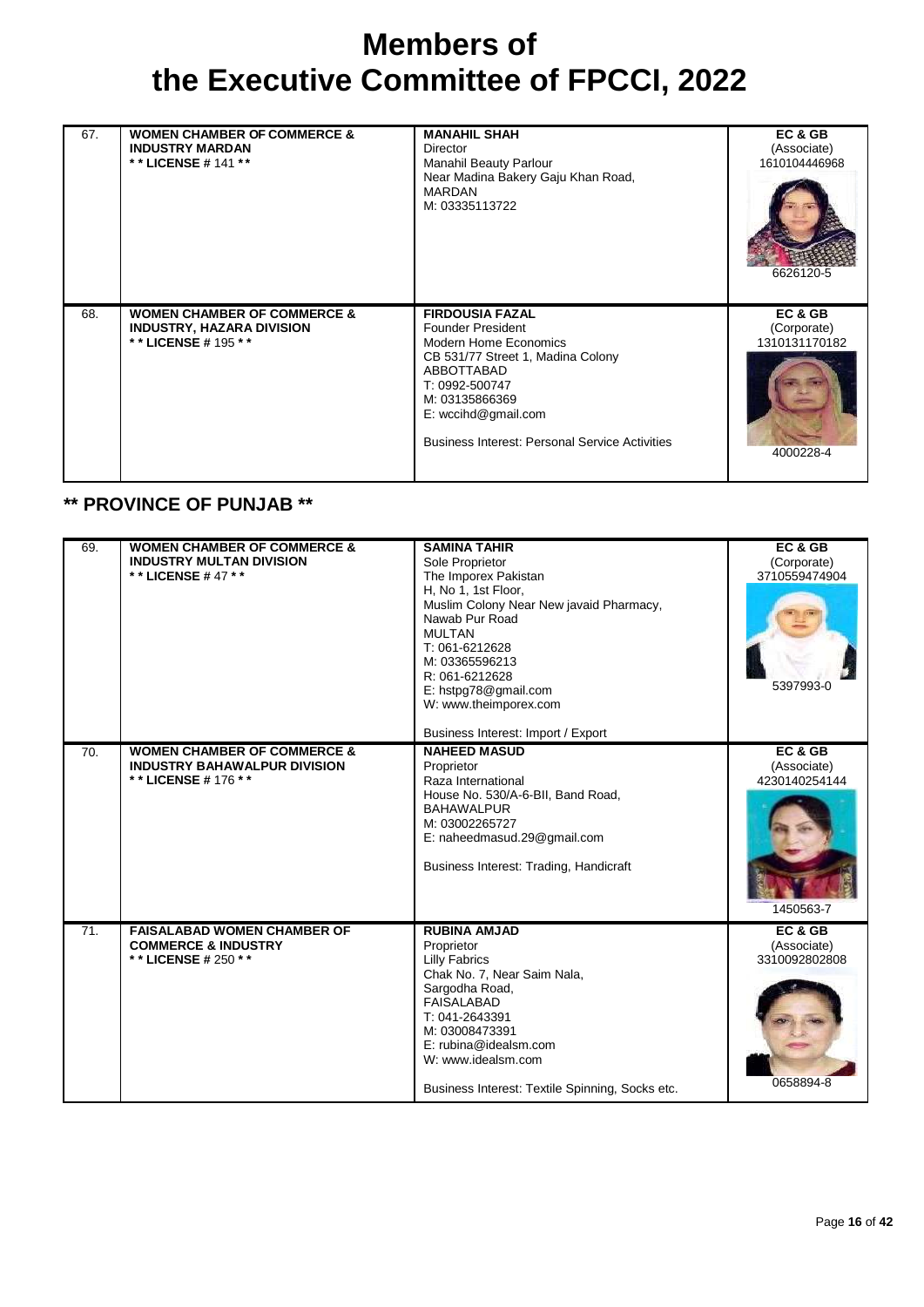| <b>RAWALPINDI WOMEN CHAMBER OF</b><br>72.<br><b>COMMERCE &amp; INDUSTRY</b><br>** LICENSE # 229 * * | <b>UZMA SHAHID BUTT</b><br>Director<br>Elysion Saloon (SMC-Private) Ltd.<br>Mezban Plaza, Main Double Road,<br><b>ISLAMABAD</b><br>M: 03215148662<br>E: uzmashahidbutt@gmail.com | EC & GB<br>(Corporate)<br>3410123109390<br>5066372-2 |
|-----------------------------------------------------------------------------------------------------|----------------------------------------------------------------------------------------------------------------------------------------------------------------------------------|------------------------------------------------------|
|-----------------------------------------------------------------------------------------------------|----------------------------------------------------------------------------------------------------------------------------------------------------------------------------------|------------------------------------------------------|

#### **\*\* PROVINCE OF SINDH \*\***

| 73. | <b>WOMEN CHAMBER OF COMMERCE &amp;</b> | <b>RUSHNA SYEDA BURNEY</b>                                                                                                                                                                        | EC & GB       |
|-----|----------------------------------------|---------------------------------------------------------------------------------------------------------------------------------------------------------------------------------------------------|---------------|
|     | <b>INDUSTARY KORANGI</b>               | Partner                                                                                                                                                                                           | (Associate)   |
|     | * * LICENSE # 263 * *                  | Dani & Dani                                                                                                                                                                                       | 4220184537642 |
|     |                                        | E-38, Executive Floor,<br>Glass Tower, Frere Town,<br>KARACHI<br>T: 021-35655211<br>M: 03220001314<br>E: rushnaburney@danindani.com<br>W: www.danindani.com<br><b>Business Interest: Services</b> | 6140575-1     |

#### **CHAMBERS OF SMALL TRADERS & SMALL INDUSTRY**

### **\*\* PROVINCE OF BALOCHISTAN \*\***

| 74. | <b>QUETTA CHAMBER OF SMALL TRADERS &amp;</b> | <b>ASIM ALI SHAH</b>              | EC & GB       |
|-----|----------------------------------------------|-----------------------------------|---------------|
|     | <b>SMALL INDUSTRY</b>                        | Director                          | (Associate)   |
|     | * * LICENSE # 171 * *                        | S. A .S Motors Pvt Ltd.           | 5440018956537 |
|     |                                              | KARACHI                           |               |
|     |                                              | T: 081-9202269                    |               |
|     |                                              | F: 081-9202269                    |               |
|     |                                              | M: 03003200000 E:                 |               |
|     |                                              | submersiblepumps001@gmail.com     |               |
|     |                                              | W: www.spiapakistan.com           |               |
|     |                                              |                                   |               |
|     |                                              | <b>Business Interest: Traders</b> | 4231522-7     |
|     |                                              |                                   |               |
|     |                                              |                                   |               |

#### **\*\* FEDERAL AREA (ICT) \*\***

| 75. | <b>ISLAMABAD CHAMBER OF SMALL TRADERS</b> | <b>MUHAMMAD AWAIS SATTI</b>       | EC & GB       |
|-----|-------------------------------------------|-----------------------------------|---------------|
|     | <b>&amp; SMALL INDUSTRIES</b>             | Proprietor                        | (Associate)   |
|     | * * LICENSE # 174 * *                     | CD Island                         | 6110139644751 |
|     |                                           | Shop No. 24-B, Block 12-C,        |               |
|     |                                           | Jinnah Super Market, F-7 Markaz,  |               |
|     |                                           | <b>ISLAMABAD</b>                  |               |
|     |                                           | T: 051-2650215                    |               |
|     |                                           | M: 03345205001                    |               |
|     |                                           | E: awais.satti3@gmail.com         |               |
|     |                                           | <b>Business Interest: Trading</b> | 4405874-8     |
|     |                                           |                                   |               |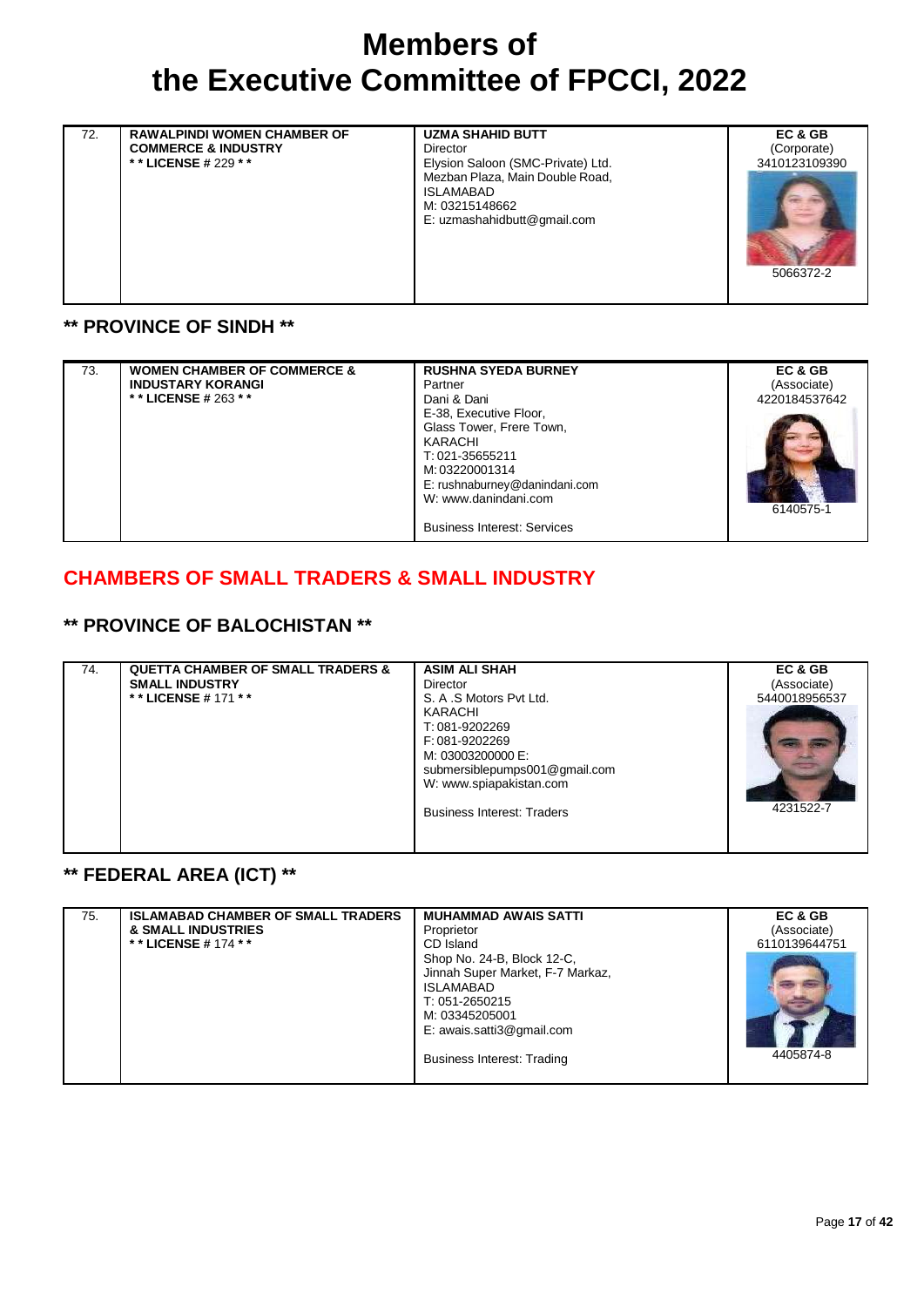| 76. | <b>CHAMBER OF SMALL TRADERS &amp; SMALL</b><br><b>INDUSTRY GILGIT</b><br>* * LICENSE # 180 * * | <b>JUNAID ALI</b><br><b>Managing Partner</b><br>M/s. Silk Road Travel and Tourism (Pvt.) Ltd.<br>Office No. 8-9, Askari Plaza Jutial,<br><b>GILGIT</b><br>T: 058-11451118<br>F: 05811451119<br>M: 0316220081<br>R: 05811455790<br>E: junaidali3031@gmail.com<br>W: www.gbcsti.com<br>Business Interest: Import & Export | EC & GB<br>(Associate)<br>3740588213849<br>7999932-3 |
|-----|------------------------------------------------------------------------------------------------|-------------------------------------------------------------------------------------------------------------------------------------------------------------------------------------------------------------------------------------------------------------------------------------------------------------------------|------------------------------------------------------|
|-----|------------------------------------------------------------------------------------------------|-------------------------------------------------------------------------------------------------------------------------------------------------------------------------------------------------------------------------------------------------------------------------------------------------------------------------|------------------------------------------------------|

#### **\*\* PROVINCE OF KHYBER PAKHTUNKHWA \*\***

| 77. | <b>PESHAWAR CHAMBER OF SMALL TRADERS &amp;</b><br><b>SMALL INDUSTRY</b><br>* * LICENSE # 181 * * | <b>FAYAZ ALI</b><br>Proprietor<br>M/s. Ali Communication<br>Near Frontier Girls College Opposite LRH,<br><b>PESHAWAR</b><br>T: 091-2612041<br>M: 03219001000<br>E: alicommune@gmail.com<br>Business Interest: Communication            | EC & GB<br>(Associate)<br>1730189951383<br>30855499-7 |
|-----|--------------------------------------------------------------------------------------------------|----------------------------------------------------------------------------------------------------------------------------------------------------------------------------------------------------------------------------------------|-------------------------------------------------------|
| 78. | <b>MARDAN CHAMBER OF SMALL TRADERS &amp;</b><br><b>SMALL INDUSTRY</b><br>* * LICENSE # 197 * *   | <b>REHMAT GUL</b><br><b>Director</b><br><b>Tariq Steel Works</b><br>Bazar Shaheedan Mardan<br>Khyber Pakhtunkhwa<br><b>MARDAN</b><br>T: 0937-870963<br>M: 03005705800<br>E: naveed91160@yahoo.com<br><b>Business Interest: General</b> | EC & GB<br>(Associate)<br>1610131013223<br>3998428-1  |

#### **\*\* PROVINCE OF PUNJAB \*\***

| 79. | <b>FAISALABAD CHAMBER OF SMALL TRADERS</b><br><b>&amp; SMALL INDUSTRY</b><br>* * LICENSE # 172 * * | <b>MALIK MUHAMMAD ASHRAF</b><br>Proprietor<br>Muhammad Ashraf Weaving Factory<br>545-A, Ghulam Muhammad Abad,<br><b>FAISALABAD</b><br>T: 041-2682299<br>M: 03008666756<br>R: 041-2681072<br>E: malikasharf545@gmail.com<br><b>Business Interest: Textile Weaving</b> | EC & GB<br>(Associate)<br>3310020907677<br>0792700-2 |
|-----|----------------------------------------------------------------------------------------------------|----------------------------------------------------------------------------------------------------------------------------------------------------------------------------------------------------------------------------------------------------------------------|------------------------------------------------------|
| 80. | <b>RAWALPINDI CHAMBER OF SMALL TRADERS</b><br><b>&amp; SMALL INDUSTRY</b><br>* * LICENSE # 198 * * | <b>NADEEM SHEIKH</b><br>Proprietor<br><b>NS Traders</b><br>Al Naeem Tower U-1424 Raja Bazar,<br><b>RAWALPINDI</b><br>T: 051-8319312<br>M: 03175004444<br>E: procall_rwp@hotmail.com<br>Business Interest: Auto Mobile                                                | EC & GB<br>(Associate)<br>3740568694721<br>1281927-1 |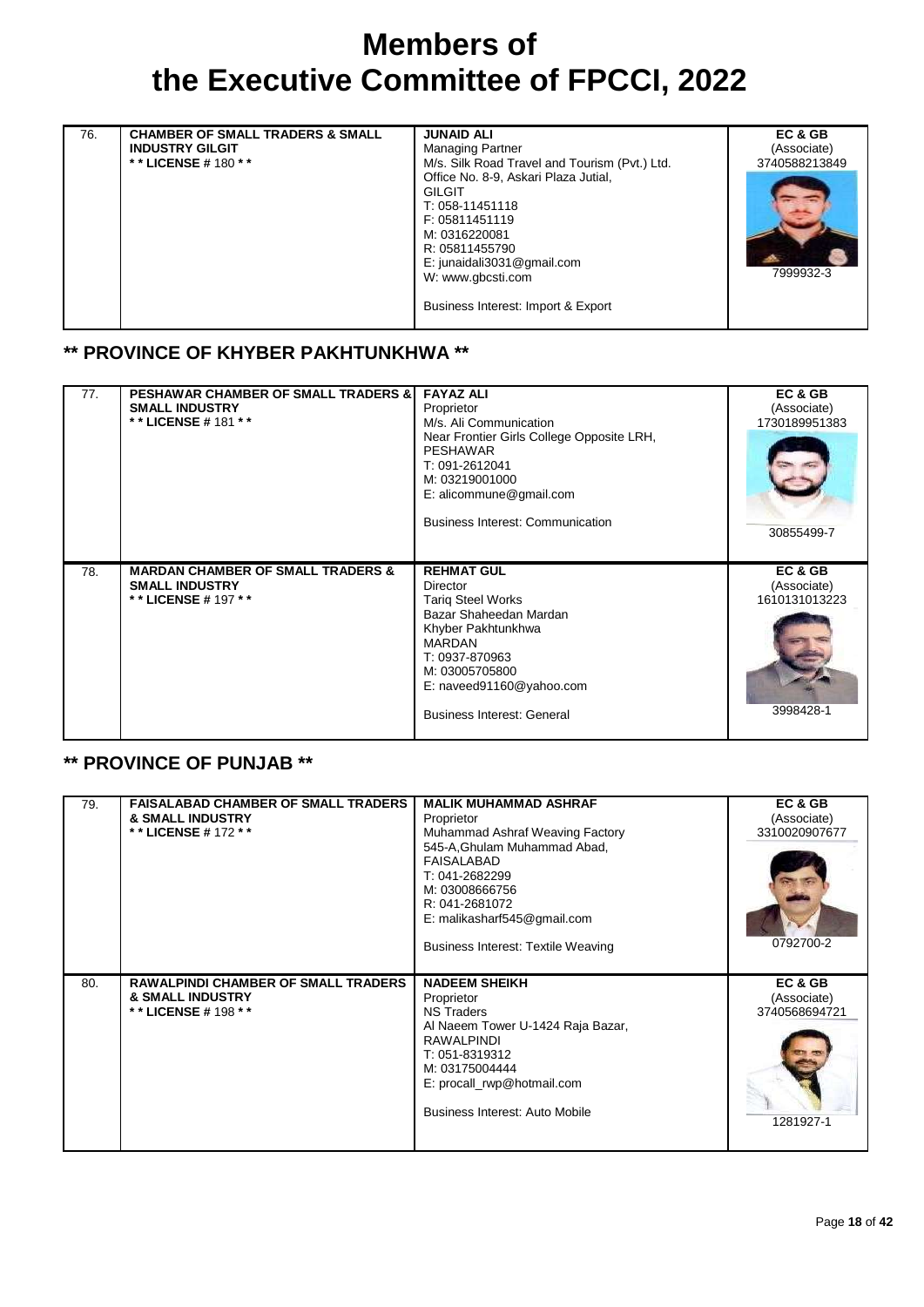| <b>JHANG CHAMBER OF SMALL TRADERS &amp;</b><br>81.<br><b>SMALL INDUSTRY</b><br>* * LICENSE # 246 * * | <b>WASIF MAJEED</b><br>Proprietor<br>Al-Majeed Petroleum<br>Chak Kamzaiwala, 23 KM,<br>Jhang Sargodha Road, District Jhang,<br><b>JHANG</b><br>T: 047-7614756, 7661007<br>M: 03336737766<br>R: 047-7502891, 7613611<br>E: wasifmajid@hotmail.com<br>Business Interest: Petroleum & Construction | EC & GB<br>(Associate)<br>3320212011651<br>0866618-7 |
|------------------------------------------------------------------------------------------------------|-------------------------------------------------------------------------------------------------------------------------------------------------------------------------------------------------------------------------------------------------------------------------------------------------|------------------------------------------------------|
|------------------------------------------------------------------------------------------------------|-------------------------------------------------------------------------------------------------------------------------------------------------------------------------------------------------------------------------------------------------------------------------------------------------|------------------------------------------------------|

#### **ASSOCIATIONS OF TRADE & INDUSTRY**

### **\*\* PROVINCE OF BALOCHISTAN \*\***

| 82. | <b>SCRAP IMPORTER ASSOCIATION QUETTA</b><br>** LICENSE # 232 **                        | <b>SARDAR ABDUL RAHIM KHILJI</b><br>Proprietor<br>M.s, Aryana Company Limited<br><b>QUETTA</b><br>T: 081-2842258<br>F: 081-2824951<br>M: 03003826500<br>E: mayub88@yahoo.com<br>W: www.scrapimportassociation.com<br>Business Interest: Importer        | EC&GB<br>(Corporate)<br>5440007247961<br>2122390-4   |
|-----|----------------------------------------------------------------------------------------|---------------------------------------------------------------------------------------------------------------------------------------------------------------------------------------------------------------------------------------------------------|------------------------------------------------------|
| 83. | PAKISTAN TRANSPORT ASSOCIATION<br><b>QUETTA (BALUCHISTAN)</b><br>* * LICENSE # 241 * * | <b>HAJI ABDULLAH</b><br>Proprietor<br>Abdullah & Brothers<br><b>QUETTA</b><br>T: 081-2842258<br>F: 081-2824951<br>M: 03008381257<br>E: pakta20218@gmail.com<br>W: www.pakistantransportassociation.com<br>Business Interest: Transport, Import / Export | EC&GB<br>(Corporate)<br>5420124347349<br>2325137-9   |
| 84. | <b>GHEE EXPORTER ASSOCIATION OF</b><br><b>PAKISTAN QUETTA</b><br>** LICENSE # 236 **   | <b>ABDUL RAUF</b><br>Proprietor<br>M/s. Farooq Ghee & Oil Mills<br>QUETTA<br>T: 081-2842352<br>F: 081-28424951<br>M: 03218186160<br>E: arshfar300@yahoo.com<br>W: www.geaop.com<br>Business Interest: Import/Export                                     | EC&GB<br>(Corporate)<br>5440081382237<br>1228979-5   |
| 85. | PLASTIC SCRAP ASSOCIATION OF PAKISTAN<br>* * LICENSE # 237 * *                         | <b>AKHTAR MUHAMMAD KAKAR</b><br>Proprietor<br>M/s. Balochistan Mobiles<br><b>QUETTA</b><br>M: 03003882887<br>E: farrukhrana538@gmail.com<br>Business Interest: Importer & Exporter                                                                      | EC & GB<br>(Associate)<br>5420210959767<br>2313578-6 |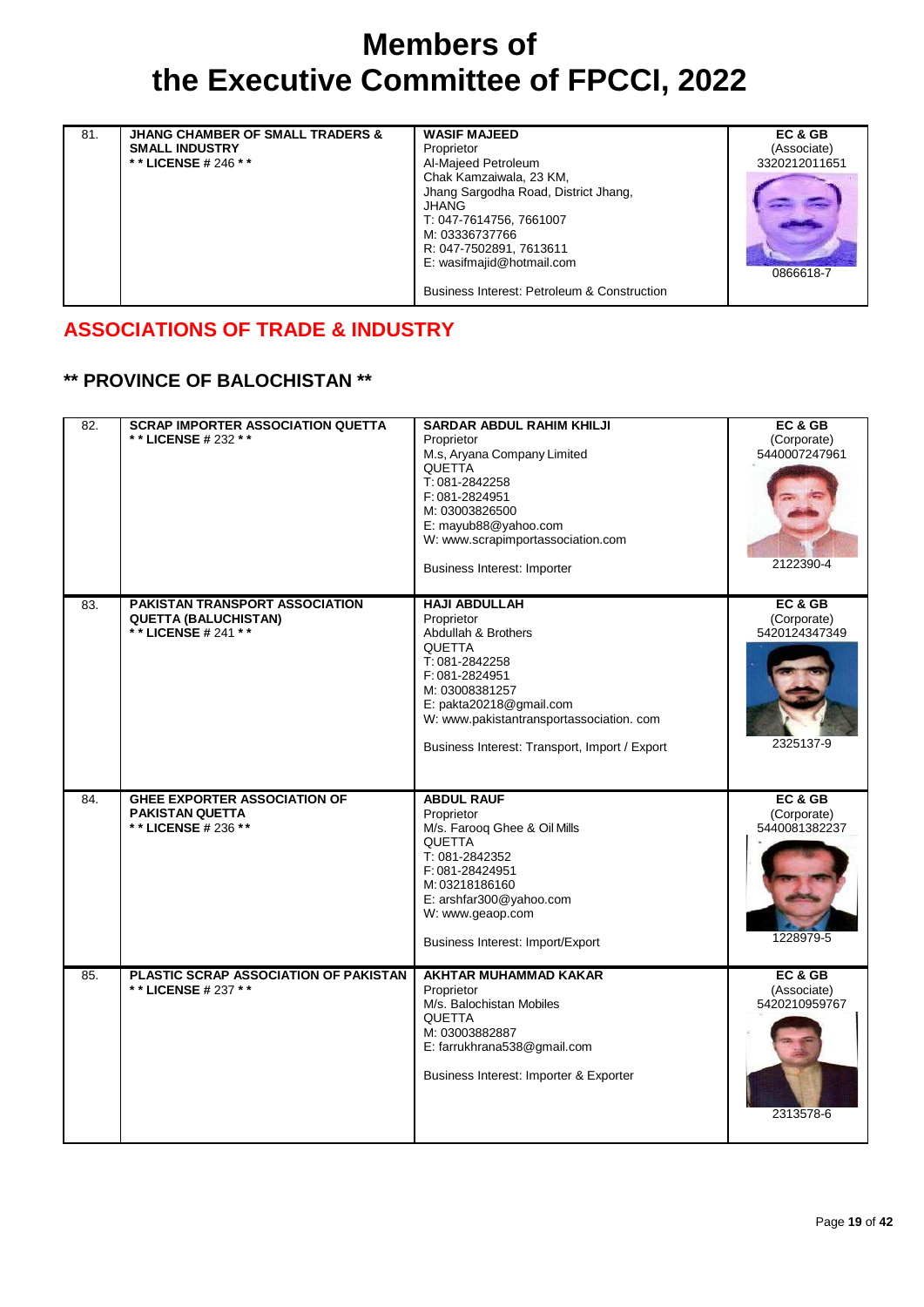| 86. | ALL PAKISTAN LAND ROUT CUSTOM AGENT<br><b>ASSOCIATION QUETTA</b><br>** LICENSE # 238 **                          | <b>MUHAMMAD YOUSAF KHAN</b><br>Proprietor<br>Muhammad Yousaf & Brothers<br><b>QUETTA</b><br>T: 081-2822258<br>F: 081-2824951<br>M: 03337800536<br>E: khanidress93@gmail.com<br>W: www.aplrcaa.com<br>Business Interest: Importer / Exporter                  | EC & GB<br>(Corporate)<br>5440066901261<br>2764319-7 |
|-----|------------------------------------------------------------------------------------------------------------------|--------------------------------------------------------------------------------------------------------------------------------------------------------------------------------------------------------------------------------------------------------------|------------------------------------------------------|
| 87. | ALL PAKISTAN COPPER IMPOTER EXPORTER<br><b>ASSOCIATION QUETTA</b><br>** LICENSE # 248 **                         | <b>ASIM JAVED VOHRA</b><br><b>Director</b><br>Supreme Industrial Films Pvt Ltd<br><b>QUETTA</b><br>T: 081-2832630<br>F: 081-2832630<br>M: 03340000006<br>E: copperimpexp@gmail.com<br>W: www.apciea.com<br><b>Business Interest: Traders</b>                 | EC & GB<br>(Corporate)<br>4230119981621<br>2304807-7 |
| 88. | ALL PAKISTAN GLASS MANUFACTURES<br><b>IMPORTER EXPORTER ASSOCIATION,</b><br><b>QUETTA</b><br>** LICENSE # 247 ** | <b>AMINULLAH</b><br><b>Director</b><br>STN International Pvt Ltd.<br>QUETTA<br>M: 03242400000<br>E: glassmenu247@gmail.com<br>W: www.apgmiea.com<br><b>Business Interest: Traders</b>                                                                        | EC& GB<br>(Corporate)<br>5440014445979<br>3341346-7  |
| 89. | ALL PAKISTAN DRY FRUIT IMPORTERS AND<br><b>EXPOTERS ASSOCIATION, QUETTA</b><br>** LICENSE # 208 **               | <b>TAWAR JAN</b><br>Proprietor<br>T. J. Enterprises<br>Room No. 3, 2nd Floor, National Plaza,<br>Jinnah Road.<br><b>QUETTA</b><br>T: 081-2838476<br>F: 081-2837153<br>M: 03337813167<br>E: ktawar871@gmail.com<br>Business Interest: Importers and Exporters | EC & GB<br>(Corporate)<br>5440004376619<br>7554475-1 |
| 90. | <b>GAS HEATER IMPORTER ASSOCIATION OF</b><br><b>PAKISTAN</b><br>** LICENSE # 249 **                              | <b>MUHAMMAD HAMZA KHAN</b><br>Director<br>Metro Tech Pipe Industries Pvt. Ltd<br>QUETTA<br>T: 081-2839721<br>F: 081-2865758<br>M: 03008382673<br>E: gasheater24907@gmail.com<br>W: www.ghiap.com<br><b>Business Interest: Traders</b>                        | EC & GB<br>(Corporate)<br>3520277808655<br>7137512-8 |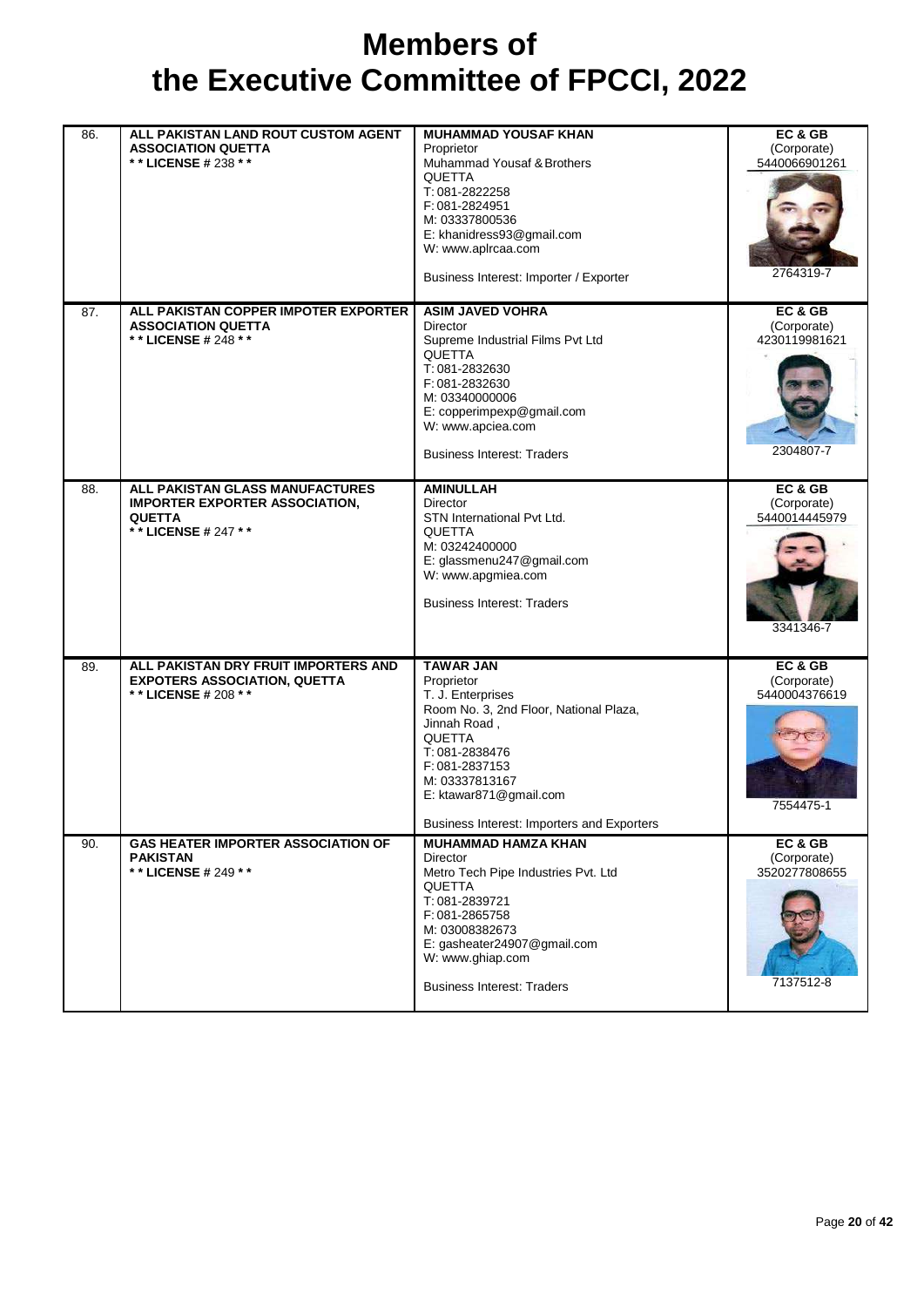### **\*\* FEDERAL AREA (ICT) \*\***

| 91. | PAKISTAN SUGAR MILLS ASSOCIATION,<br><b>ISLAMABAD</b><br>* * LICENSE # 25 * *             | CHAUDHRY MUHAMMAD ZAKA ASHRAF<br>Chairman<br>Ashraf Sugar Mills Ltd<br>19-Zafar Road Lahore Cantt,<br><b>LAHORE</b><br>T: 042-35717222<br>M: 03235555888<br>R: 042-36664545<br>E: chairman@asml.org.pk<br>W: www.agipk.com<br><b>Business Interest: Sugar</b>                                                                                        | EC & GB<br>(Corporate)<br>3120288580929<br>0226002-6  |
|-----|-------------------------------------------------------------------------------------------|------------------------------------------------------------------------------------------------------------------------------------------------------------------------------------------------------------------------------------------------------------------------------------------------------------------------------------------------------|-------------------------------------------------------|
| 92. | PAKISTAN OVERSEAS EMPLOYMENT<br>PROMOTORS ASSOCIATION, ISLAMABAD<br>* * LICENSE # $2$ * * | <b>SARFRAZ ZAHOOR CHEEMA</b><br>M.D<br>Barkha Int'l Pvt.Ltd,<br>Office No. 102, 1st Floor Royal Center<br>Fazal-E-Haq Road, Blue Area<br><b>ISLAMABAD</b><br>T: 051-2806263<br>M: 03009504161<br>R: 03219504161<br>E: barkha786@gmail.com<br>W: www.barkha.com.pk<br><b>Business Interest:</b><br>Overseas Employment Promoter                       | EC & GB<br>(Corporate)<br>3410430128411<br>1757826-4  |
| 93. | <b>HAJJ ORGANIZERS ASSOCIATION OF</b><br>PAKISTAN, ISLAMABAD<br>**LICENSE #162 **         | <b>FURQAN ABDUL KADIR</b><br><b>Chief Executive</b><br>Universal Brothers Pvt. Ltd<br>Maxim's House A-9, 1st Floor,<br>Hassan Homes Flat 3/8, Block-5, Clifton<br><b>KARACHI</b><br>T: 021-111-102-786<br>M: 03008240700<br>E: furqanub@gmail.com<br>W: www.universalbrothers.com<br><b>Business Interest: Services</b>                              | EC & GB<br>(Corporate)<br>4230194155529<br>2460590-5  |
| 94. | ALL PAKISTAN OIL TANKER OWNERS<br><b>ASSOCIATION, ISLAMABAD</b><br>** LICENSE # 164 **    | <b>ASMAT ULLAH NIAZI</b><br>Managing Director / C.E.O<br>A.K Niazi Goods Transport Company<br>109 Niazi Building Multan Road,<br>LAHORE<br>T: 042-37417380<br>M.03018468460<br>R: 042-37417380<br>E: niazichairman01@gmail.com<br>W: www.apotoa.org.pk<br><b>Business Interest: Transporter</b>                                                      | EC & GB<br>(Corporate)<br>3520277478495<br>1457729-1  |
| 95. | ALL PAKISTAN MARBLE INDUSTRIES<br><b>ASSOCIATION, ISLAMABAD</b><br>** LICENSE # 55 **     | <b>MUHAMMAD SALEEM KHAN</b><br><b>Chief Executive</b><br>S.S Stone (Pvt) Limited<br>Suite # A-3, 2nd Floor, Shafiq Plaza,<br>Sarwar Shaheen Road<br><b>KARACHI</b><br>T: 021-35686690<br>F: 021-35682362<br>M: 03212772677<br>E: ssstone11@ymail.com<br>W: www.ss-stone.com.pk<br>Business Interest: Marble / Granite / Dimensional<br><b>Stones</b> | EC & GB<br>(Corporate)<br>4230106365535<br>36033613-7 |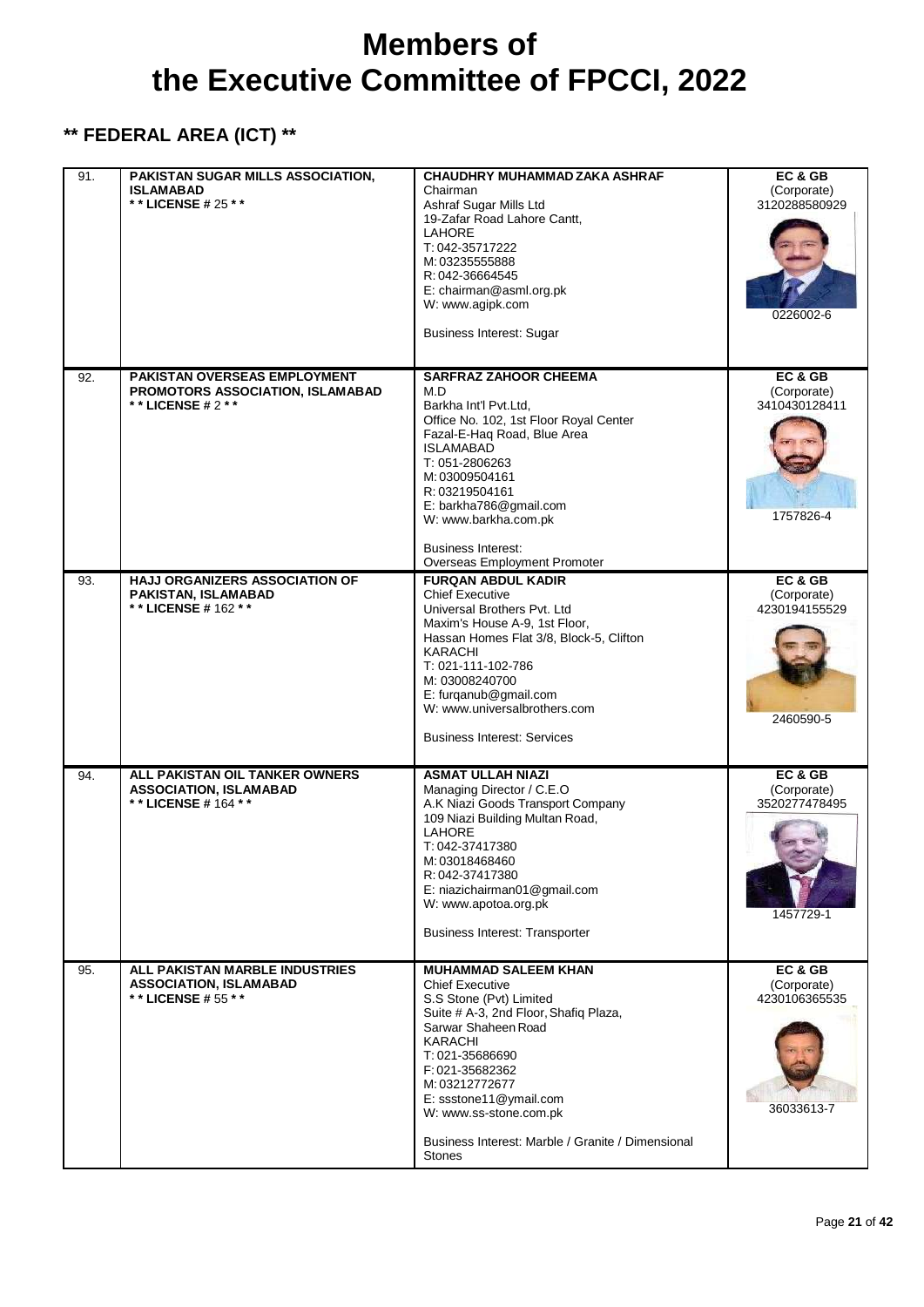| 96.  | PAKISTAN VANASPATI MANUFACTURES<br><b>ASSOCIATION, ISLAMABAD</b><br>** LICENSE #79 **                                             | <b>ARIF QASIM</b><br><b>Chief Executive</b><br>M/s Mahboob Industries (Pvt.) Ltd.<br>125-A, Quaid-e-Azam Industrial Estate,<br>Shan Road, Kotlakhpath,<br><b>LAHORE</b><br>T: 042-35125134-7<br>F: 042-35118069<br>M: 03218452090<br>R: 042-37167719<br>E: info@shanghee.com<br>W: www.shanghee.com<br>Business Interest: Manufacturing Ghee / Cooking Oil | EC & GB<br>(Corporate)<br>3520246019281<br>0786565-1 |
|------|-----------------------------------------------------------------------------------------------------------------------------------|------------------------------------------------------------------------------------------------------------------------------------------------------------------------------------------------------------------------------------------------------------------------------------------------------------------------------------------------------------|------------------------------------------------------|
| 97.  | <b>PAKISTAN PHARMACEUTICAL</b><br><b>MANUFACTURES ASSOCIATION, ISLAMABAD</b><br>** LICENSE # 113 **                               | <b>TAUQEER UL HAQ</b><br><b>Managing Director</b><br>Sante (Pvt) Ltd<br>39/C-1, Block 6, P.E.C.H.S.<br><b>KARACHI</b><br>T: 021-34533425, 34536636, 38679761-6<br>M: 03000880118<br>R: 021-35851943<br>E: thaq@sante.com.pk<br>W: www.sante.com.pk<br><b>Business Interest: Pharmaceutical Manufacturing</b>                                               | EC & GB<br>(Corporate)<br>3740506024623<br>0817033-9 |
| 98.  | PAKISTAN POULTRY ASSOCIATION,<br><b>ISLAMABAD</b><br>** LICENSE # 132 **                                                          | DR. SAJJAD ARSHAD<br>Chairman<br>Dr. Sajjad Arshad Poultry Farm<br>297, Khiaban Garden Sarghda Road,<br><b>FAISALABAD</b><br>T: 041-8815757<br>M: 03008654686<br>E: sajjadarshadns@gmail.com<br><b>Business Interest: Poultry Industry</b>                                                                                                                 | EC & GB<br>(Associate)<br>3310008683897<br>0434044-2 |
| 99.  | PAKISTAN GEMSTONE AND MINERALS<br><b>ASSOCIATION OF MINING, PROCESSING &amp;</b><br><b>TRADE, GILGIT</b><br>* * LICENSE # 140 * * | <b>MOHSIN RAZA</b><br>Proprietor<br>Ashraf Trade International<br>Riaz Road, Jutial,<br><b>GILGIT</b><br>M: 03362508819<br><b>Business Interest: Export</b>                                                                                                                                                                                                | EC & GB<br>(Associate)<br>4230182835103<br>1446624-4 |
| 100. | ALL PAKISTAN CNG ASSOCIATION,<br><b>ISLAMABAD</b><br>** LICENSE # 22 **                                                           | PERVAIZ KHAN KHATTAK<br>CEO / Managing Partner<br>Sadaat CNG Station<br>Landhi Arbab, Ring Road,<br><b>PESHAWAR</b><br>T: 03008595313<br>F: 051-2617511<br>M: 03008595313<br>E: p.khattak1@gmail.com<br>W: www.apcngassociation.com<br><b>Business Interest:</b><br>CNG Stations, Kits, Cylinders, Cylinder Testing, Enring<br>Consultant, LNG             | EC & GB<br>(Corporate)<br>1720138655987<br>2750390-9 |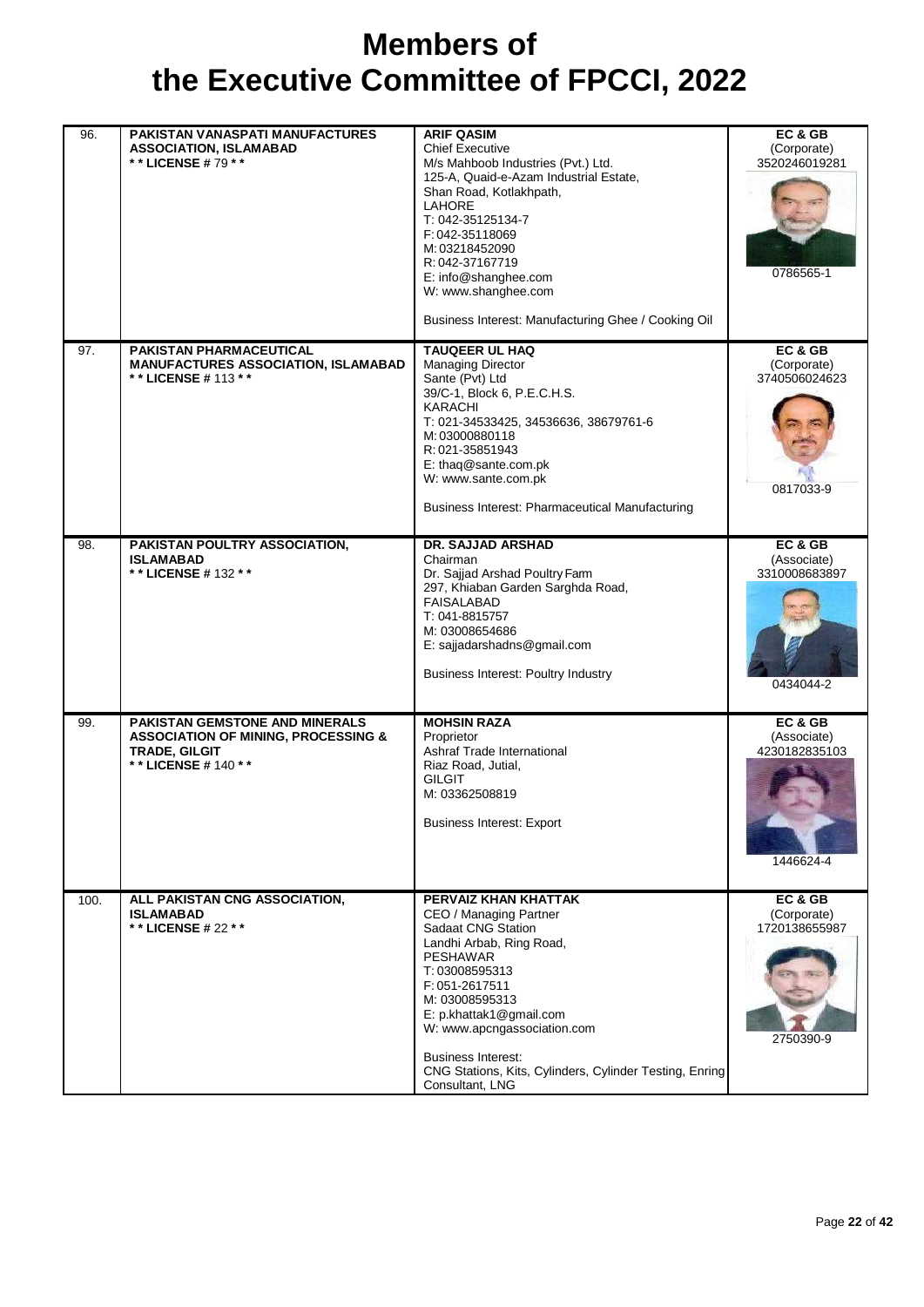#### **\*\* PROVINCE OF KHYBER PAKHTUNKHWA \*\***

| 101. | LIVE STOCK EXPORTERS ASSOCIATION OF<br><b>PAKISTAN, PESHAWAR</b><br>* * LICENSE # 166 * *                                                                         | <b>SYED JAWAD HUSSAIN SHAH KAZMI</b><br>CEO<br>M/s. Al-Abbas Enterprises International<br>Qoumi Market Torham<br>Landi Kotal District Khyber<br><b>PESHAWAR</b><br>T: 091-9225451<br>F: 091-9225452<br>M: 03079333322<br>R: 03158899910<br>E: kazmijawad@yahoo.com<br>W: www.leappk.com<br><b>Business Interest:</b><br>Import / Export, Transit Trade and Services Provider | EC & GB<br>(Associate)<br>1730115131569<br>1021196-9 |
|------|-------------------------------------------------------------------------------------------------------------------------------------------------------------------|------------------------------------------------------------------------------------------------------------------------------------------------------------------------------------------------------------------------------------------------------------------------------------------------------------------------------------------------------------------------------|------------------------------------------------------|
| 102. | ALL PAKISTAN COMMERCIAL EXPORTERS<br><b>ASSOCIATION OF ROUGH &amp;</b><br>UN-POLISHED PRECIOUS & SEMI PRECIOUS<br><b>STONES, PESHAWAR</b><br>* * LICENSE # 34 * * | <b>ZULFIQAR AHMED</b><br>Proprietor<br>M/s. Siddiqui Gems Enterprises<br>Office # 5875, Gems Street Namak Mandi,<br><b>PESHAWAR</b><br>T: 091-2212004<br>M: 03339123364<br>E: siddiquigems@yahoo.com<br>Business Interest: Export / Import                                                                                                                                   | EC & GB<br>(Associate)<br>1730180953357<br>0333952-1 |

#### **\*\* PROVINCE OF PUNJAB \*\***

| 103. | PAKISTAN SOLAR ASSOCIATION, LAHORE<br>** LICENSE # 196 **                                      | <b>AMIR PERVAIZ CHAUDHRY</b><br>Director<br>Read Solar Pvt. Ltd.<br>97/8 Babar Block, New Garden Town,<br><b>LAHORE</b><br>T: 042-35911705, 35911749<br>M: 03216808222<br>R: 042-35747037<br>E: amir.pch1@gmail.com<br>W: www.readsolarsolution.com<br><b>Business Interest: Solar Solutions</b> | EC & GB<br>(Corporate)<br>3520260413255<br>4197014-4 |
|------|------------------------------------------------------------------------------------------------|--------------------------------------------------------------------------------------------------------------------------------------------------------------------------------------------------------------------------------------------------------------------------------------------------|------------------------------------------------------|
| 104. | SEED ASSOCIATION OF PAKISTAN, LAHORE<br>* * LICENSE # 144 * *                                  | <b>CH. BILAL AHMED</b><br><b>Managing Director</b><br>Thakar Agro Chemicals & Seed Corporation<br>Shahbaz Pur Road, Rahim Yar Khan<br><b>RAHEEM YAR KHAN</b><br>T: 068-5958066<br>M: 03008673767<br>R: 042-35300238<br>E: thakaragro@yahoo.com<br>Business Interest: Seed and Cotton             | EC & GB<br>(Corporate)<br>3130315544751<br>1467705-9 |
| 105. | PAKISTAN SPORTS GOODS MANUFACTURES<br>& EXPORTERS ASSOCIATION, SIALKOT<br>* * LICENSE # 72 * * | <b>JAVED IQBAL</b><br>Proprietor<br>A.F. Jay Industries<br>Kashmir Road, Pacca Garah,<br><b>SIALKOT</b><br>T: 052-4296202, 4352009<br>M: 03006104130<br>E: info@afjaye-ind.com<br>W: www.afjay-ind.com<br><b>Business Interest:</b><br>Sports Goods, Hockey Sticks                               | EC & GB<br>(Associate)<br>3460355208209<br>1688037-4 |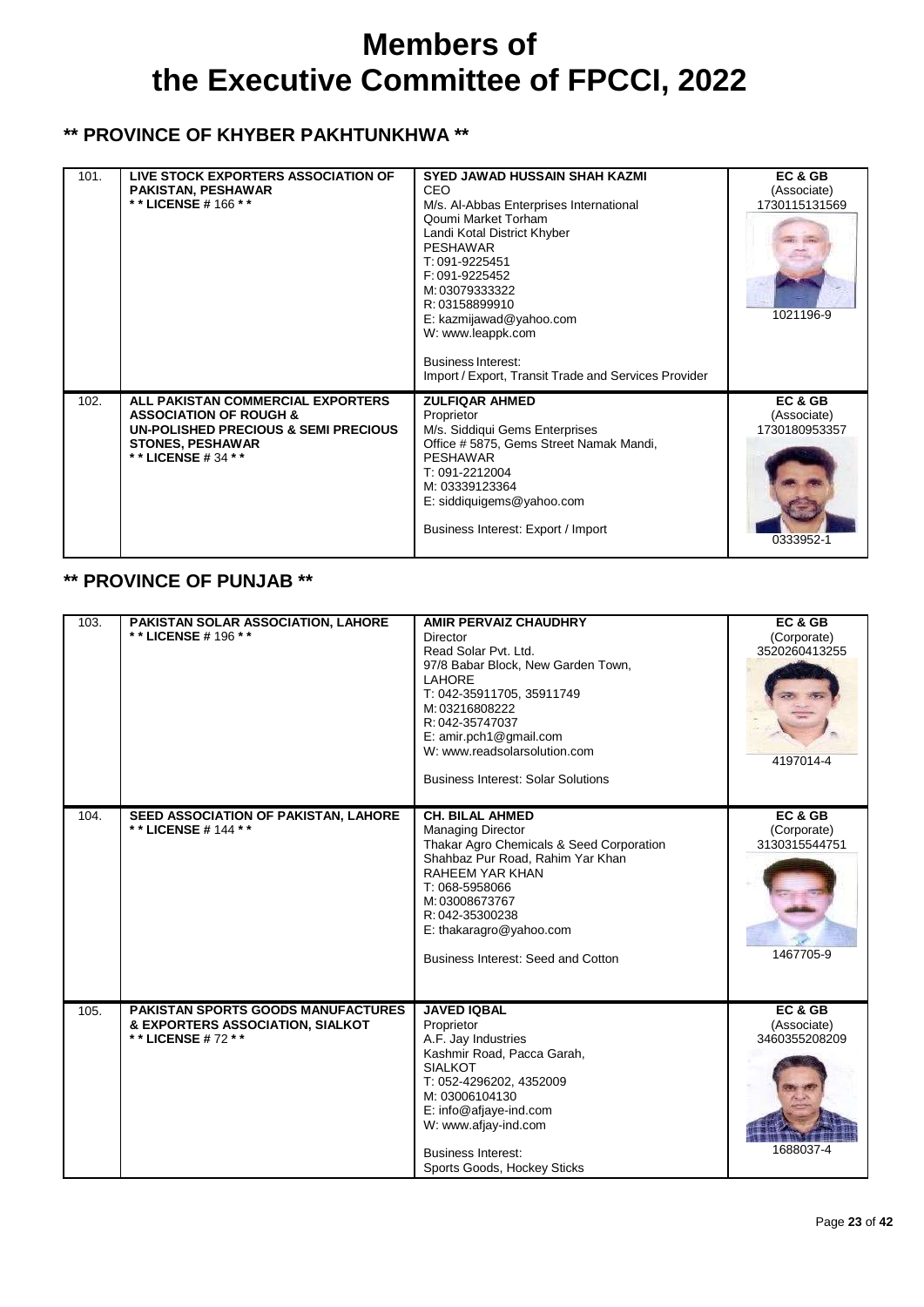| 106. | PAKISTAN ASSOCIATION OF PRINTING AND<br><b>GRAPHIC ART INDUSTRY, LAHORE</b><br>** LICENSE # 153 **                             | <b>AMIR ZAFAR</b><br><b>Chief Executive</b><br>Shannza (Pvt) Ltd<br>594-Sunder Industrial Estate, Raiwind<br><b>LAHORE</b><br>T: 042-35297584<br>M: 03334213961<br>E: shannzaprinters@yahoo.com<br>W: www.shannza.com<br><b>Business Interest: Packeging Converting</b>                                                                                              | EC & GB<br>(Corporate)<br>3520229311999<br>2105978-7 |
|------|--------------------------------------------------------------------------------------------------------------------------------|----------------------------------------------------------------------------------------------------------------------------------------------------------------------------------------------------------------------------------------------------------------------------------------------------------------------------------------------------------------------|------------------------------------------------------|
| 107. | ALL PAKISTAN BEDSHEETS & UPHOLSTERY<br><b>MANUFACTURES ASSOCIATION, MULTAN</b><br>* * LICENSE # 66 * *                         | <b>MAKHDOOM MUHAMMAD AHSAN SHAH</b><br>Proprietor<br>M/s. Jacquard Weavers<br>810-A, Mahmoodabad Colony Khanewal Road<br><b>MULTAN</b><br>T: 061-4552488<br>M: 03008632488<br>E: ahsan@jacquard-weavers.com<br>W: www.jacquard-weavers.com<br><b>Business Interest: Textiles</b>                                                                                     | EC & GB<br>(Associate)<br>3630202941651<br>0133160-4 |
| 108. | ALL PAKISTAN CEMENT MANUFACTURES<br><b>ASSOCIATION, LAHORE</b><br>* * LICENSE # 14 * *                                         | <b>RANA MUHAMMAD EJAZ</b><br><b>General Manager Marketing</b><br><b>Gharibwal Cement Company Limited</b><br>27-H, Pace Tower, 1st Floor,<br>College Road, Gulberg II,<br><b>LAHORE</b><br>T: 042-36060600<br>F: 042-36060665-666<br>M: 03458444733 E:<br>rana.ijaz@gharibwalcement.com<br>W: www.gharibwalcement.com<br><b>Business Interest: Business Executive</b> | EC & GB<br>(Corporate)<br>3520234817217<br>1103894-2 |
| 109. | PAKISTAN COTTON GINNERS ASSOCIATION,<br><b>MULTAN</b><br>** LICENSE #73 **                                                     | <b>MALIK TALAT SUHAIL</b><br><b>Managing Partner</b><br>M/s.Sohail & Company L/o Bakhat Cotton Industries<br>Head Office: H/No. 65,<br>Nasheman Colony, Street No. 01, Bosan Road,<br><b>MULTAN</b><br>M: 03008735833<br>E: suhailandco@ymail.com<br><b>Business Interest: Cotton Ginning</b>                                                                        | EC & GB<br>(Corporate)<br>3630292184511<br>2467196-7 |
| 110. | <b>ALL PAKISTAN STAINLESS STEEL</b><br><b>IMPORTERS AND TRADERS ASSOCIATION.</b><br><b>GUJRANWALA</b><br>* * LICENSE # 227 * * | <b>GHULAM HUSSAIN</b><br>Proprietor<br><b>G.H Traders</b><br>New Steel Market, G.T. Road, GUJRANWALA<br>T: 055-3856873-76<br>M: 03008644186<br>R: 0322-8644186<br>E: jawadbrothersgh@gmail.com<br>W: www.jawadbrothers.org<br><b>Business Interest: Stainless Steel</b>                                                                                              | EC&GB<br>(Corporate)<br>3410123032857<br>0317422-7   |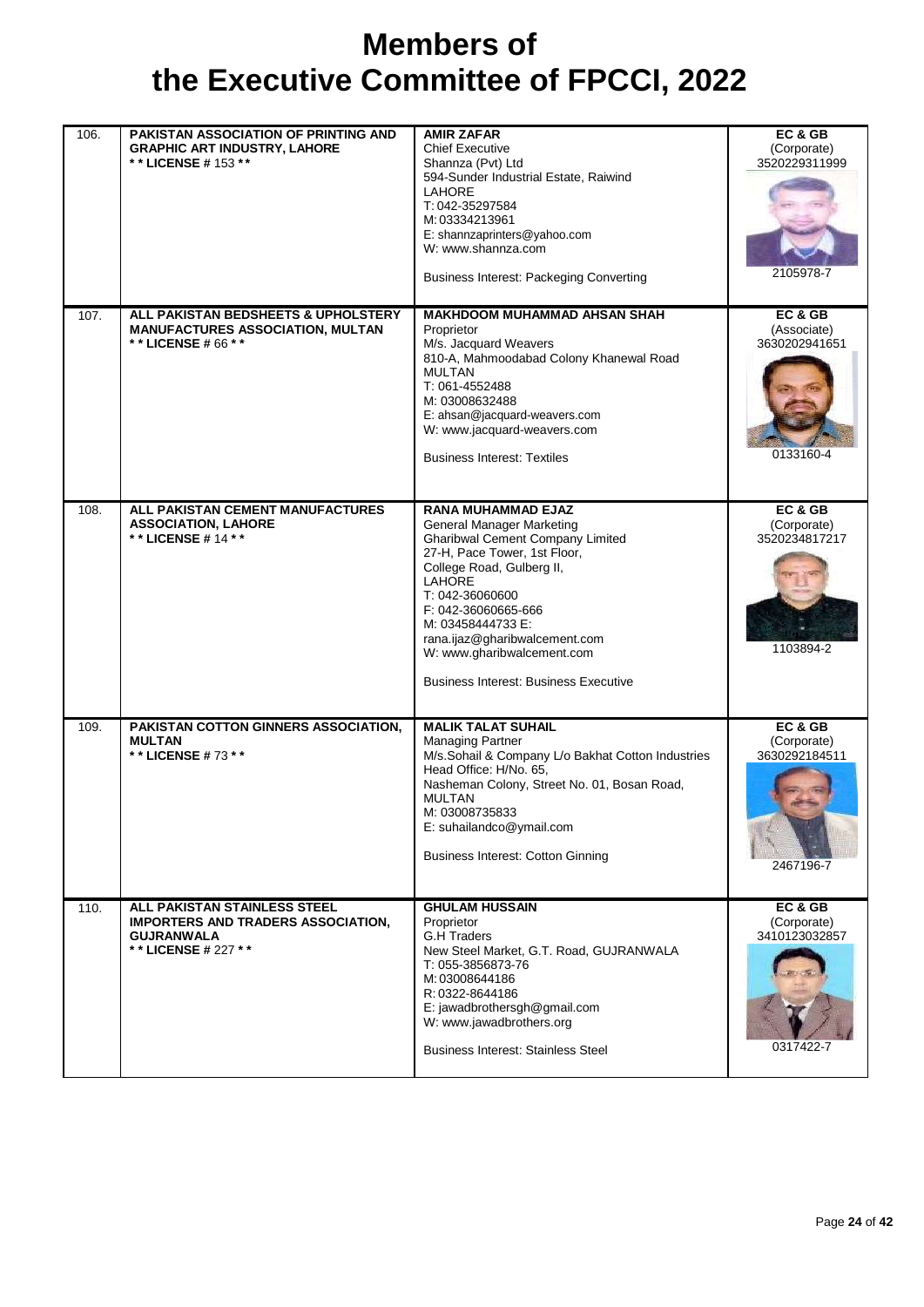| 111. | PAKISTAN STEEL MELTERS ASSOCIATION,<br><b>LAHORE</b><br>**LICENSE#64 **                                | <b>TARIQ BUTT</b><br><b>Director</b><br><b>Ikram Steel Industries</b><br>Dewan Road Eminabad, Kamonke,<br><b>GUJRANWALA</b><br>T: 055-3402014<br>M: 03028644389 E:<br>ikramsteelindustries@gmail.com<br><b>Business Interest: Steel Melting</b>                                                                     | EC&GB<br>(Corporate)<br>9110901122774<br>7234292-2   |
|------|--------------------------------------------------------------------------------------------------------|---------------------------------------------------------------------------------------------------------------------------------------------------------------------------------------------------------------------------------------------------------------------------------------------------------------------|------------------------------------------------------|
| 112. | ALL PAKISTAN FURNITURE MAKERS<br><b>ASSOCIATION, GUJRAT</b><br>** LICENSE # 210 **                     | <b>RIZWAN AMJAD</b><br>M. Director<br>National Furnishers (Pvt) Ltd<br>G.T Road<br><b>GUJRAT</b><br>T: 053-3706284<br>F: 053-3524022<br>M: 03025414141<br>E: rizwanamjad@hotmail.com<br>W: www.nationalfurnishers.com<br><b>Business Interest: Furnishers</b>                                                       | EC & GB<br>(Corporate)<br>3520267865195<br>4150799-1 |
| 113. | ALL PAKISTAN P. V. C. & PLASTIC PIPE<br><b>MANUFACTURES ASSOCIATION, LAHORE</b><br>** LICENSE # 117 ** | <b>HUMAYUN AJMAL</b><br>Proprietor<br>M/s. Five Str Group of Industries<br>Faisal Road, Siddique Colony<br><b>GUJRANWALA</b><br>M: 03006426955<br>E: info@solopprc.com<br><b>Business Interest:</b><br>uPVC, PPRC / Plastics Pipe Manufacturing<br>Technology                                                       | EC & GB<br>(Corporate)<br>3410189120631<br>2162635-9 |
| 114. | <b>PAKISTAN ETHANOL MANUFACTURES</b><br><b>ASSOCIATION, LAHORE</b><br>** LICENSE # 154 **              | <b>ASIM GHANI USMAN</b><br><b>Chief Executive Offcier</b><br>Al-Abbas Sugar Mills Ltd.<br>Pardesi House Survey No. 2/1<br>RY-16 Old Queens Road,<br>KARACHI<br>T: 021-32470220-9<br>M: 03008209986<br>E: asimghani@aasml.com,<br>asimghaniusman@gmail.com<br>W: www.aasml.com<br>Business Interest: Sugar & Ethanol | EC & GB<br>(Corporate)<br>4230167508619<br>0709482-5 |
| 115. | PAKISTAN FLOUR MILLS ASSOCIATION,<br><b>LAHORE</b><br>** LICENSE # 111 **                              | <b>ASIM RAZA AHMAD</b><br><b>Chief Executive</b><br>Nasir Flour Mills (Pvt) Ltd<br>Mian Bazar Kasurpura, Ravi Road<br>LAHORE<br>T: 042-37727713-17<br>M: 03218496999<br>R: 03218496999<br>E: asimraza_a@yahoo.com<br><b>Business Interest: Wheat Flour Milling</b>                                                  | EC & GB<br>(Corporate)<br>6110188367079<br>1637038-4 |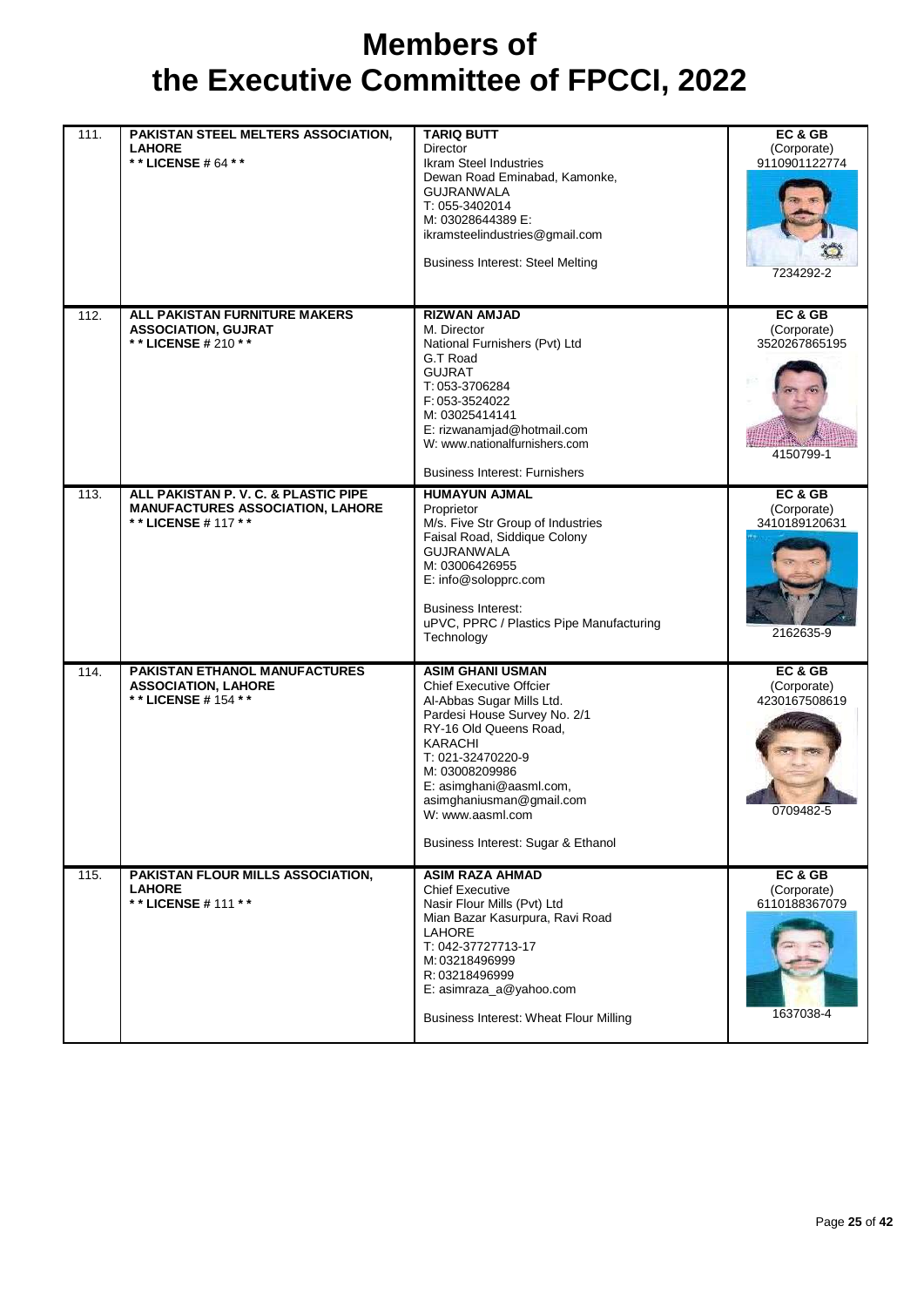| 116. | ALL PAKISTAN SOLVENT EXTRACTORS<br><b>ASSOCIATION, MULTAN</b><br>** LICENSE # 169 **                     | <b>SIKANDER ALI KHAN</b><br><b>Director</b><br>S.S Oil Mills Ltd<br>2-Tipu Block, Garden Town<br><b>LAHORE</b><br>T: 042-35831981<br>F: 042-35831982<br>M: 03338432929<br>E: sikander@ssgroup.pk<br><b>Business Interest: Solvent Plant</b>                                                                                                           | EC & GB<br>(Corporate)<br>3520257102639<br>0226239-8 |
|------|----------------------------------------------------------------------------------------------------------|-------------------------------------------------------------------------------------------------------------------------------------------------------------------------------------------------------------------------------------------------------------------------------------------------------------------------------------------------------|------------------------------------------------------|
| 117. | ALL PAKISTAN CEMENT DISTRIBUTORS<br><b>ASSOCIATION, LAHORE</b><br>** LICENSE # 259 **                    | <b>MUHAMMAD MUNIR CHOUDARY</b><br>Director<br>Pride Trading Co. 92- Ferozpur Road,<br><b>LAHORE</b><br>T: 042-37422250-52<br>M: 03008448888<br>R: 042-37422245<br>E: Ihr_187@hotmail.com<br><b>Business Interest: Cement Distributors</b>                                                                                                             | EC & GB<br>(Corporate)<br>3520193232381<br>0165521-3 |
| 118. | ALL PAKISTAN OIL MILLS ASSOCIATION,<br><b>MULTAN</b><br>** LICENSE # 213 **                              | YOUNUS HAQ KHAN BABAR<br><b>Director</b><br>Mahmood Agro Industries (Pvt.) Ltd.<br>17 Kassi, VEhar Road,<br><b>MULTAN</b><br>T: 061-4550586<br>F: 061-6301655<br>M: 03216301414<br>E: younushaqkhan@gmail.com<br>Business Interest: Oil Mill                                                                                                          | EC & GB<br>(Corporate)<br>3630247472905<br>0133392-5 |
| 119. | ALL PAKISTAN COTTON POWERLOOMS<br><b>ASSOCIATION, FAISALABAD</b><br>* * LICENSE # 120 * *                | <b>CHAUDRY JAVAID SADIQ</b><br><b>Chief Executive</b><br>Sadiq Sons Textiles (Pvt.) Ltd.<br>Dograwan Road, Behind Javaid Cinema,<br>Samundri Road.<br>Faisalabad<br>FAISALABAD<br>T: 041-2434273<br>F: 041-2613636<br>M: 0321762333<br>E: javaid_kahloon@yahoo.com<br>Business Interest: Weaving of Textiles                                          | EC & GB<br>(Associate)<br>3310007478261<br>1514459-3 |
| 120. | <b>PAKISTAN GLOVES MANUFACTURES &amp;</b><br><b>EXPORTERS ASSOCIATION, SIALKOT</b><br>** LICENSE # 56 ** | <b>MUHAMAMD SARWAR</b><br>Partner<br>M/s Starla Group<br>Said Pur / Gondal Road,<br>Rahim Pur Khichian, Gujjar Town<br><b>SIALKOT</b><br>T: 052-4271946<br>F: 052-4295446<br>M: 03006107539<br>E: sarwar@starlagroup.com<br>W: www.starlagroup.com<br><b>Business Interest:</b><br>Gloves, Boxing Gloves & Mittens, Leather Garments,<br>Sports Goods | EC & GB<br>(Corporate)<br>3460322022367<br>1341034-2 |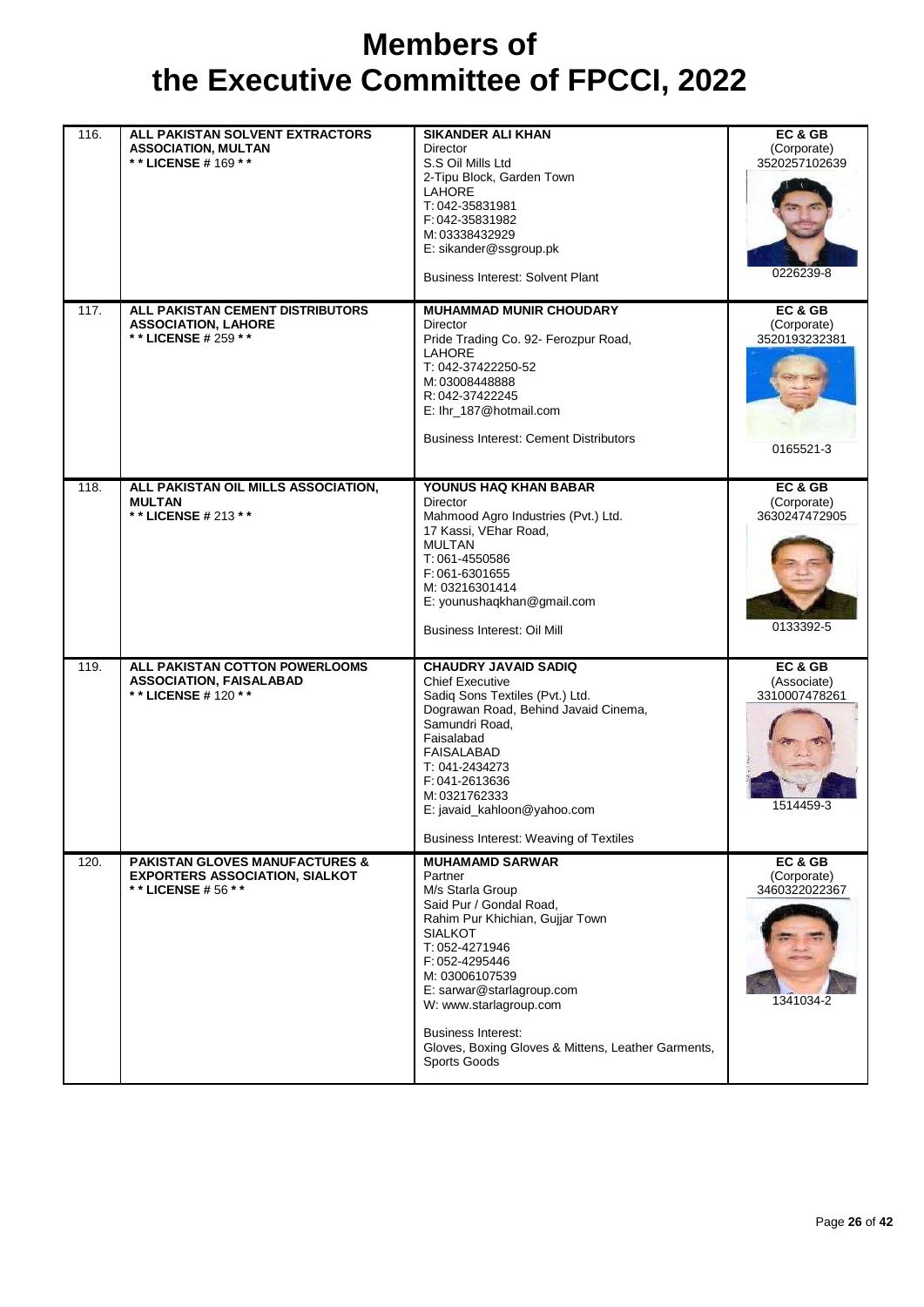| 121. | PAKISTAN ELECTRIC FAN MANUFACTURERS<br><b>ASSOCIATION, GUJRAT</b><br>** LICENSE # 75 **    | <b>GHYAS UD DIN PAUL</b><br><b>Director</b><br>Jalal Electric Industry<br>S.I.E G.T Road<br><b>GUJRAT</b><br>T: 053-3726465<br>M: 03006219002<br>E: ngsfan@ymail.com<br>W: www.ngsfans.com<br>Business Interest: Fan Manufacturing                                                                                            | EC & GB<br>(Corporate)<br>3420132205619<br>0401411-1 |
|------|--------------------------------------------------------------------------------------------|-------------------------------------------------------------------------------------------------------------------------------------------------------------------------------------------------------------------------------------------------------------------------------------------------------------------------------|------------------------------------------------------|
| 122. | <b>RICE EXPORTERS ASSOCIATION OF</b><br><b>PAKISTAN, LAHORE</b><br>** LICENSE # 07 **      | <b>SHAHJAHAN MALIK</b><br><b>Director</b><br>Guard Agricultral Research & Services Pvt. Ltd.<br>8-K.M Raiwind Road<br><b>LAHORE</b><br>T: 042-111007555<br>F: 042-35320563<br>M: 03008458009<br>E: shahjahan@shamalik.co<br>W: www.guardrice.com<br><b>Business Interest: Rice Exporter</b>                                   | EC & GB<br>(Corporate)<br>3520239690473<br>0786617-8 |
| 123. | PAKISTAN FOOTWEAR MANUFACTURERS<br><b>ASSOCIATION, LAHORE</b><br>** LICENSE # 90 * *       | <b>MUHAMMAD IMRAN MALIK</b><br><b>Managing Director</b><br>Bata Pakistan Ltd. Bata Pur,<br>LAHORE<br>T: 042-36581178<br>F: 042-36581176<br>M: 03334807738<br>E: imran.malik@bata.com<br>W: www.batapk.com<br><b>Business Interest: Footwear</b>                                                                               | EC & GB<br>(Corporate)<br>3520286972389<br>0709877-4 |
| 124. | POLYMERS WASTE IMPORTER AND<br><b>RECYCLERS ASSOCIATION, LAHORE</b><br>** LICENSE # 222 ** | <b>MUHAMMAD AZEEM SHARIQ</b><br><b>Chief Executive Officer</b><br>M/s Shazil Power Company (Pvt) Ltd<br>306, 3rd Floor The Plaza Plot No.<br>G-7 Block-09 Clifton<br><b>KARACHI</b><br>T: 021-35308341-3<br>F: 021-35308344<br>M: 0322329761<br>E: azeemsharik@hotmail.com<br>Business Interest: Plastic Recycling Technology | EC & GB<br>(Corporate)<br>4230197664939<br>79073291  |
| 125. | <b>PAKISTAN TEXTILE EXPORTERS</b><br><b>ASSOCIATION, FAISALABAD</b><br>** LICENSE # 105 ** | <b>JAVED AKHTAR</b><br><b>Chief Executive</b><br>M/s. M.K. Sons (Pvt) Ltd<br>2-K.M, Jaranwala Road, Khurrianwala<br><b>FAISALABAD</b><br>T: 041-2428551-54<br>M: 03008667889<br>R: 041-8733583<br>E: mksons@mksons.com<br>W: www.mksons.com<br><b>Business Interest:</b><br>Manufacturers & Exporters of Textile Products     | EC & GB<br>(Corporate)<br>3310066914231<br>1747362-4 |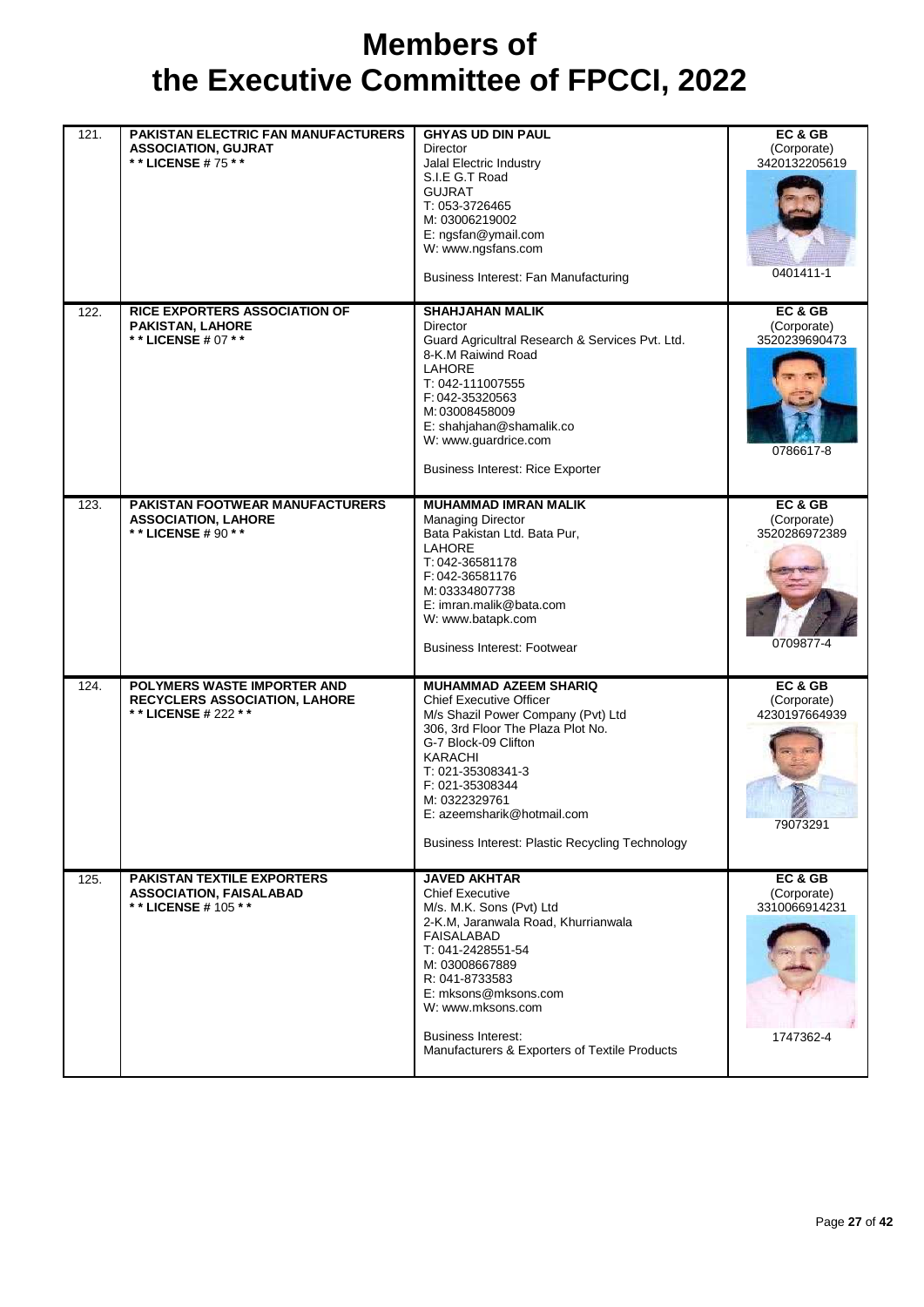| 126. | ALL PAKISTAN FERTILIZER DEALERS<br><b>ASSOCIATION, GUJRANWALA</b><br>* * LICENSE # 202 * *                                     | <b>HAFIZ GHULAM MUSTAFA</b><br><b>Director</b><br>Hafiz & Co.<br>Hafiz & Co, 4KM Rahim Yar Khan Road,<br><b>KHAN PUR</b><br>T: 03098677727<br>M: 03098677727<br>E: hgmustafa@madina-group.com<br><b>Business Interest: Fertilizer</b>                                                         | EC & GB<br>(Corporate)<br>3130114947935<br>3300342-4 |
|------|--------------------------------------------------------------------------------------------------------------------------------|-----------------------------------------------------------------------------------------------------------------------------------------------------------------------------------------------------------------------------------------------------------------------------------------------|------------------------------------------------------|
| 127. | PAKISTAN CUTLERY AND STAINLESS<br>UTENSILS MANUFACTURERS AND<br><b>EXPORTERS ASSOCIATION, WAZIRABAD</b><br>** LICENSE # 20 * * | ZAFAR IQBAL BHUTTA<br>Proprietor<br>Sahar Industries<br>Behind Darson Industries G.T. Road,<br>WAZIRABAD<br>T: 055-6607806<br>M: 03144500006<br>R: 055-6604706<br>E: info@sahar.com.pk; zibhutta@hotmail.com;<br>W: www.sahar.com.pk<br><b>Business Interest: Cutlery</b>                     | EC & GB<br>(Corporate)<br>3410423431139<br>0323911-0 |
| 128. | PAKISTAN JUTE MILLS ASSOCIATION,<br><b>LAHORE</b><br>** LICENSE # 65 **                                                        | <b>AHSAN AHMAD KHAN</b><br>Chairman<br>Sargodha Jute Millls Ltd<br>19-B Zafar Ali Road, Gulberg-V,<br><b>LAHORE</b><br>T: 042-35775501-03<br>F: 042-35711526<br>M: 03008441888<br>E: ahsan.ahmad@sarghodajute.com<br>Business Interest: Jute Industry                                         | EC & GB<br>(Corporate)<br>3520228929499<br>0786009-9 |
| 129. | <b>PAKISTAN STEEL LINEPIPTE INDUSTRY</b><br><b>ASSOCIATION, LAHORE</b><br>** LICENSE # 32 **                                   | <b>ANJUM MEHMOOD BUTT</b><br>CEO<br>Kashmir Pipe Mills (Pvt.) Ltd.<br>Outside Sara-e-Sultan, Landa Bazar,<br><b>LAHORE</b><br>T: 042-7630534, 37676430<br>F: 042-37650801<br>M: 03219451036<br>R: 042-35720589<br>E: kashmir_pipe@hotmail.com<br><b>Business Interest: Pipe Manufacturing</b> | EC & GB<br>(Corporate)<br>3520168399025<br>0147939-3 |
| 130. | <b>PAKISTAN COSMETICS MANUFACTURERS</b><br><b>ASSOCIATION, LAHORE</b><br>**LICENSE # 224 **                                    | <b>WASIM SARWAR</b><br>Charmain<br>Montis (Pvt.) Ltd.<br>Katar Bund Road Jinnah Industries Area<br><b>Thokar Niaz Baig</b><br>LAHORE<br>T: 042-36186377<br>M: 03344037799<br>E: wasim@montis.pk<br>W: www.montis.pk                                                                           | EC & GB<br>(Corporate)<br>3520224370141<br>3109321-3 |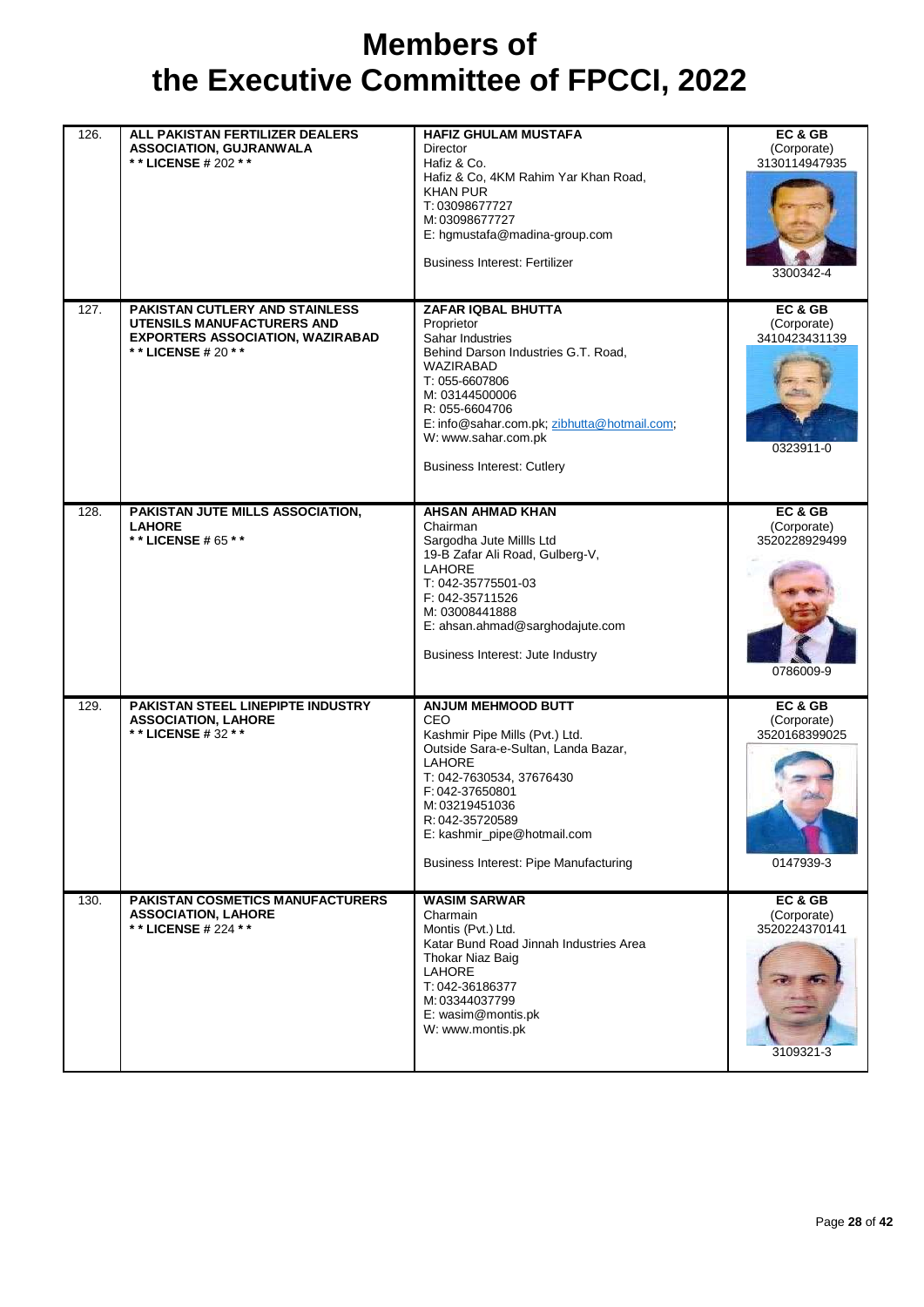| 131. | ALL PAKISTAN PARTICLEBOARDS<br><b>MANUFACTURERS ASSOCIATION, LAHORE</b><br>** LICENSE # 103 **          | <b>MIAN MUHAMAMD ATIQUE SHEIKH</b><br><b>Managing Director</b><br>Islamabad Board Mills (Pvt.) Ltd<br>Hotel Shalimar, The Mall Road, Rawalpindi<br><b>LAHORE</b><br>T: 051-5565435<br>M: 03008557071<br>E: senatorateeq@gmail.com<br>W: www.shalimargroup.com.pk<br>Business Interest: Particleboards and Allied Products | EC & GB<br>(Corporate)<br>3740586397283<br>22515534  |
|------|---------------------------------------------------------------------------------------------------------|---------------------------------------------------------------------------------------------------------------------------------------------------------------------------------------------------------------------------------------------------------------------------------------------------------------------------|------------------------------------------------------|
| 132. | <b>PAKISTAN TIBBI PHARMACEUTICAL</b><br><b>MANUFACTURERS ASSOCIATION, LAHORE</b><br>** LICENSE # 189 ** | <b>IRFAN SHAHID</b><br><b>Chief Executive</b><br>Awami Laboratories<br>1.3 KM, Noorewala, Jarranwala Road,<br><b>SHEIKHUPORA</b><br>M: 03008455517<br>R: 042-37464399<br>E: info@awami.com, irfan@awami.com<br>W: www.awami.com<br>Business Interest: Tibbi Pharmaceutical Manufacturer                                   | EC & GB<br>(Associate)<br>3520223938989<br>1219142-6 |
| 133. | <b>CONTRUCTORS ASSOCIATION OF PAKISTAN,</b><br><b>LAHORE</b><br>** LICENSE # 23 * *                     | CH. MUHAMMAD HABIB KANWAL<br><b>Chief Executive</b><br>Uni Build Associates (Pvt.) Ltd.<br>42-43, 1st Floor Sunflower Building,<br>Liberty, Gulberg-III,<br>LAHORE<br>T: 042-35755930, 35775930,<br>32115930<br>M: 03214000123<br>E: info@unibuild.org<br>W: www.unibuild.org<br><b>Business Interest: Construction</b>   | EC & GB<br>(Corporate)<br>3740497980593<br>0683931-2 |
| 134. | <b>CROPLIFE PAKISTAN ASSOCIATION, LAHORE</b><br>** LICENSE # 218 **                                     | <b>KASSIM MOTIWALA</b><br>General Manager<br><b>Engro Fertilizers Limited</b><br>7th & 8th Floor. Harbour front Building,<br>HC # 3, Marine Drive,<br>LAHORE<br>T: 021-35297501-9<br>M: 03002031528<br>E: kassim.motiwalla@engro.com<br><b>Business Interest: Agriculture Products</b>                                    | EC & GB<br>(Corporate)<br>4220136787033<br>33788600  |
| 135. | PAKIATAN AGRICULTURE AND DAIRY<br><b>FARMERS ASSOCIATION, FAISALABAD</b><br>* * LICENSE # 130 * *       | <b>ZAHID ANWAR</b><br>Director<br><b>JK Agriculture Farms</b><br>JK House, 32-W Susan Road,<br>Madina Town, Faisalabad<br><b>FAISALABAD</b><br>T: 041-8721953-6<br>M: 03366663000<br>R: 041-8711934-6<br>E: zahid@jkhouse.biz<br>W: www.jkhouse.biz<br><b>Business Interest: Agriculture</b>                              | EC & GB<br>(Corporate)<br>3310006998545<br>06593712  |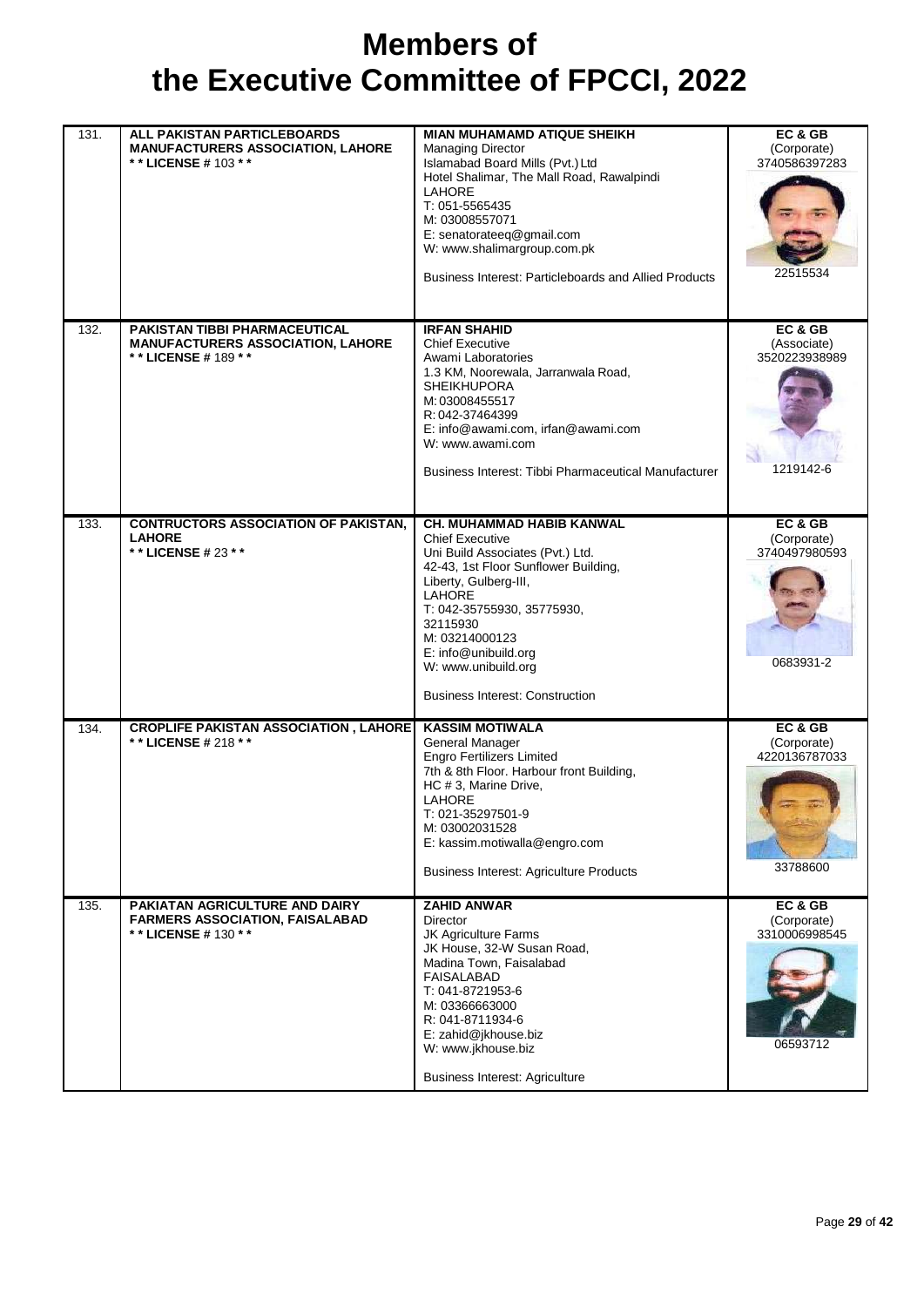| 136. | HOMEOPATHIC PHARMACEUTICAL AND<br><b>CHEMIST ASSOCIATION PAKISTAN, LAHORE</b><br>** LICENSE # 199 **                      | <b>ASAD PARVEZ QURESHI</b><br><b>Managing Director</b><br><b>Kamal Laboratries</b><br>11- Shami Road Civil Lines<br><b>RAWALPINDI</b><br>T: 051-5120816<br>M: 03005008464<br>R: 051-5505700<br>E: kufzit@yahoo.com<br>W: www.kamal.pk<br>Business Interest: Manufacturer of Homeopathic<br>Medicine                                                                                                                 | EC & GB<br>(Corporate)<br>3740524599683<br>26774453  |
|------|---------------------------------------------------------------------------------------------------------------------------|---------------------------------------------------------------------------------------------------------------------------------------------------------------------------------------------------------------------------------------------------------------------------------------------------------------------------------------------------------------------------------------------------------------------|------------------------------------------------------|
| 137. | <b>PAKISTAN CANVAS AND TENTS</b><br><b>MANUFACTURERS AND EXPORTERS</b><br><b>ASSOCIATION, LAHORE</b><br>** LICENSE #77 ** | <b>SHABAB AHMED</b><br><b>Managing Partner</b><br>M/s. National Tent House<br>Plot No. 22, Sector-23, Korangi Industrial Area,<br>KARACHI<br>T: 021-38704021-25<br>F: 021-38704027<br>M: 03008258854<br>E: national@cyber.net.pk;<br>sales@nationaltenthouse.com<br>W: www.nationaltenthouse.com<br><b>Business Interest:</b><br>Tents, Relief Products, Textiles, Construction,<br>Pharmaceuticals & Confectionery | EC & GB<br>(Corporate)<br>4230108877783<br>0300366-3 |
| 138. | PAKITAN FILM PRODUCERS ASSOCIATION,<br><b>LAHORE</b><br>** LICENSE # 228 **                                               | <b>SHAIKH AMJAD RASHEED</b><br>Chairman<br>Distribution Club Pvt Ltd<br>177-A SMHC Society,<br><b>KARACHI</b><br>T: 021-34305271-8, 34305279<br>E: imgcglobalpakistan@gmail.com<br>W: www.imgcglobal.com<br><b>Business Interest: Film Producer</b>                                                                                                                                                                 | EC & GB<br>(Corporate)<br>4230199138349<br>4120421-2 |
| 139. | <b>PAKISTAN STEEL RE-ROLLING MILLS</b><br><b>ASSOCIATION, LAHORE</b><br>** LICENSE # 35 **                                | <b>KARIM AZIZ MALIK</b><br><b>Director</b><br>Fazal Steel Pvt. Ltd.<br>Plot No. 418-421, Sector I-9, Industrial Area,<br><b>ISLAMABAD</b><br>T: 051-4434813-14<br>F: 051-4433597<br>M: 03335252310<br>E: info@fazalsteel.com<br>W: www.fazalsteel.com<br><b>Business Interest: Steel Re-Rolling</b>                                                                                                                 | EC & GB<br>(Corporate)<br>6110166359931<br>0654840-8 |
| 140. | THE SURGICAL INSTRUMENT<br><b>MANUFACTURERS ASSOCIATION OF</b><br><b>PAKISTAN SIALKOT</b><br>** LICENSE # 11 **           | YOUSAF HASSAN BAJWA<br>Patner<br><b>Ekal Surgical Works</b><br>Moh: Ismail Abad, Pacca Garha<br><b>SIALKOT</b><br>T: 052-4265792, 4271437<br>M: 03216147805<br>E: info@ekal.com<br>W: www.ekal.com<br><b>Business Interest:</b><br>Surgical and Beauty Instruments                                                                                                                                                  | EC & GB<br>(Corporate)<br>3460322466557<br>2189347-7 |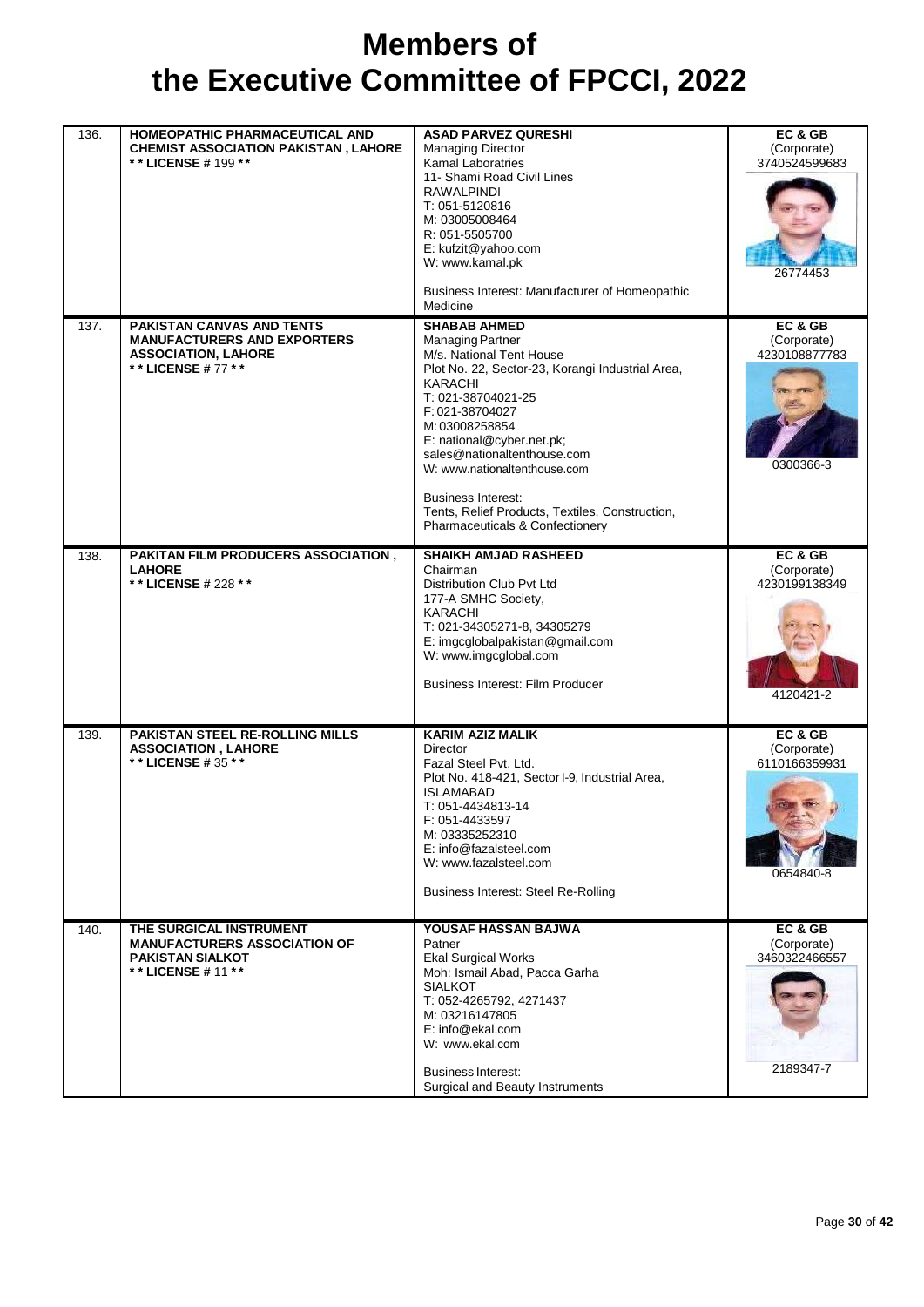| 141. | ALL PAKISTAN ALUMINIUM UTENSILS<br><b>MANUFACTURERS ASSOCIATION,</b><br><b>GUJRANWALA</b><br>** LICENSE # 209 ** | <b>IKHLAQ AHMAD</b><br><b>Managing Director</b><br>M/S Sonex Alloy Casting Private Limited<br>Plot No. 208-A, Small Industrial Estate No. III<br><b>GUJRANWALA</b><br>T: 92-55-4283769<br>F: 92-55-4283769<br>M: 03008646535<br>R: 92-55-4283769<br>Business Interest: Manufacturing of Kitchen Ware | EC & GB<br>(Corporate)<br>3410126113153<br>21431287  |
|------|------------------------------------------------------------------------------------------------------------------|------------------------------------------------------------------------------------------------------------------------------------------------------------------------------------------------------------------------------------------------------------------------------------------------------|------------------------------------------------------|
| 142. | <b>PAKISTAN CHEMICAL MANUFACTURERS</b><br><b>ASSOCIATION, LAHORE</b><br>** LICENSE # 194 **                      | <b>MUHAMMAD ADRESS</b><br>CEO<br>M/s. Sitara Chemical Industries Limited<br>32-Km, Sheikhupura Road,<br><b>FAISALABAD</b><br>T: 041-4689141-5<br>M: 03008666696<br>R: 041-8544318<br>E: ceo@sitara.com.pk<br>W: www.sitara.com.pk<br><b>Business Interest: Chemicals Manufacturers</b>               | EC & GB<br>(Corporate)<br>3310083592539<br>0823841-3 |
| 143. | ALL PAKISTAN TOYS TRADERS<br><b>ASSOCIATION, LAHORE</b><br>**LICENSE # 266 **                                    | <b>SHAHZAD ASLAM</b><br>Proprietor<br>A.S. International<br>24-E Plastic Market, Shahalam Market<br><b>LAHORE</b><br>T: 042-37636244-45<br>M: 03008444738<br>E: shahzad@asintlpk.com<br>W: www.asintlpk.com<br>Business Interest: Import, Export                                                     | EC & GB<br>(Associate)<br>3520263783607<br>10161406  |

#### **\*\* PROVINCE OF SINDH \*\***

| 144. | <b>FLEXIBLE PACKING ASSOCIATION OF</b><br><b>CONVERTERS OF PAKISTAN, KARACHI</b><br>* * LICENSE # 230 * * | <b>SAADAT EIJAZ</b><br><b>Executive Director</b><br>Messer Roshan Packages Ltd<br>Head Office: 325-G-III, M.A Johar Town<br><b>LAHORE</b><br>T: 042-35290734-38<br>M: 03008435929<br>R: 042-35290736 E:<br>saadat.eijaz@roshanpackages.com.pk<br>W: www.roshanpackages.com.pk<br><b>Business Interest:</b><br>Flexible Packaging & Printing Carton & Corrugated,<br>Paper Packaging & Coextruded Films Packaging | EC & GB<br>(Corporate)<br>3520249069067<br>1436951-6 |
|------|-----------------------------------------------------------------------------------------------------------|------------------------------------------------------------------------------------------------------------------------------------------------------------------------------------------------------------------------------------------------------------------------------------------------------------------------------------------------------------------------------------------------------------------|------------------------------------------------------|
| 145. | PAKISTAN SHIPS AGENTS ASSOCIATION,<br><b>KARACHI</b><br>** LICENSE # 114 **                               | <b>ASIM SAEED KHAN</b><br><b>Chief Executive</b><br>M/s. General Meritime (Pvt.) Ltd.<br>Suite No. 403-404, 4th Floor,<br>Progressive Plaza, Beaumont Road,<br><b>KARACHI</b><br>T: 021-35657707<br>M: 03008229141<br>E: asim@gmlog.com<br>W: www.gmlpk.com<br><b>Business Interest: Shipping</b>                                                                                                                | EC & GB<br>(Corporate)<br>4230153103779<br>0709158-3 |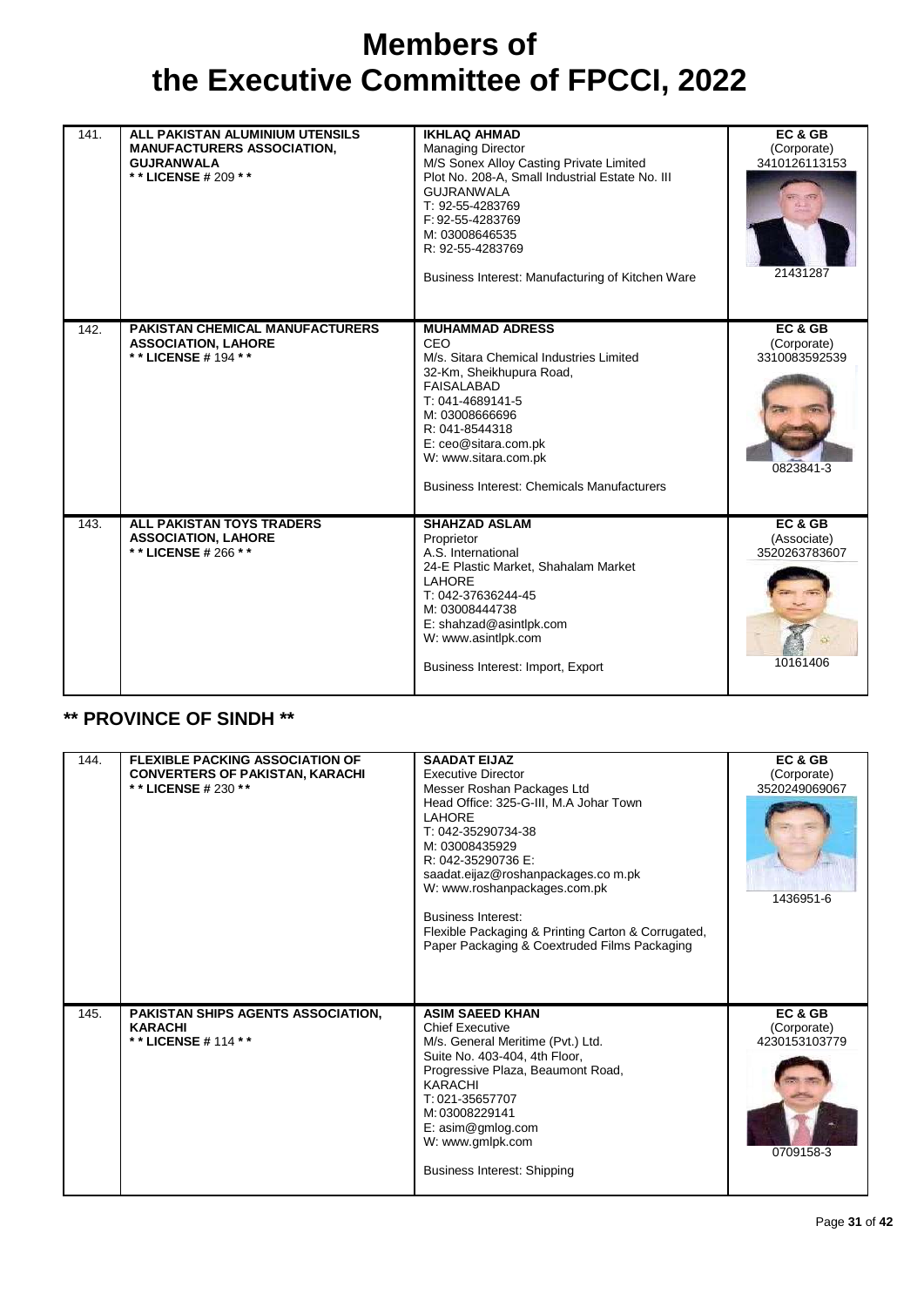| 146. | <b>PAKISTAN LEATHER GARMENTS</b><br><b>MANUFACTURERS &amp; EXPORTERS</b><br><b>ASSOCIATION, KARACHI</b><br>** LICENSE #83 ** | <b>MUHAMMAD DANISH KHAN</b><br><b>Managing Director</b><br>Highway's Creation (Pvt.) Ltd.<br>Plot No. 324-325, Sector 7/A,<br>Korangi Industrial Area<br><b>KARACHI</b><br>T: 021-35054502, 35054563<br>F: 021-35053737<br>M: 03212115111<br>E: danish1611@gmail.com; hiway91@gmail.com | EC& GB<br>(Corporate)<br>4230187942133<br>09918797-3 |
|------|------------------------------------------------------------------------------------------------------------------------------|-----------------------------------------------------------------------------------------------------------------------------------------------------------------------------------------------------------------------------------------------------------------------------------------|------------------------------------------------------|
| 147. | <b>INDENTORS ASSOCIATION OF PAKISTAN,</b><br><b>KARACHI</b><br>** LICENSE # 59 **                                            | <b>MUHAMMAD IQBAL</b><br>Proprietor<br>Nobel Techno Chem<br>Hashimpura, Defence Road, Fateh Garh,<br><b>SIALKOT</b><br>T: 052-3251518<br>E: iqbal@nobelchem.net<br>W: www.nobelchem.net<br>Business Interest: Importer of Textile Dyes &<br>Chemicals                                   | EC & GB<br>(Corporate)<br>3460323257949<br>1740998-5 |
| 148. | PAKISTAN WASTE PRODUCTS ASSOCIATION,<br><b>KARACHI</b><br>** LICENSE # 61 **                                                 | <b>MUHAMMAD ASLAM SHEIKH</b><br>Director<br>Usman International (Pvt) Ltd<br>Near Grid station, G.T Road,<br><b>GUJRANWALA</b><br>T: 055-3259501<br>M: 03008644466<br>E: aslam@sheltonhotel.com<br>Business Interest: Manufacturing / Recycling of Waste                                | EC & GB<br>(Corporate)<br>3410140786749<br>0305415-2 |
| 149. | <b>PAKISTAN CARPET MANUFACTURERS &amp;</b><br><b>EXPORTERS ASSOCIATION, KARACHI</b><br>** LICENSE # 92 **                    | <b>MUHAMMAD AKBAR MALIK</b><br><b>Managing Partner</b><br><b>Shalimar Carpets</b><br>68-Fleming Road, Lahore Carpet Market,<br>LAHORE<br>T: 042-37221688<br>M: 03008407114<br>E: shalimarcarpets@yahoo.com<br><b>Business Interest:</b><br>Handmade Carpet - Woolen Yarn                | EC & GB<br>(Associate)<br>3520205569691<br>1185205   |
| 150. | <b>ALL PAKISTAN CUSTOMS AGENTS</b><br><b>ASSOCIATION, KARACHI</b><br>* * LICENSE # 146 * *                                   | <b>MUHAMMAD AMIN</b><br>Proprietor<br>H.O Enterprises<br>B-4, 2nd Floor Partker House Awane Tijarat Road<br><b>KARACHI</b><br>M: 03008200245<br>E: ho_enterprises@hotmail.com<br>Business Interest: Customs Agent                                                                       | EC & GB<br>(Associate)<br>4200004650111<br>0287535-0 |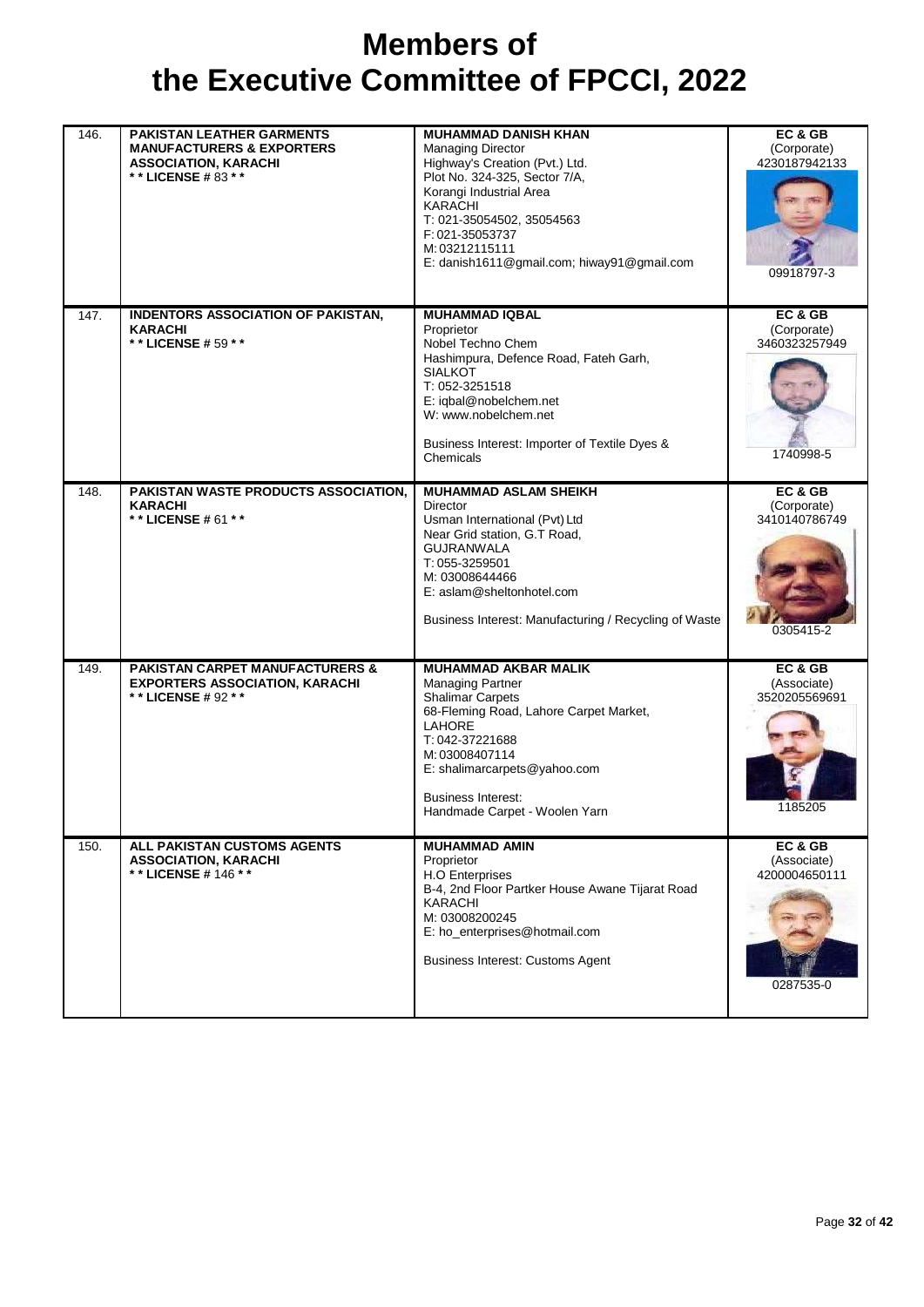| 151. | PAKISTAN TEA ASSOCIATION, KARACHI<br>** LICENSE # 112 **                                                                        | <b>MUHAMMAD SHOAIB PARACHA</b><br>Partner<br>M/s. Emad Tea Trading<br>Liaison Office 203, Sttar<br>Chambers, M. Feroz Street, Jodia Bazar<br><b>KARACHI</b><br>T: 021-32411985<br>F: 021-32462467<br>M: 03009223659<br>R: 021-34177228<br>E: teamarketers@gmail.com<br>Business Interest: Tea Importer                                     | EC& GB<br>(Associate)<br>4220156671963<br>2134181-8  |
|------|---------------------------------------------------------------------------------------------------------------------------------|--------------------------------------------------------------------------------------------------------------------------------------------------------------------------------------------------------------------------------------------------------------------------------------------------------------------------------------------|------------------------------------------------------|
| 152. | <b>PAKISTAN TYRE IMPORTERS &amp; DEALERS</b><br><b>ASSOCIATION, KARACHI</b><br>** LICENSE # 60 * *                              | <b>MUHAMMAD SHAHID ANWAL</b><br>Proprietor<br>Lucky Corporation<br>106, Japan Plaza, M.A. Jinnah Road,<br><b>KARACHI</b><br>T: 021-32767670<br>M: 03321122201<br>E: shahid_lyc@hotmail.com; shahid@lycpakistan.com<br>W: www.lycpakistan.com<br><b>Business Interest: Tyres &amp; Tubes</b>                                                | EC & GB<br>(Corporate)<br>4230130757769<br>0301603-0 |
| 153. | ALL PAKISTAN FRUIT & VEGETABLE<br><b>EXPORTERS IMPORTERS AND MERCHANTS</b><br><b>ASSOCIATION, KARACHI</b><br>** LICENSE # 71 ** | <b>ASLAM PAKHALI</b><br><b>CEO</b><br>F A International<br>Office #802. 8th Floor,<br>Lamd Mark Plaza, Muhammad Bin Qasim Road<br>OFF I.I. Chandrigarh Road<br><b>KARACHI</b><br>T: 021-32629051-52<br>M: 03008259125<br>R: 021-35889025<br>E: pakhalifruits@gmail.com<br>W: www.fafruits.com<br>Business Interest: Fruits & Vegetables    | EC & GB<br>(Corporate)<br>4220157110117<br>2272989-5 |
| 154. | PAKISTAN YARN MERCHANTS ASSOCIATION,<br><b>KARACHI</b><br>* * LICENSE # 78 * *                                                  | <b>MUHAMMAD USMAN</b><br>Proprietor<br>M/s. M. Usman<br>253-B, 1st Floor, Latif Cloth Market,<br>M.A Jinnah Road<br>KARACHI<br>T: 021-32436125, 32431986<br>M: 03008221313<br>R: 021-35396225 E:<br>usman_nathani1967@hotmail.com<br>W: www.m-usman.com<br><b>Business Interest: Textile</b>                                               | EC & GB<br>(Corporate)<br>4220181773875<br>0518366-9 |
| 155. | <b>PAKISTAN AUTOMOTIVE MANUFACTURERS</b><br><b>ASSOCIATION, KARACHI</b><br>* * LICENSE # 52 * *                                 | <b>SOHAIL USMAN SHEIKH</b><br>Chairman<br>Eiffel Industries Limited<br>Office#1502, 15th Floor, Emerald Tower,<br>Do Talwar, Clifton,<br><b>KARACHI</b><br>T: 021-32764331, 32571986<br>M: 03008265545<br>E: info@roadprince.com; sman.bravo2020@gmail.com<br>W: www.roadprince.com<br>Business Interest: Manufacturer of 2 and 3 Wheelers | EC & GB<br>(Associate)<br>4230123729355<br>4373612-2 |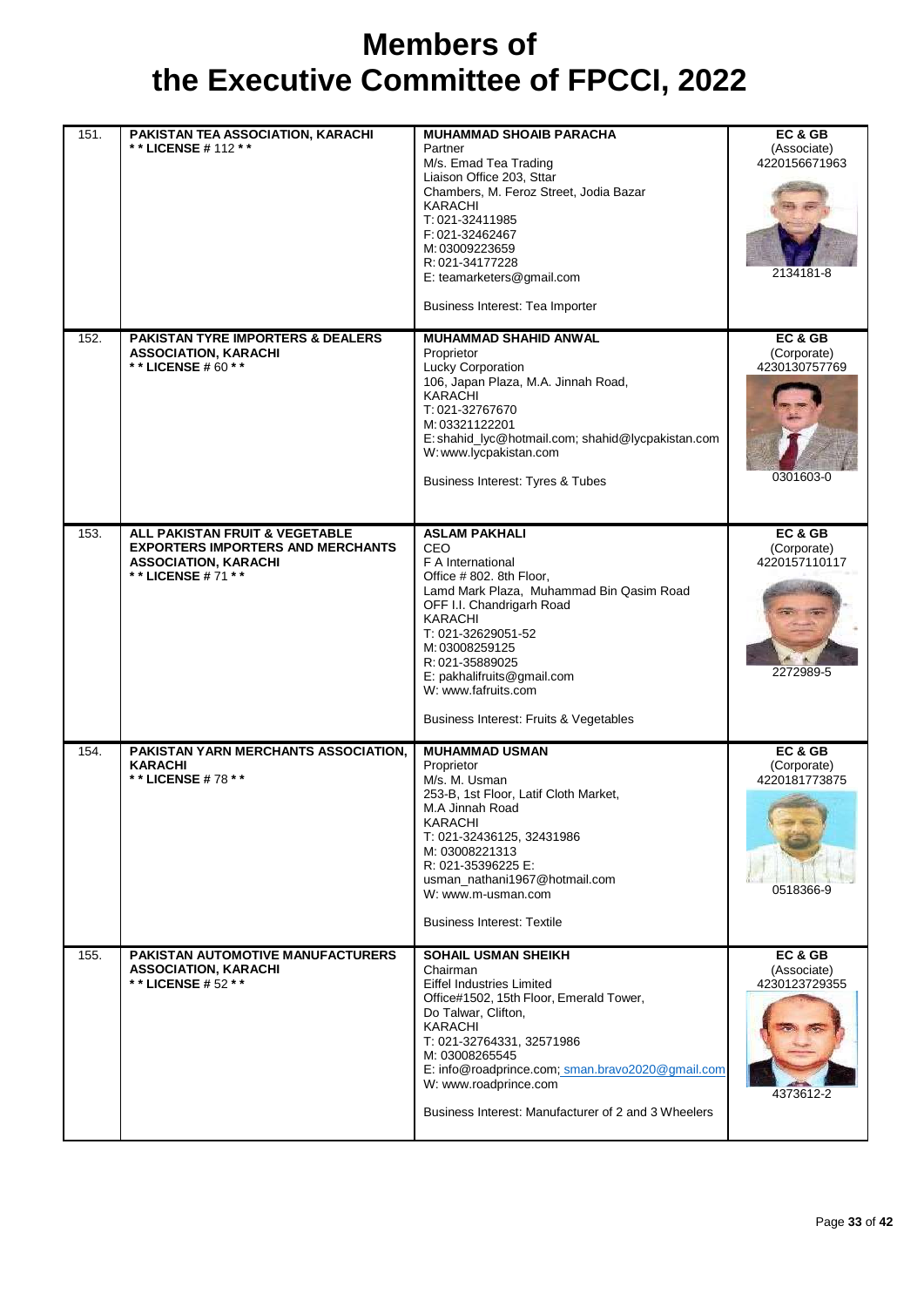| 156. | ALL PAKISTAN TEXTILE MILLS ASSOCIATION,<br><b>KARACHI</b><br>** LICENSE # 51 **                         | <b>MR. ZAHID MAZHAR</b><br><b>Chief Executive Officer</b><br>Nadeem Textile Mills Ltd.<br>801-804, 8th Floor Lakson Square Building #3,<br>Sarwar Shaheed Road,<br><b>KARACHI</b><br>T: 021-35220481-88<br>M: 03008291625<br>E: zahid@nadeem.com.pk<br>E. pa@nadeem.com.pk<br>W: www.nadeem.com.pk<br>Business Interest: Textile (Spinning /Weaving)                    | EC & GB<br>(Corporate)<br>4220107467249<br>0698343-0 |
|------|---------------------------------------------------------------------------------------------------------|-------------------------------------------------------------------------------------------------------------------------------------------------------------------------------------------------------------------------------------------------------------------------------------------------------------------------------------------------------------------------|------------------------------------------------------|
| 157. | <b>PAKISTAN EDIBLE OIL REFINERS</b><br><b>ASSOCIATION, KARACHI</b><br>** LICENSE # 182 **               | <b>MIAN MUHAMMAD HANIF</b><br>Chairman<br>Faisalabad Oil Mills (Pvt) Limited<br>Head Office: Madina Group of Industries,<br>Sargodha Road,<br><b>FAISALABAD</b><br>T: 041-8869891-7<br>F: 041-8869899<br>M: 03008664043<br>R: 041-8869893<br>E: directorho@madinahgroup.com.pk<br>W: www.kisan.com.pk<br>Business Interest: Edible Oil Refining                         | EC & GB<br>(Corporate)<br>3310280094109<br>0659679-7 |
| 158. | <b>PAKISTAN KNITWEAR &amp; SWEATER</b><br><b>EXPORTERS ASSOCIATION, KARACHI</b><br>** LICENSE # 91 **   | <b>RAFIQ HABIB GODIL</b><br><b>Chief Executive</b><br>M/s. Unicon International (Pvt.) Ltd.<br>Plot #207, Sector 23, Korangi Industrial Area<br><b>KARACHI</b><br>T: 021-35071161-5<br>F: 021-35051728<br>M: 03008224919<br>E: rafiqgodil@unicongroup.com.pk<br>W: www.unicongroup.com.pk<br>Business Interest: Manufacturers & Exporters of<br><b>Knitted Garments</b> | EC & GB<br>(Corporate)<br>4220165178621<br>0829209-4 |
| 159. | THE KARACHI COTTON ASSOCIATION,<br><b>KARACHI</b><br>* * LICENSE # 84 * *                               | <b>KHAWAJA M. ZUBAIR</b><br>Proprietor<br>M/s. Baltic Control Pakistan<br>Suite # 419, 4th Floor The Cottton Exchange I.I.<br>Chundrigar Road,<br><b>KARACHI</b><br>T: 021-111225842, 32441211-12<br>M: 03008220411<br>R: 021-35833224<br>E: kz@baltic.asia<br>W: www.baitic.asia<br>Business Interest: Cotton Inspection                                               | EC & GB<br>(Associate)<br>4230179172367<br>0104610-1 |
| 160. | <b>PAKISTAN ARTIFICIAL LEATHER IMPORTERS</b><br>& MERCHANTS ASSOCIATION, KARACHI<br>** LICENSE # 205 ** | <b>ANJUM NASIM</b><br>Proprietor Main Group<br>Techno City Office, Tower,<br>Third Floor, Suite No. 303, Hasrat Mohani Road,<br><b>KARACHI</b><br>T: 021-32276917<br>M: 03002171301<br>Business Interest: Importer & Exporter                                                                                                                                           | EC & GB<br>(Corporate)<br>4230144043337<br>1220119-7 |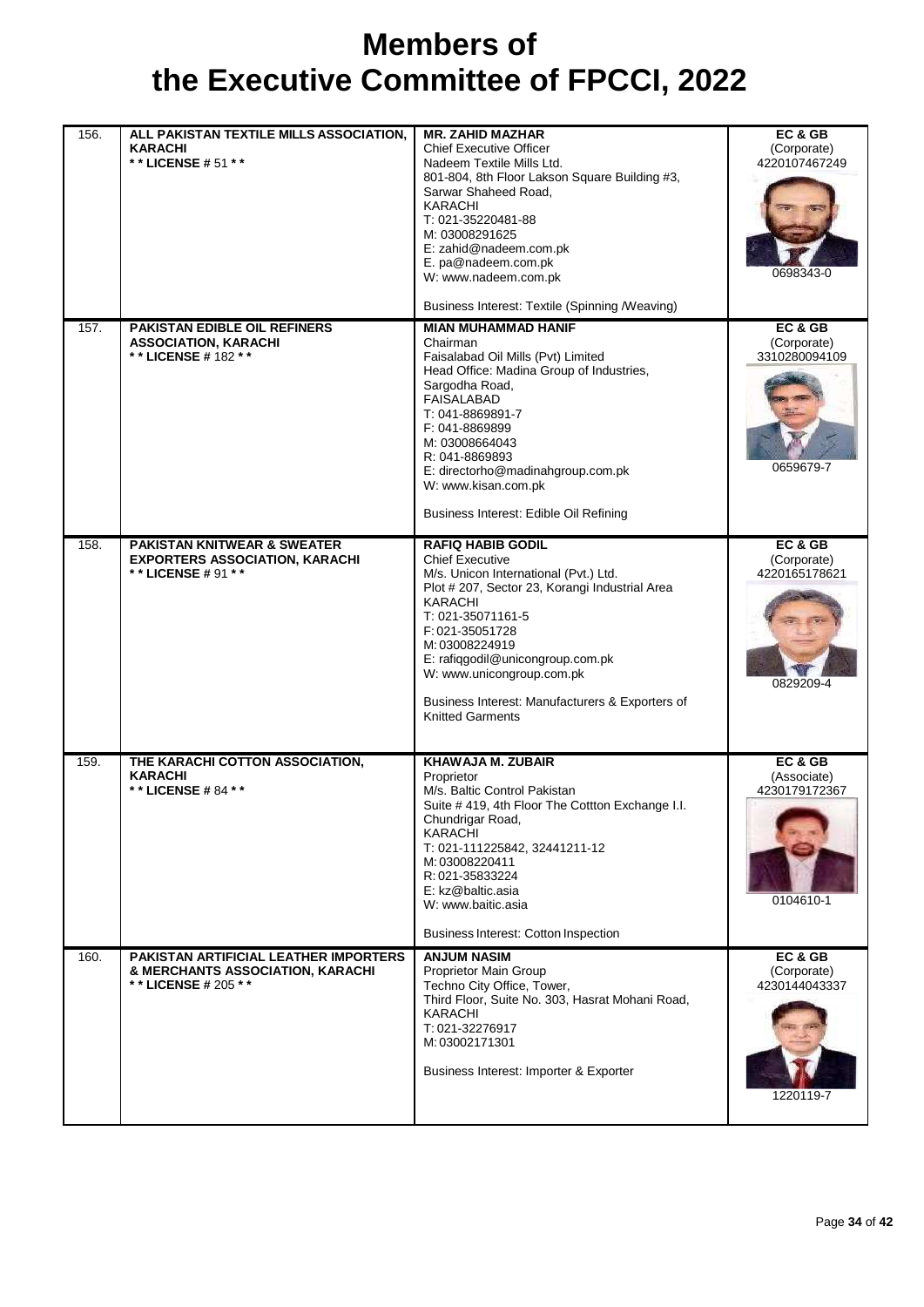| 161. | ALL PAKISTAN SHIPPING ASSOCIATION,<br><b>KARACHI</b><br>** LICENSE # 156 **                             | <b>ABDULLAH FARRUKH</b><br><b>Director</b><br>Pak Shaheen (Pvt.) Ltd.<br>23-27, Timber Pond Pak Shaheen Avenue, Keamari<br><b>KARACHI</b><br>T: 021-32857790<br>M: 03002403100<br>E: afarrukh@pakshaheen.com.pk<br>W: www.pakshaheen.com.pk<br>Business Interest: Shipping / Logistic                                                                                     | EC&GB<br>(Corporate)<br>4220148844033<br>0711495-8   |
|------|---------------------------------------------------------------------------------------------------------|---------------------------------------------------------------------------------------------------------------------------------------------------------------------------------------------------------------------------------------------------------------------------------------------------------------------------------------------------------------------------|------------------------------------------------------|
| 162. | PAKISTAN ADVERTISING ASSOCIATION,<br><b>KARACHI</b><br>** LICENSE # 211 **                              | <b>AHMED JAMAL MIR</b><br>Managing Director & Chief Executive Officer<br>Prestige Communications Pvt Ltd<br>Plot 22-C, 4th Floor,<br>Khayaban-e-Shahbaz, DHA Phase VI,<br><b>KARACHI</b><br>T: 021-3517761-64<br>M: 03008231400<br>E: jamal.mir@prestige.com.pk<br>W: www.pestige.com.pk<br>Business Interest: Integrated Advertising Agency                              | EC & GB<br>(Corporate)<br>4230167136211<br>0823716-6 |
| 163. | <b>TRAVEL AGENTS ASSOCIATION OF</b><br>PAKISTAN, KARACHI<br>* * LICENSE # 70 * *                        | <b>MUHAMMAD TARIQ</b><br>Proprietor<br><b>Travel Lead</b><br>Ground Floor, Ali Complex, 23 Empress Road<br><b>LAHORE</b><br>T: 042-36366711-13<br>M: 03008466533<br>R: 03218466533<br>E: aghatariq66@gmail.com<br><b>Business Interest:</b><br>International / Domestic Travel & Tourism Services,<br>Hajj Umrah & Ziarat, Visa Facilitations & Allied<br><b>Services</b> | EC & GB<br>(Corporate)<br>3520228124775<br>1296260-7 |
| 164. | ALL PAKISTAN LPG DISTRIBUTORS<br><b>ASSOCIATION, KARACHI</b><br>** LICENSE # 69 **                      | <b>MUHAMMAD IMRAN KHAN</b><br>Proprietor<br>M. Usman & Co.<br>C/1-A, Block -72 Metrovil,<br>Mailing Address: House No.2-B, Block 6, PECHS<br><b>KARACHI</b><br>T: 021-34306246<br>M: 03405222224<br>R: 021-36648974<br>E: info@lpgassociation.com<br><b>Business Interest:</b><br>Trading of LPG (Liquefied Petroleum Gas)                                                | EC & GB<br>(Corporate)<br>1560263505915<br>3709230-8 |
| 165. | <b>PAKISTAN ELECTRICAL AND ELECTRINICS</b><br><b>MERCHANTS ASSOCIATION, KARACHI</b><br>**LICENSE#190 ** | <b>SOHAIL JAFRANI</b><br>Member<br>Pakistan Electrical & Electronics Merchants Assn.<br>Office #43/10, L A, Block #6, P.E.C.H.S.<br>KARACHI<br>T: 021-34374486, 4374392<br>F: 021-4374482<br>M: 03009201330<br>E: sohailjafrani@hotmail.com<br><b>Business Interest: Electrical &amp; Electronics Goods</b>                                                               | EC & GB<br>(Corporate)<br>4220138037037<br>1532010-3 |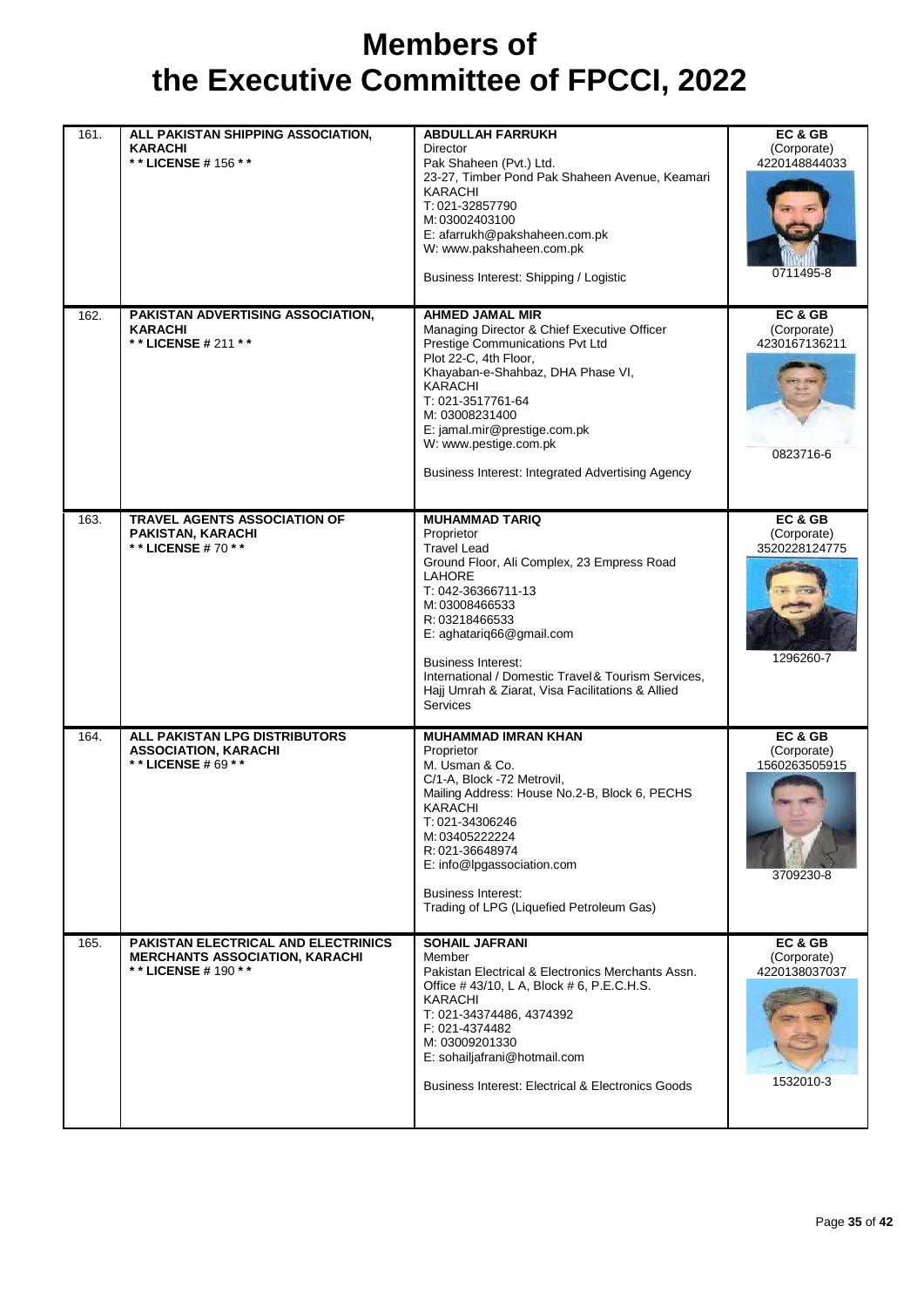| 166. | <b>PAKISTAN SOAP MANUFACTURERS</b><br><b>ASSOCIATION, KARACHI</b><br>** LICENSE # 63 **                                            | <b>MUHAMMAD ALI ZIA</b><br><b>Managing Partner</b><br>Mukhtar Soap & Oleo Chemicals<br>Plot No. 31, Sector 28, Korangi Industrial Area,<br><b>KARACHI</b><br>T: 021-35045208-9<br>F: 021-35042048<br>M: 03008244655<br>E: mukhtaroleo@gmail.com<br><b>Business Interest:</b><br>Manufacturers of Soap & its allied products                                      | EC & GB<br>(Corporate)<br>4230111248091<br>2795819-1  |
|------|------------------------------------------------------------------------------------------------------------------------------------|------------------------------------------------------------------------------------------------------------------------------------------------------------------------------------------------------------------------------------------------------------------------------------------------------------------------------------------------------------------|-------------------------------------------------------|
| 167. | AIR CARGO AGENTS ASSOCIATION OF<br>PAKISTAN, KARACHI<br>* * LICENSE # 15 * *                                                       | <b>MOHSIN ABBAS DHARSI</b><br><b>CEO</b><br>Karachi Cargo Services (Pvt) Ltd<br>Fabeha Castle, Plot # 168, S.M.C.S, Block B,<br><b>KARACHI</b><br>T: 021-34534411-18<br>M: 03218224083<br>E: chairman@acaap.org, mohsin.dharsi@gmail.com<br>W: www.karachicargo.com<br>Business Interest: Air Cargo Agent                                                        | EC & GB<br>(Corporate)<br>4220106404611<br>0818605-7  |
| 168. | PAKISTAN DRY BATTERY MANUFACTURERS<br><b>ASSOCIATION, KARACHI</b><br>* * LICENSE # 80 * *                                          | <b>SULTAN AHMED CHAWLA</b><br>Partner<br>Olympia Industries<br>F-193, S.I.T.E.,<br><b>KARACHI</b><br>T: 021-32581234<br>M: 03332285471                                                                                                                                                                                                                           | EC & GB<br>(Corporate)<br>42201-7323933-1<br>18021115 |
| 169. | <b>PAKISTAN COTTON FASHION APPAREL</b><br><b>MANUFACTURERS &amp; EXPORTERS</b><br><b>ASSOCIATION, KARACHI</b><br>** LICENSE #86 ** | <b>RIZWAN UMAR</b><br>Proprietor<br>Haji Khuda Bux Amir Umar<br>Room No. 319, 3rd Floor, Cotton<br>Exchange Building, I.I. Chundrigar Road,<br><b>KARACHI</b><br>T: 021-32413204-5, 32416841<br>M: 03002008788<br>E: rizwan@khudabux.com                                                                                                                         | EC & GB<br>(Corporate)<br>4220103473483<br>0913300-3  |
| 170. | <b>PAKISTAN TANNERS ASSOCIATION, KARACHI</b><br>* * LICENSE # 82 * *                                                               | <b>EJAZ AHMED SHEIKH</b><br>Partner<br>M/s. Bombal Leathers<br>Plot #42, Sector 7-A, Korangi Industrail Area,<br><b>KARACHI</b><br>T: 021-35067712-15<br>F: 021-35067718<br>M: 03008227422<br>R: 021-34532523<br>E: bombalpak@gmail.com, ejaz.bombal@gmail.com<br>W: www.bombal.net<br><b>Business Interest:</b><br>Manufacturer of Leather, Exporter & Importer | EC & GB<br>(Corporate)<br>4220193638799<br>1284421-7  |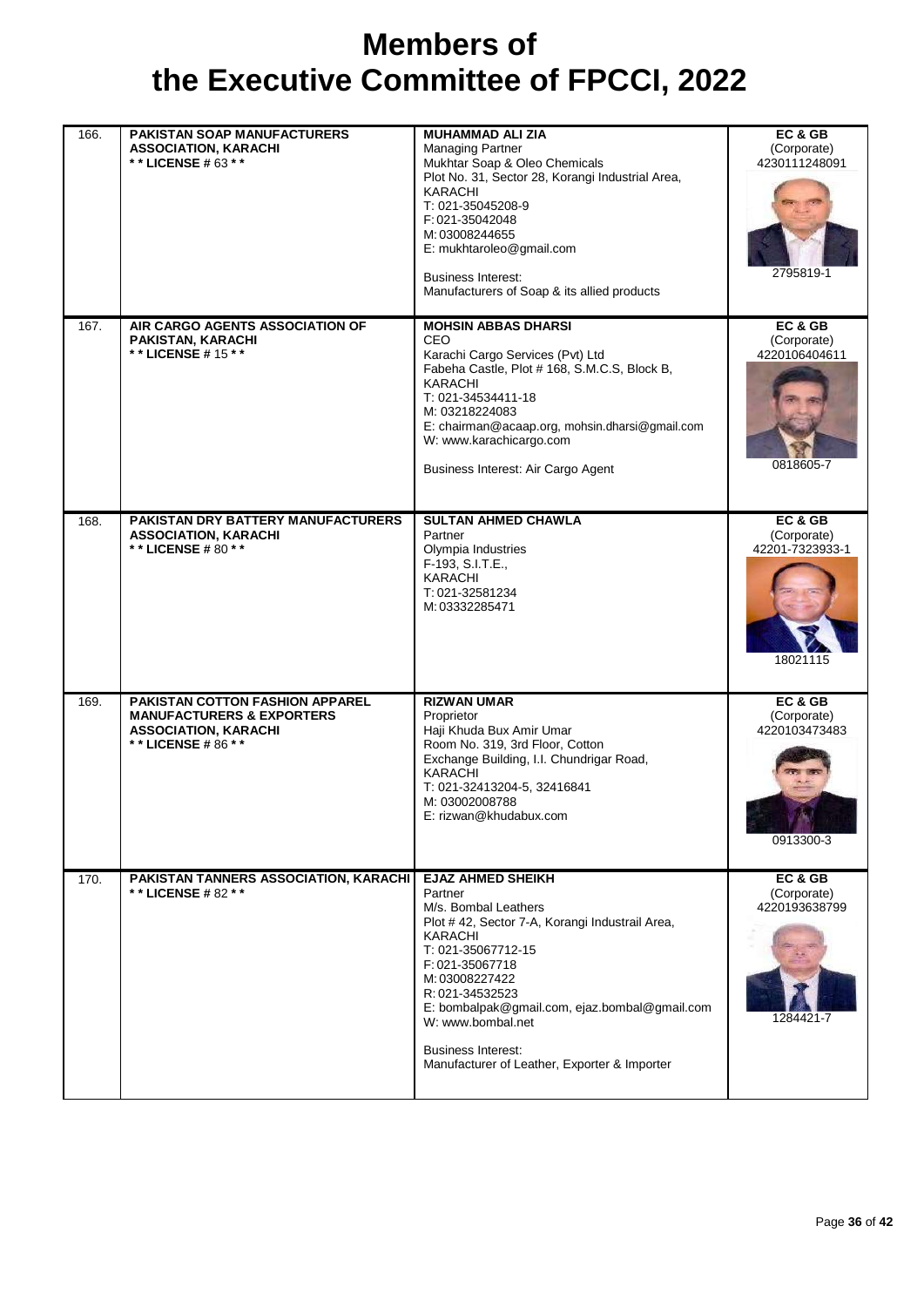| 171. | THE PAKISTAN AUTOMOBILE SPARE PARTS<br><b>IMPORTERS &amp; DEALERS ASSOCIATION,</b><br><b>KARACHI</b><br>** LICENSE # 106 **  | <b>M. NASIR HAMEED</b><br>Proprietor<br>S N Traders<br>112/2C. 5 Peco Road Badami Bagh,<br><b>LAHORE</b><br>T: 0423-7725135, 7720935<br>M: 03028443333<br>R: 03214102030<br>E: nasir72@gmail.com<br>Business Interest: Importer of Auto Parts                                                                                        | EC & GB<br>(Corporate)<br>3520182279629<br>1727238-6     |
|------|------------------------------------------------------------------------------------------------------------------------------|--------------------------------------------------------------------------------------------------------------------------------------------------------------------------------------------------------------------------------------------------------------------------------------------------------------------------------------|----------------------------------------------------------|
| 172. | <b>PAKISTAN READYMADE GARMENTS</b><br><b>MANUFACTURERS &amp; EXPORTERS</b><br><b>ASSOCIATION, KARACHI</b><br>**LICENSE#96 ** | <b>SHEIKH LUQMAN AMIN</b><br>Director<br>M/s. Thapur Pakistan (Pvt.) Ltd.<br>New Pearl Building, Maharaj Road<br><b>SIALKOT</b><br>T: 052-4591572, 4588437<br>M: 03338613231<br>E: info@thapurgroup.com<br><b>Business Interest: Readymade Garments</b>                                                                              | EC& GB<br>(Corporate)<br>3460369685643<br>1524944-1      |
| 173. | INSURANCE ASSOCIATION OF PAKISTAN,<br><b>KARACHI</b><br>** LICENSE # 21 **                                                   | <b>AZFAR ARSHAD</b><br><b>Chief Operating Officer</b><br>Jubilee General Insurance Company Ltd<br>IAP House, 5C, Nishat Lane 1, DHA Phase VI,<br><b>KARACHI</b><br>T: 021-35171571-74<br>F: 021-35171576<br>M: 03002019730<br>E: info@iap.net.pk W: www.iap.net.pk                                                                   | EC & GB<br>(Corporate)<br>4230141622105<br>4220162295287 |
| 174. | <b>PAKISTAN SILK &amp; RAYON MILLS</b><br><b>ASSOCIATION, KARACHI</b><br>** LICENSE #89 **                                   | <b>FAHAD TAUSEEF</b><br>Proprietor<br>M/s Ehsan Silk Factory<br>House No. 233. Street No. 4, Cantt,<br><b>GUJRANWALA</b><br>T: 055-3204884<br>M: 03246570000<br>R: 055-3863343<br>E: fahadtauseef@gmail.com<br><b>Business Interest: Textile Industry</b>                                                                            | EC & GB<br>(Corporate)<br>3410173152769<br>1386365-7     |
| 175. | FLEET OPERATOR ASSOCIATION OF<br>PAKISTAN, KARACHI<br>* * LICENSE # 192 * *                                                  | <b>MAJ RETD. MALIK JAHAN KHAN</b><br><b>Chief Executive Officer</b><br>Celerity Supply Chain (Pvt.) Limited.<br>Suite # 301, 3rd Floor, Business Arcade,<br>Shahra-e-Faisal,<br>KARACHI<br>T: 021-34535517-18<br>M: 03332102266<br>E: jahan_namal@yahoo.com<br>W: www.celerity.com.pk<br>Business Interest: Supply Chain & Logistics | EC & GB<br>(Corporate)<br>4230122352885<br>4136077-0     |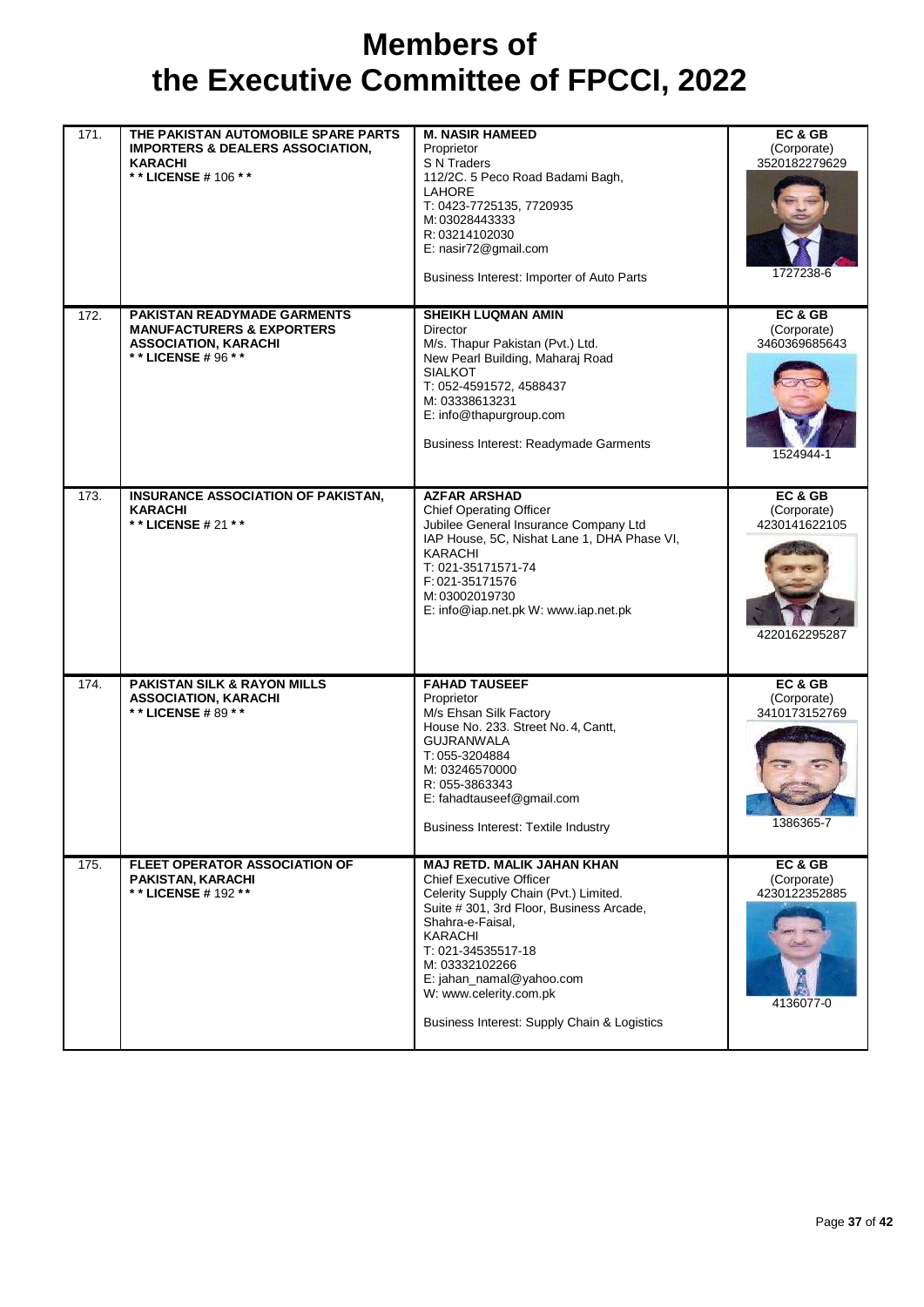| 176. | PAKISTAN HOTELS ASSOCIATION, KARACHI<br>** LICENSE # 177 **                                                                 | <b>SHAKIR ABU BAKAR BHURA</b><br>CFO (H&RED)<br>Hashoo Hotels<br>Pearl-Continental Hotel, Club Road<br><b>KARACHI</b><br>T: 021-35685021, 051-2827874<br>M: 03000664888<br>R: 021-34931532<br>E: shakir.bhura@hashoohotels.com<br>W: www.pchotels.com<br><b>Business Interest: Hotel Business</b>                 | EC & GB<br>(Corporate)<br>6110135432801<br>0822910-4 |
|------|-----------------------------------------------------------------------------------------------------------------------------|-------------------------------------------------------------------------------------------------------------------------------------------------------------------------------------------------------------------------------------------------------------------------------------------------------------------|------------------------------------------------------|
| 177. | <b>HEALTHCARE DEVICES ASSOCIATION OF</b><br><b>PAKISTAN, KARACHI</b><br>** LICENSE # 216 **                                 | <b>MASOOD AHMED</b><br>CEO.<br>Hospicare Systems<br>Ground Floor Rabbiya Garden Block-3,<br>M.C.H.S, Shaheed-e-Millat Road<br>KARACHI<br>T: 021-34921913, 34916844<br>M: 03332370517<br>E: masood@mtakhi.com<br>W: www.mtakhi.com<br>Business Interest: IVD & Non-IVD Items                                       | EC & GB<br>(Corporate)<br>4210143841343<br>0368358-3 |
| 178. | <b>PAKISTAN DENIM MANUFACTURERS &amp;</b><br><b>EXPORTERS ASSOCIATION, KARACHI</b><br>** LICENSE #49 **                     | <b>ASIF RIAZ TATA</b><br>Chairman<br>Naveena Exports Limited<br>B-21, Block 7/8, Banglore Town,<br>Main Shahrah-e-Faisal,<br><b>KARACHI</b><br>T: 021-34310631-2<br>F: 021-34310630<br>M: 03008221750<br>E: asif@naveenagroup.com<br>Business Interest: Denim Fabric & Denim Garments                             | EC & GB<br>(Corporate)<br>4230137657431<br>0676615-3 |
| 179. | ALL PAKISTAN SECURITY AGENCIES<br><b>ASSOCIATION, KARACHI</b><br>* * LICENSE # 97 * *                                       | <b>MAJ. MUNIR AHMED (RETD)</b><br><b>Managing Director</b><br>Pak Security Services (Pvt.) Ltd<br>10C, Street 28, Tauheed Comm Area, DHA<br>KARACHI<br>T: 021-35837860, 35873519<br>M: 03008236871<br>E: munir18ahmed@gmail.com<br>W: www.paksecurity.net<br>Business Interest: Private Security Service Provider | EC & GB<br>(Corporate)<br>4230188143469<br>1812350-3 |
| 180. | ALL PAKISTAN MOTORCYCLE SPARE PARTS<br><b>IMPORTERS &amp; DEALERS ASSOCIATION,</b><br><b>KARACHI</b><br>** LICENSE # 212 ** | <b>M. REHAN HANIF</b><br>Proprietor<br>M/s. Faraz Brothers<br>57/II, 20th Street,<br>Khayaban-e-Badban, D.H.A, Phase V<br><b>KARACHI</b><br>T: 021-35342942<br>M: 03412001257<br>E: greenice_hunk@hotmail.com<br>Business Interest: Motorcycle Spare Parts                                                        | EC & GB<br>(Corporate)<br>4220104670019<br>1434595-1 |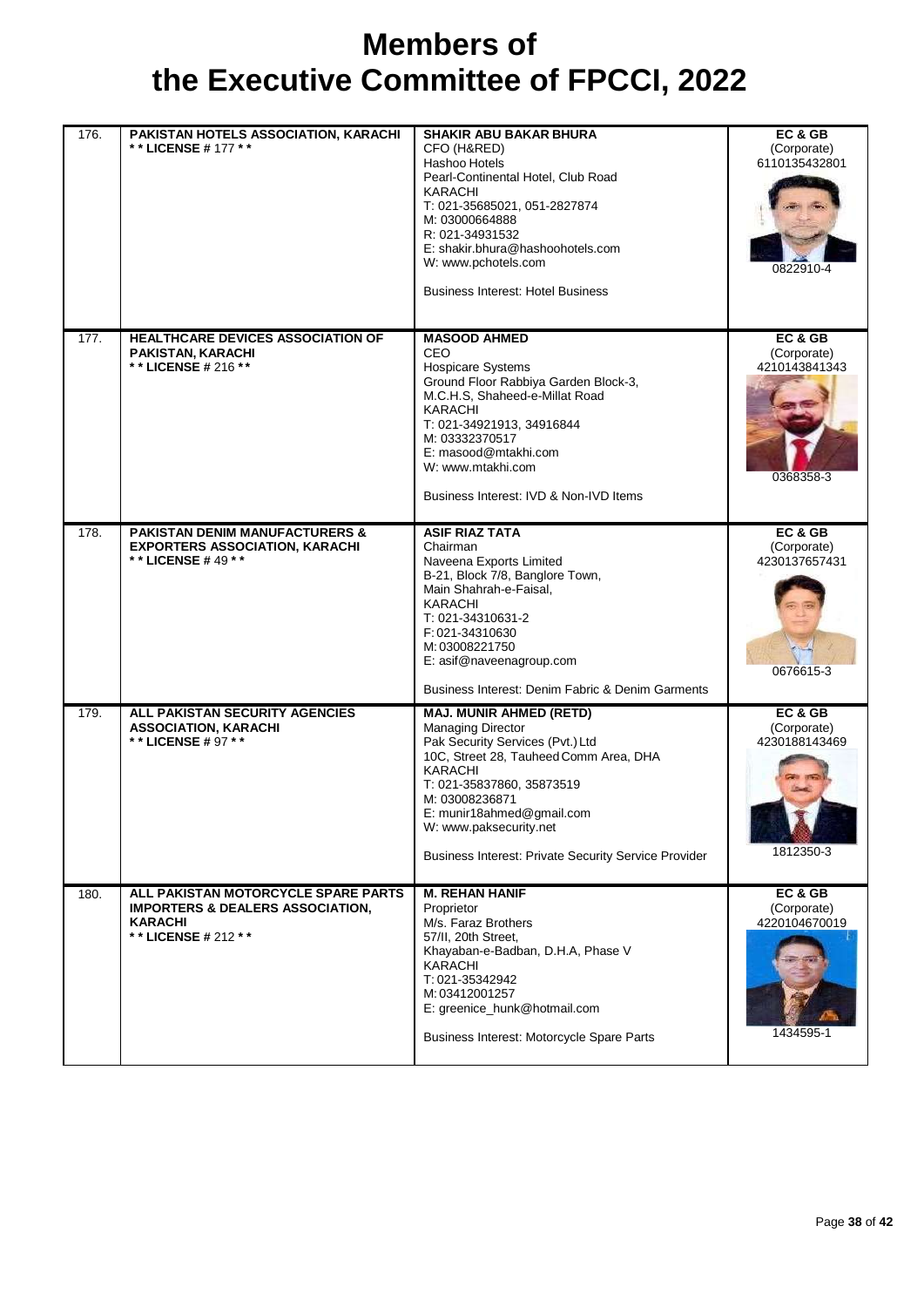| 181.               | PAKISTAN IRON & STEEL MERCHANTS<br><b>ASSOCIATION, KARACHI</b><br>** LICENSE #43 * *       | <b>AKBAR ABDULLAH</b><br><b>Direcctor</b><br>Amie Investment Pvt. Ltd.<br>199-A, Block A, SMCHS,<br><b>KARACHI</b><br>T: 021-34550697-8<br>M: 03009243956<br>E: aa786@cyber.net.pk                                                                                                                                                                                                                   | EC & GB<br>(Corporate)<br>4220103893369<br>0709935-6 |
|--------------------|--------------------------------------------------------------------------------------------|------------------------------------------------------------------------------------------------------------------------------------------------------------------------------------------------------------------------------------------------------------------------------------------------------------------------------------------------------------------------------------------------------|------------------------------------------------------|
| 182.               | PAKISTAN ELECTRONICS MANUFACTURERS<br><b>ASSOCIATION, KARACHI</b><br>** LICENSE #39 **     | <b>SHEIKH ARSHAD FAROOQ</b><br><b>Managing Director</b><br>Pakistan Airconditioning & Refrigeration Corp Pvt.<br>11-Modern Co-Operative Housing Society,<br>Main Tipu Sultan Road,<br><b>KARACHI</b><br>T: 021-34531064, 34542112-4<br>M: 03008224439<br>R: 021-34550517<br>E: aaagroup.org@gmail.com, aaakhi@aaagroup.pk<br>W: www.daikool.pk<br>Business Interest: Manufacturer of Home Appliances | EC&GB<br>(Corporate)<br>4200004974061<br>0708772-1   |
| 183.               | <b>PAKISTAN BEDWEAR EXPORTERS</b><br><b>ASSOCIATION, KARACHI</b><br>** LICENSE #88 **      | <b>MR. DANISH JAVED</b><br>Proprietor<br>M/s. Dan Tex F-317, S.I.T.E,<br><b>KARACHI</b><br>T: 0302-8282555<br>M: 03222000719<br>R: 021-35800719<br>E: danish@dan-tex.com<br>W: www.dan-tex.com<br>Business Interest: Manufacturer & Exporter                                                                                                                                                         | EC & GB<br>(Corporate)<br>4200022209451<br>2026589-1 |
| 184.               | <b>PAKISTAN KIRYANA MERCHANTS</b><br><b>ASSOCIATION, KARACHI</b><br>* * LICENSE # 50 * *   | <b>ADEEL UR REHMAN</b><br>Proprietor<br>M/s. Gatron Corporation<br>MR-5/92, 2nd Floor, Daryalal Street, Jodia Bazar,<br>KARACHI<br>T: 021-325325701<br>M: 03219247227<br>E: roshan@roshangroup.com.pk<br>Business Interest: Importer/Exporter                                                                                                                                                        | EC & GB<br>(Corporate)<br>4220128804847<br>0826980-2 |
| $\overline{185}$ . | <b>PAKISTAN PLASTIC MANUFACTURERS</b><br><b>ASSOCIATION, KARACHI</b><br>** LICENSE # 54 ** | <b>RIZWAN ASLAM</b><br><b>Chief Executive</b><br>King Plastic Industries<br>Site # IS-79, NEar Ali Center,<br>12 Km Sheikhupura Road<br>LAHORE<br>T: 042-37164270, 37164460<br>M: 03217940000<br>R: 042-35960185<br>E: kingplastic1@gmail.com<br>W: www.king-platic.co<br><b>Business Interest:</b><br>Manufacturers of Household Plastic Products                                                   | EC & GB<br>(Associate)<br>3520235370275<br>0444096-0 |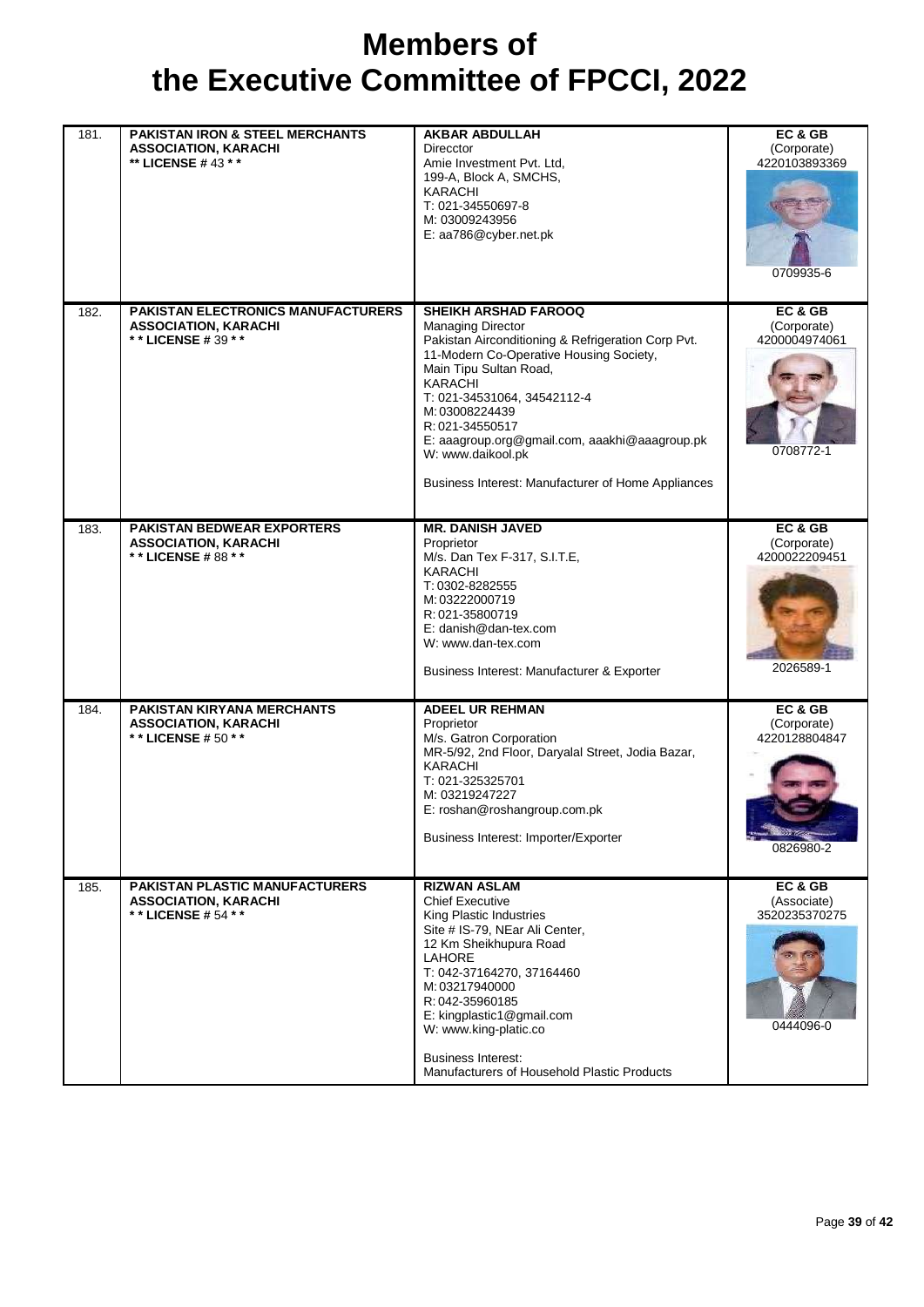| 186. | <b>PAKISTAN SOFTWARE HOUSES ASSOCIATION</b><br>FOR IT & ITES, KARACHI<br>** LICENSE # 03 * *         | <b>MOHAMAMD ZOHAIB KHAN</b><br><b>CEO</b><br>A2Z Creatorz<br>KARACHI<br>T: 021-5385205-7<br>F: 021-5385618<br>M: 03008277718<br>E: zohaib@a2zcreators.com<br>W: www.a2zcreatorz.com<br><b>Business Interest:</b><br>Web Development, Web Hosting etc                                                                         | EC & GB<br>(Corporate)<br>4220101399061<br>4220101399061 |
|------|------------------------------------------------------------------------------------------------------|------------------------------------------------------------------------------------------------------------------------------------------------------------------------------------------------------------------------------------------------------------------------------------------------------------------------------|----------------------------------------------------------|
| 187. | PAKISTAN WEAVING MILLS ASSOCIATION,<br><b>KARACHI</b><br>** LICENSE # 262 **                         | <b>RIZWAN IHSAN ELLAHI</b><br>Partner<br><b>Rizwan Enterprises</b><br>F-50, S.I.T.E. Area, Near SSGC,<br><b>KARACHI</b><br>T: 021-32594191<br>M: 03008206506<br>E: rizwan@rizwanenterprises.com.pk<br>W: www.rizwanenterprises.com.pk<br><b>Business Interest:</b><br>Manufacturing & Export of Textiles                     | EC & GB<br>(Corporate)<br>4230118281141<br>2510808-5     |
| 188. | PAKISTAN HOSIERY MANUFACTURERS<br><b>ASSOCIATION, KARACHI</b><br>** LICENSE #76 **                   | <b>SALEEM PAREKH</b><br><b>Director</b><br>Al-Abbas Fabrics (Pvt) Ltd.<br>Plot # B/51, S.I.T.E., Off: Estate Avenue,<br>Manghopir Road<br>KARACHI<br>T: 021-111221111, 32581606<br>M: 03008221664<br>E: parekh@al-abbas.com, info@phmaonline.com<br>Business Interest: Hosiery / Garments / Knitwear                         | EC & GB<br>(Corporate)<br>4220153711517<br>0676411-8     |
| 189. | <b>NBFI &amp; MODARABA ASSOCIATION OF</b><br><b>PAKISTAN, KARACHI</b><br>** LICENSE # 138 **         | RAHEEL QAMAR AHMAD<br><b>Chief Executive</b><br>ORIX Modaraba<br>601, 6th Floor, Syedna Tahir Saifuddin,<br>Foundation Building, Beaumont, Civil Line,<br><b>KARACHI</b><br>T: 021-35930000<br>M: 03008435201<br>E: raheel-qamar.ahmad@orixmodara ba.com<br>W: www.orixmodaraba.com<br>Business Interest: Modaraba Executive | EC & GB<br>(Corporate)<br>4230166685351<br>0801136-2     |
| 190. | <b>OVERSEAS INVESTORS CHAMBER OF</b><br><b>COMMERCE &amp; INDUSTRY, KARACHI</b><br>** LICENSE #40 ** | <b>GHIAS UDDIN KHAN</b><br>President & Chief Executive Officer<br><b>Engro Corporation Limited</b><br><b>KARACHI</b><br>T: 021-35297501<br>M: 03000349995<br>R: 021-35294131<br>E: ghias.khan@engro.com<br>W: www.engro.com<br>Business Interest: Chemical / Food/Fertilizers                                                | EC & GB<br>(Corporate)<br>4230165996999<br>0712937-8     |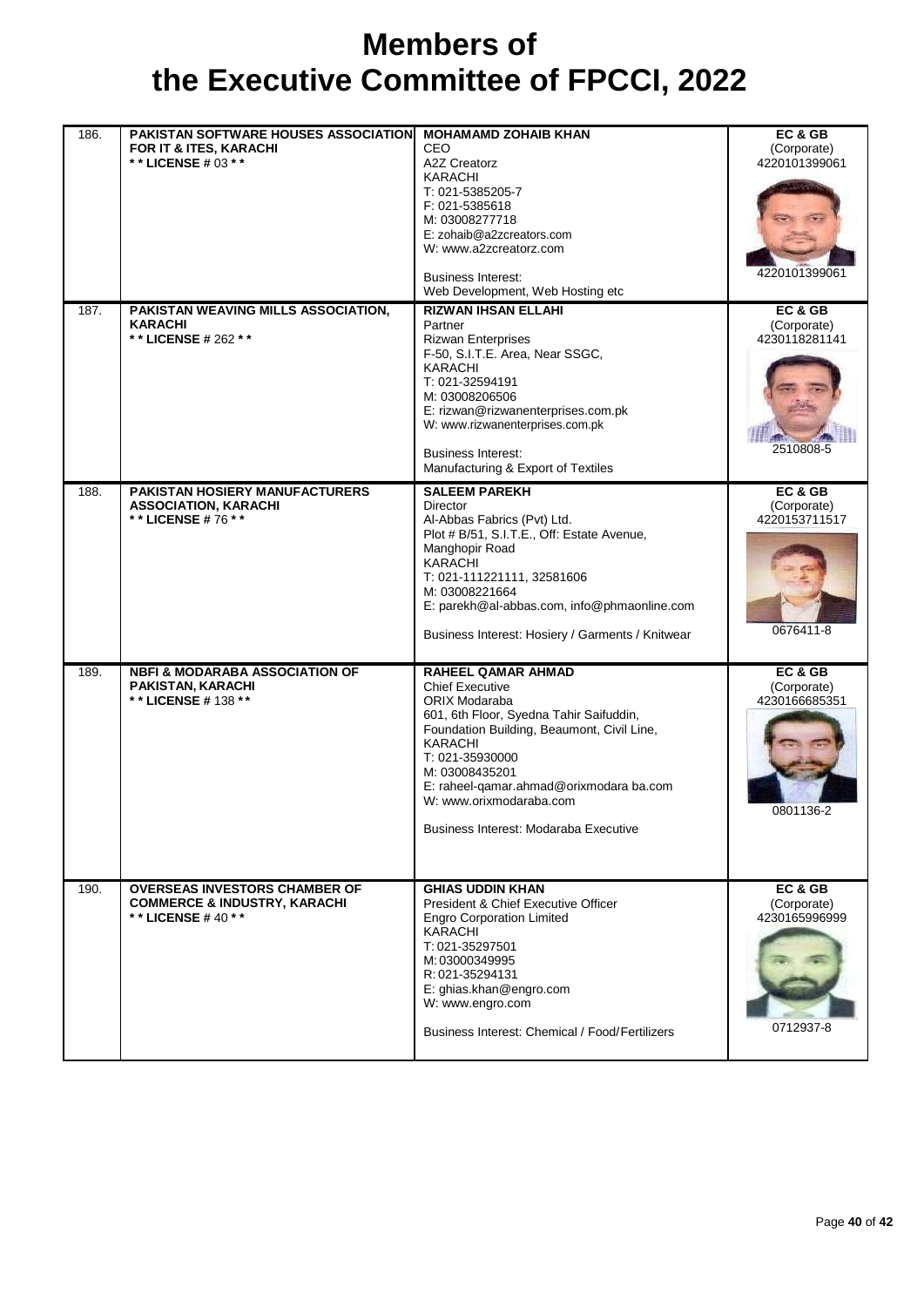| 191. | THE AMERICAN BUSINESS COUNCIL OF<br>PAKISTAN, KARACHI<br>** LICENSE # 18 **                           | <b>ADNAN ASAD</b><br>CEO.<br>Venus Pakistan Ltd,<br>91/1, K-28 Hawkesbay Road PAF Mauripur<br><b>KARACHI</b><br>T: 021-111-836-871<br>F: 021-32315620<br>M: 03008242784<br>E: abcpak@abcpk.org.pk<br>W: www.abcpk.org.pk                                                                                                                             | EC & GB<br>(Corporate)<br>4230113324161<br>1141810-9 |
|------|-------------------------------------------------------------------------------------------------------|------------------------------------------------------------------------------------------------------------------------------------------------------------------------------------------------------------------------------------------------------------------------------------------------------------------------------------------------------|------------------------------------------------------|
| 192. | <b>TOWEL MANUFACTURERS ASSOCIATION OF</b><br>PAKISTAN, KARACHI<br>* * LICENSE # 93 * *                | <b>NABEEL HAROON BARI</b><br>Partner<br>M/s. M Yahya M Yousuf Bari D-107,<br>Textile Avenue S.I.T.E,<br><b>KARACHI</b><br>T: 021-32567422-27<br>M: 03218243714<br>E: nabeel.bari@barimills.com.pk<br>W: www.barimills.com.pk<br>Business Interest: Manufacturer cum Exporter                                                                         | EC & GB<br>(Corporate)<br>4220104767047<br>1360216-7 |
| 193. | <b>PAKISTAN CLOTH MERCHANTS</b><br><b>ASSOCIATION, KARACHI</b><br>* * LICENSE # 107 * *               | <b>ABDUS SAMAD SHEKHANI</b><br>Proprietor<br>Samad Enterprise<br>Plot No. 165, Sector, 24,<br>Korangi Industrial Area,<br><b>KARACHI</b><br>T: 021-35121177<br>F: 021-35121177<br>M: 03008221585<br>E: samadent@cyber.net.pk;<br>samadenterprise@hotmail.com<br><b>Business Interest:</b><br>Manufacturer, Importer & Exporter of Textiles           | EC & GB<br>(Corporate)<br>4200054687241<br>18466028  |
| 194. | <b>PAKISTAN INTERNATIONAL FREIGHT</b><br><b>FORWARDERS ASSOCIATION, KARACHI</b><br>** LICENSE # 04 ** | <b>MUHAMMAD ILYAS</b><br><b>Director</b><br>Freight Manager Pvt. Ltd.<br>274, Block-H2, Opp Emporium Mall,<br>Abdul Haque Road, Johar Town,<br><b>LAHORE</b><br>T: 042-35317416<br>M: 03008450233<br>E: muhammad.ilyas@co.tlpk.com<br>W: www.taq.com.pk<br>Business Interest: Freight Forwarding                                                     | EC & GB<br>(Corporate)<br>3520178993487<br>1999229-7 |
| 195. | <b>PAKISTAN PHARMACEUTICAL IMPORTERS</b><br><b>ASSOCIATION, KARACHI</b><br>** LICENSE # 101 **        | <b>IRFAN AHMED SARWANA</b><br>Chairman<br>Khyber Pakhtunkhwa Industries<br>Factory Address: 02, Gumbat Meera, Mingora,<br>Tehsil, Swat.<br>Liaison Office: E-230 PECHS Block-2.<br><b>KARACHI</b><br>T: 021-343122813<br>M: 03218208308<br>R: 021-34314790<br>E: sarwana2100@gmail.com<br>Business Interest: Pharmaceutical, Chemical &<br>Cosmetics | EC& GB<br>(Associate)<br>1560279261991<br>0897590-6  |